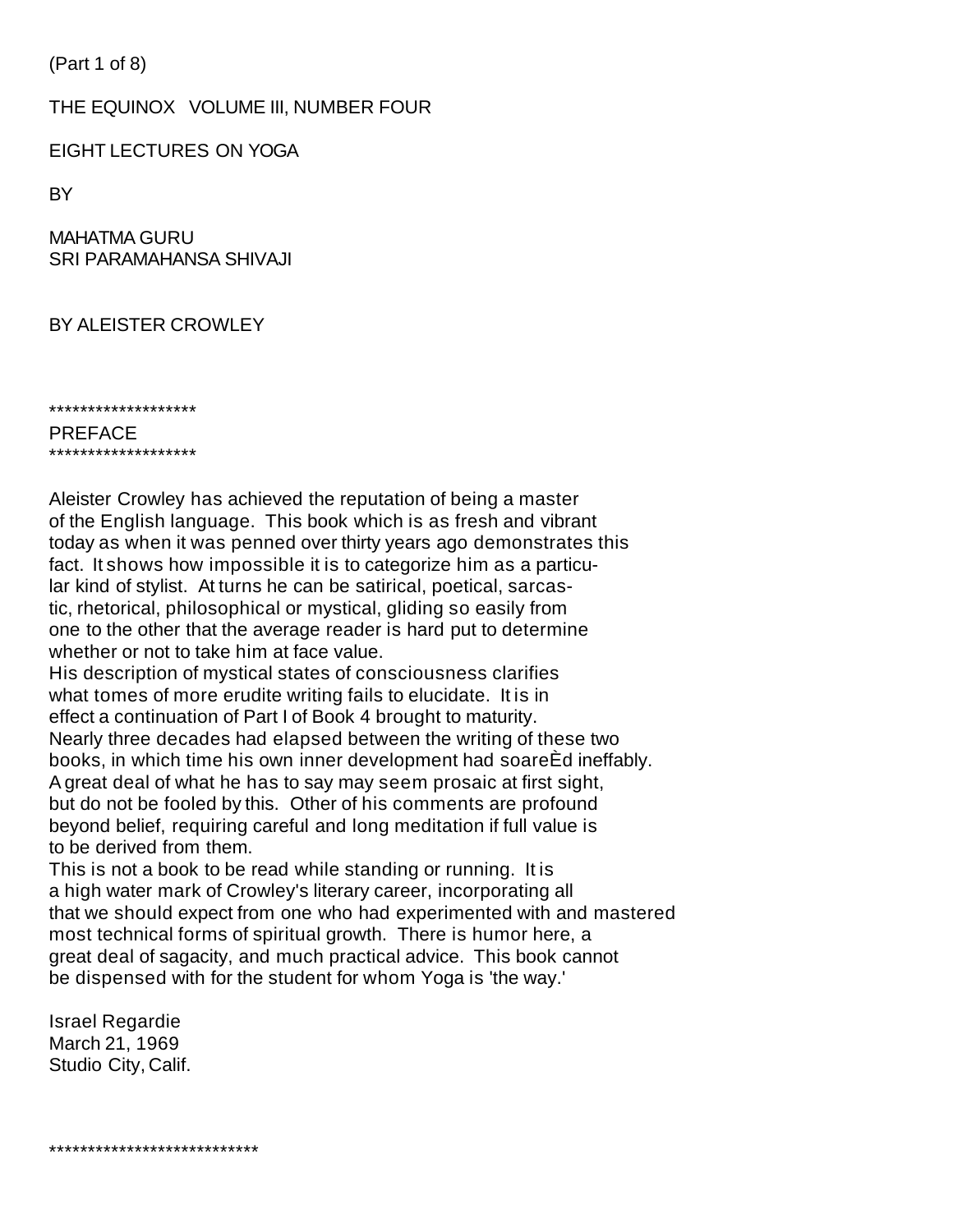## **CONTENTS**

\*\*\*\*\*\*\*\*\*\*\*\*\*\*\*\*\*\*\*\*\*\*\*\*\*\*\*

## YOGA FOR YAHOOS

First Lecture. First Principles. . . . . . . Part 1 Second Lecture. Yama . . . . . . . . . . . Part 2 Third Lecture. Niyama. . . . . . . . . . . . Part 3 Fourth Lecture. Asana and Pranayama. . . . . Part 4 YOGA FOÚR YELLOWBELLIES First Lecture . . . . . . . . . . . . . . . Part 5 Second Lecture. . . . . . . . . . . . . . . . Part 6 Third Lecture ................ Part 7 Fourth Lecture. . . . . . . . . . . . . . . . Part 8

\*\*\*\*\*\*\*\*\*\*\*\*\*\*\*\*\*\*\*\*\*\*\*\*\*\*\*\*\*\*\*\*\*\*\*\*\*\*\*\*\*\*\*\*\*\*\*\*\*\*\*\*\*\*\*\*\*\*\*\*

YOGA FOR YAHOOS.

FIRST LECTURE. FIRST PRINCIPLES. \*\*\*\*\*\*\*\*\*\*\*\*\*\*\*\*\*\*\*\*\*\*\*\*\*\*\*\*\*\*\*\*\*\*\*\*\*\*\*\*\*\*\*\*\*\*\*\*\*\*\*\*\*\*\*\*\*\*\*\*

Do what thou wilt shall be the whole of the Law.

It is my will to explain the subject of Yoga in clear language, without resort to jargon or the enunciation of fantastic hypotheses, in order that this great science may be thoroughly understood as of universal importance.

For, like all great things, it is simple; but, like all great things, it is masked by confused thinking; and, only too often, brought into contempt by the machinations of knavery.

(1) There is more nonsense talked and written about Yoga than about anything else in the world. Most of this nonsense, which is fostered b˘y charlatans, is based upon the idea that there is something mysterious and Oriental about it. There isn't. Do not look to me for obelisks and odalisques, Rahat Loucoum, bul-buls, or any other tinsel imagery of the Yoga-mongers. I am neat but not gaudy. There is nothing mysterious or Oriental about anything, as everybody knows who has spent a little time intelligently in the continents of Asia and Africa. I propose to invoke the most remote and elusive of all Gods to throw clear light upon the subject -- the light of common sense.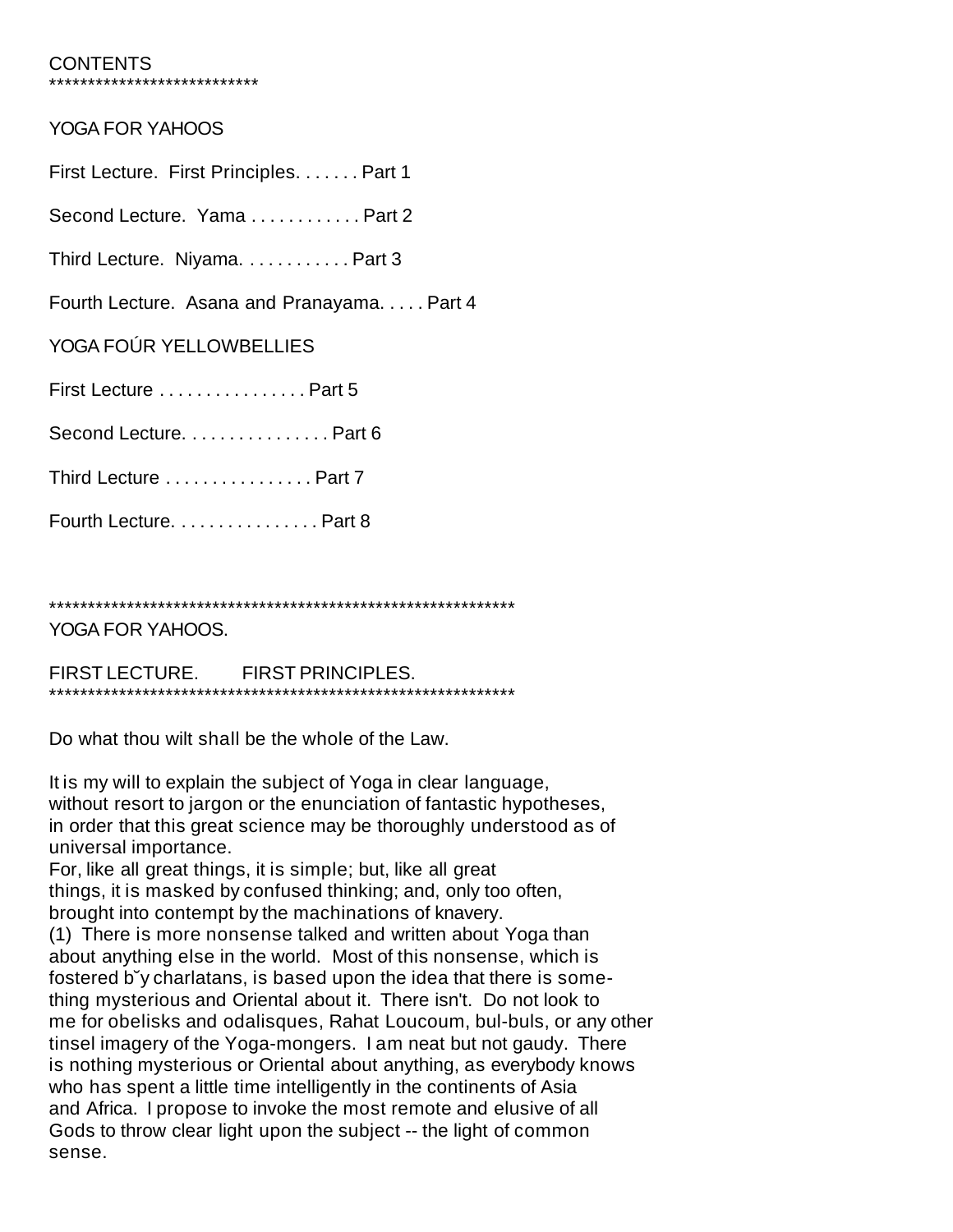(2) All phenomena of which we are aware take place in our own minds, and therefore the only thing we have to look at is the mind; which is a more constant quantity over all the species of humanity than is generally supposed. What appear to be radical differences, irreconcilable by argument, are usually found to be due to the obstinacy of habit produced by generations of systematic sectarian training.

(3) We must then begin the study of Yoga by looking at the meaning<sup>-</sup> of the word. It means Union, from the same Sanskrit root as the Greek word Zeugma, the Latin word Jugum, and the English word yoke. (Yeug -- to join.)

When a dancing girl is dedicated to the service of a temple there is a Yoga of her relations to celebrate. Yoga, in short, may be translated 'tea fight,' which doubtless accounts for the fact that all the students of Yoga in England do nothing but gossip over endless libations of Lyons' 1s. 2d.

(4) Yoga means Union.

In what sense are we to consider this? How is the word Yoga to imply a system of religious training or a description of religious experience?

You may note incidentally that the word Religion is really identifiable with Yoga. It means a binding together.

(5) Yoga means Union.

What are the elements which are united or to be united when this word is used in its common sense of a practice widely spread in Hindustan whose object is the emancipation of the individual who studies and practises it from the less pleasing features of his life ·on this planet?

I say Hindustan, but I really mean anywhere on the earth; for research has shown that similar methods producing similar results are to be found in every country. The details vary, but the general structure is the same. Because all bodies, and so all minds, have identical Forms.

(6) Yoga means Union.

In the mind of a pious person, the inferiority complex which accounts for his piety compels him to interpret this emancipation as union with the gaseous vertebrate whom he has invented and called God. On the cloudy vapour of his fears his imagination has thrown a vast distorted shadow of himself, and he is duly terrified; and the more he cringes before it, the more the spectre seems to stoop to crush him. People with these ideas will never get to anywhere but Lunatic Asylums and Churches.

It is because of this overwhelming miasma of fear that the whole subject of Yoga has become obscure. Aperfectly simple problem has been complicated by the most abject ethical "and superstitious nonsense. Yet all the time the truth is patent in the word itself.

(7) Yoga means Union.

We may now consider what Yoga really is. Let us go for a moment into the nature of consciousness with the tail of an eye on such sciences as mathematics, biology, and chemistry. In mathematics the expression 'a' plus 'b' plus 'c' is a trivi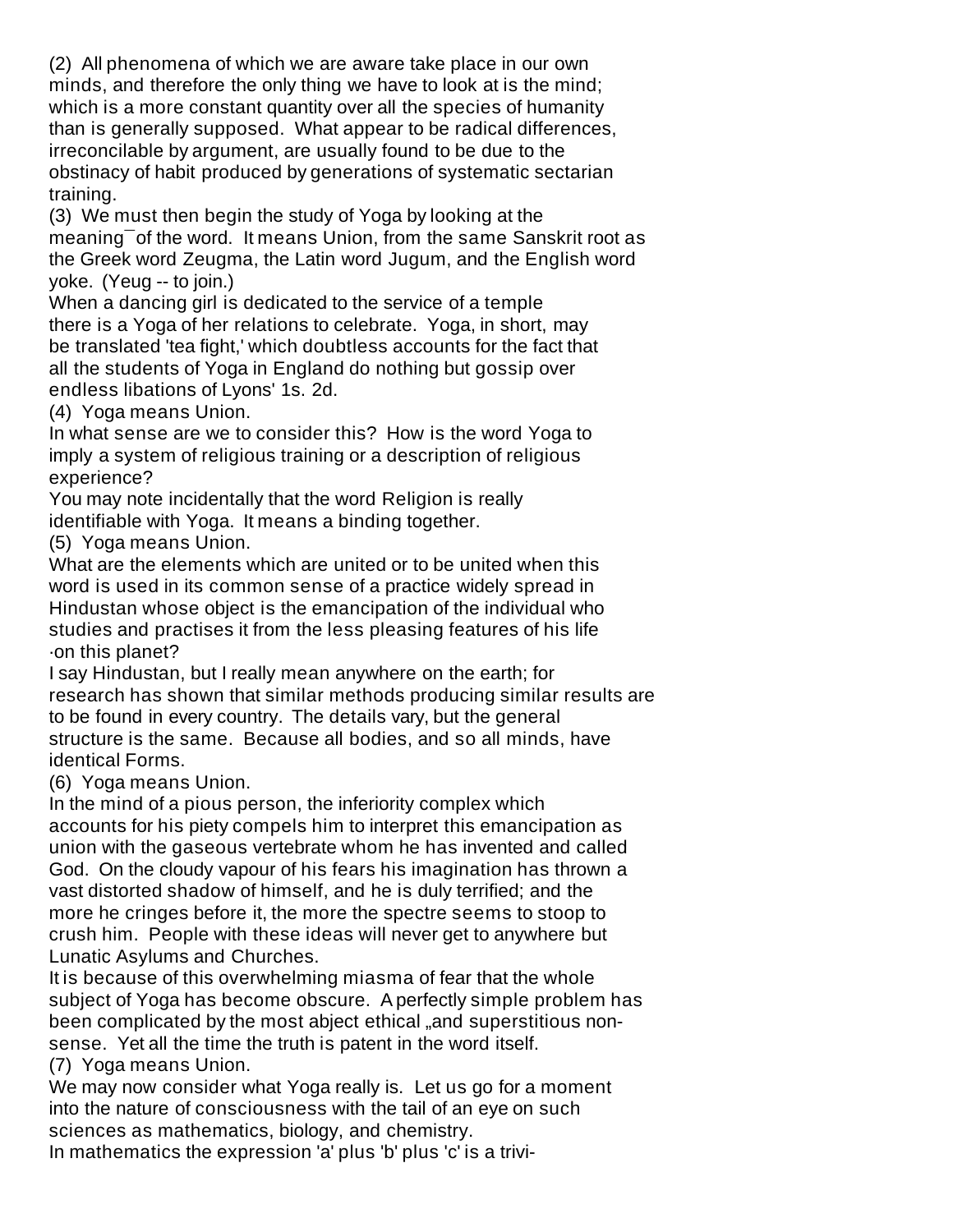ality. Write 'a' plus 'b' plus 'c' equals 0, and you obtain an equation from which the most glorious truths may be developed. In biology the cell divides endlessly, but never becomes anything different; but if we unite cells of opposite qualities, male and female, we lay the foundations of a structure whose summit is unattainably fixed in the heavens of imagination.

Similar facts occur in chemistry. The atom by itself has few constant qualities, none of them particulary significant; but as soon as an element combines with the object of its hunger we get not only the ecstatic production of light, heat, and so forth, but a more com plex structure having few or none of the qualities of its elements, but capable of further combination into complexities of astonishing sublimity. All these combinations, these unions, are Yoga.

(8) Yoga means Union.

How are we to apply this word to the phenomena of mind? What is the first characteristic of everything in thought? How did it come to be a thought at all? Only by making a distinction between it and the rest of the world.

The first proposition, the type of all propositions, is: S is P. There must be two things -- different things -- whose relation forms knowledge.

Yoga is first of all the union of the subject and the object of consciousness: of the seer with the thing seen.

(9) Now, there is nothing strange of wonderful about all this. The study of the principles of Yoga is very useful to the average man, if only to make him think about the nature of the world as he supposes that he knows it.

Let us consider a piece of cheese. We say that this has certain qualities, shape, structure,˚ colour, solidity, weight, taste, smell, consistency and the rest; but investigation has shown that this is all illusory. Where are these qualities? Not in the cheese, for different observers give quite different accounts of it. Not in ourselves, for we do not perceive them in the absence of the cheese. All 'material things,' all impressions, are phantoms.

In reality the cheese is nothing but a series of electric

charges. Even the most fundamental quality of all, mass, has been found not to exist. The same is true of the matter in our brains which is partly responsible for these perceptions. What then are these qualities of which we are all so sure? They would not exist without our brains; they would not exist without the cheese. They are the results of the union, that is of the Yoga, of the seer and the seen, of subject and object in consciousness as the philosophical phrase goes. They have no material existence; they are only names given to the ecstatic results of this particular form of Yoga.. (10) I think that nothing can be more helpful to the student of Yoga than to get the above proposition firmly established in his subconscious mind. About nine-tenths of the trouble in understanding the subject is all this ballyhoo about Yoga being mysterious and Oriental. The principles of Yoga, and the spiritual results of Yoga, are demonstrated in every conscious and unconscious happening. This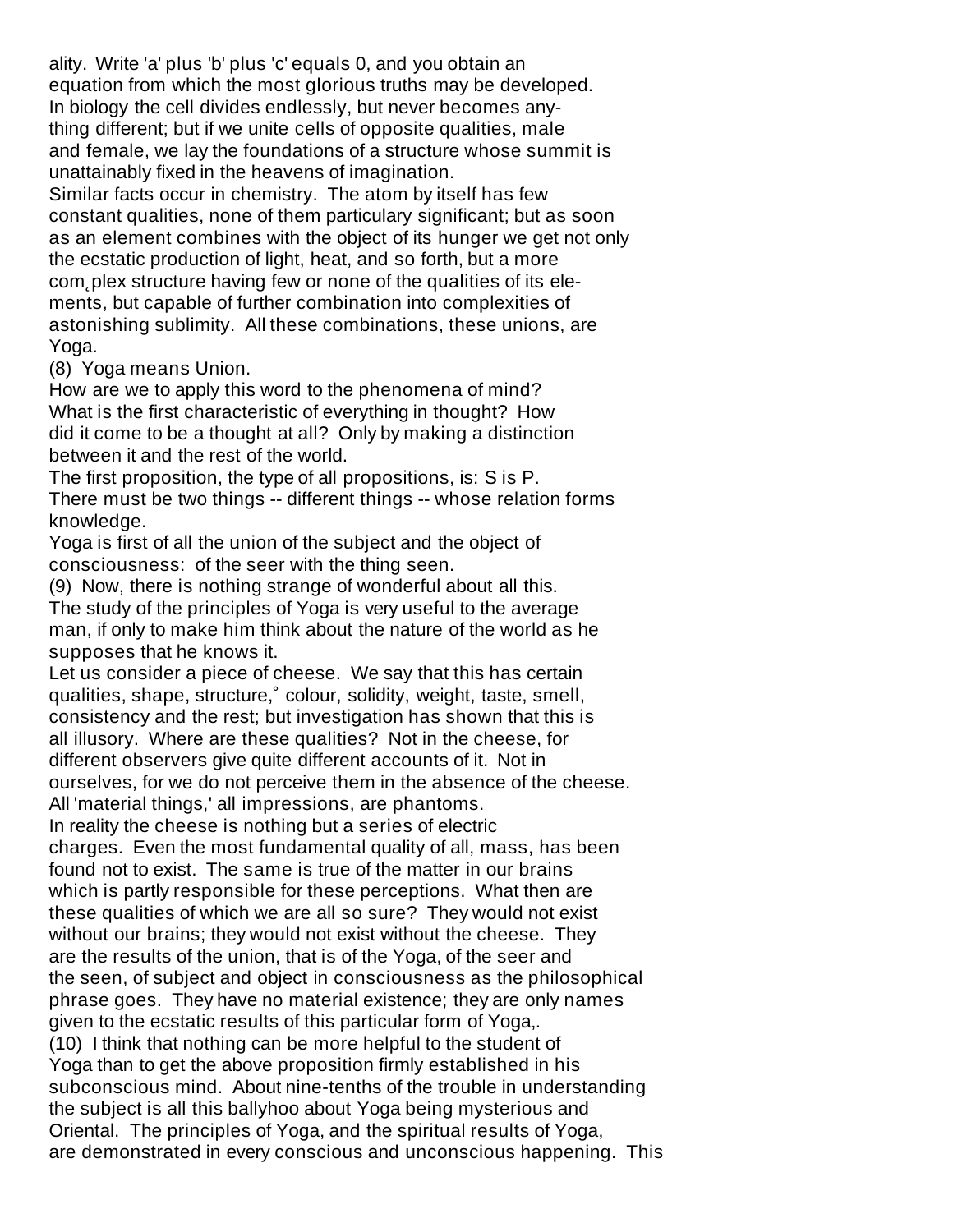is that which is written in 'The Book of the Law' -- Love is the law, love under will -- for Love is the instinct to unite, and the act of uniting. But this cannot be done indiscriminately, it must be done 'under will,' that is, in accordance with the nature of the particular units concerned. Hydrogen has no love for Hydrogen; it is not the nature, or the 'true Will' of Hydrogen to seek to unite with a molecule of its own kind. Add Hydrogen to Hydrogen: nothing happens to its quality: it is only its quantity that changes. It rather seeks to enlarge its experience of its posÒsibilities by union with atoms of opposite character, such as Oxygen; with this it combines (with an explosion of light, heat, and sound) to form water. The result is entirely different from either of the component elements, and has another kind of 'true Will,' such as to unite (with similar disengagement of light and heat) with Potassium, while the resulting 'caustic Potash' has in its turn a totally new series of qualities, with still another 'true Will' of its own; that is, to unite explosively with acids. And so on.

(11) It may seem to some of you that these explanations have rather knocked the bottom out of Yoga; that I have reduced it to the category of common things. That was my object. There is no sense in being frightened of Yoga, awed by Yoga, muddled and mystified by Yoga, or enthusiastic over Yoga. If we are to make any progress in its study, we need clear heads and the impersonal scientific attitude. It is especially important not to bedevil ourselves with Oriental jargon. We may have to use a few Sanskrit words; but that is only because they have no English equivalents; and any attempt to translate them burdens us with the connotations of the existing English words which we employ. However, these words are very few; and, if the definitions which I propose to give you are carefully studied, they should present no difficulty.

(12) Having now understood that Yoga is the essence of all phenomena whatsoever, we may ask what is the special meaning of the word in respect of our proposed investigation, since the process and the results are familiar to every one of us; so familiar indeed that there is actually nothing else at all of which we have any knowledge. It \*is\* knowledge.

What is it we are going to study, and why should we study it? (13) The answer is very simple.

All this Yoga that we know and practice, this Yoga that produced these ecstatic results that we call phenomena, includes among its spiritual emanations a good deal of unpleasantness. The more wed study this universe produced by our Yoga, the more we collect and synthesize our experience, the nearer we get to a perception of what the Buddha declared to be characteristic of all component things: Sorrow, Change, and Absence of any permanent principle. We constantly approach his enunciation of the first two 'Noble Truths,' as he called them. 'Everything is Sorrow'; and 'The cause of Sorrow is Desire.' By the word 'Desire' he meant exactly what is meant by 'Love' in 'The Book of the Law' which I quoted a few moments ago. 'Desire' is the need of every unit to extend its experience by combining with its opposite.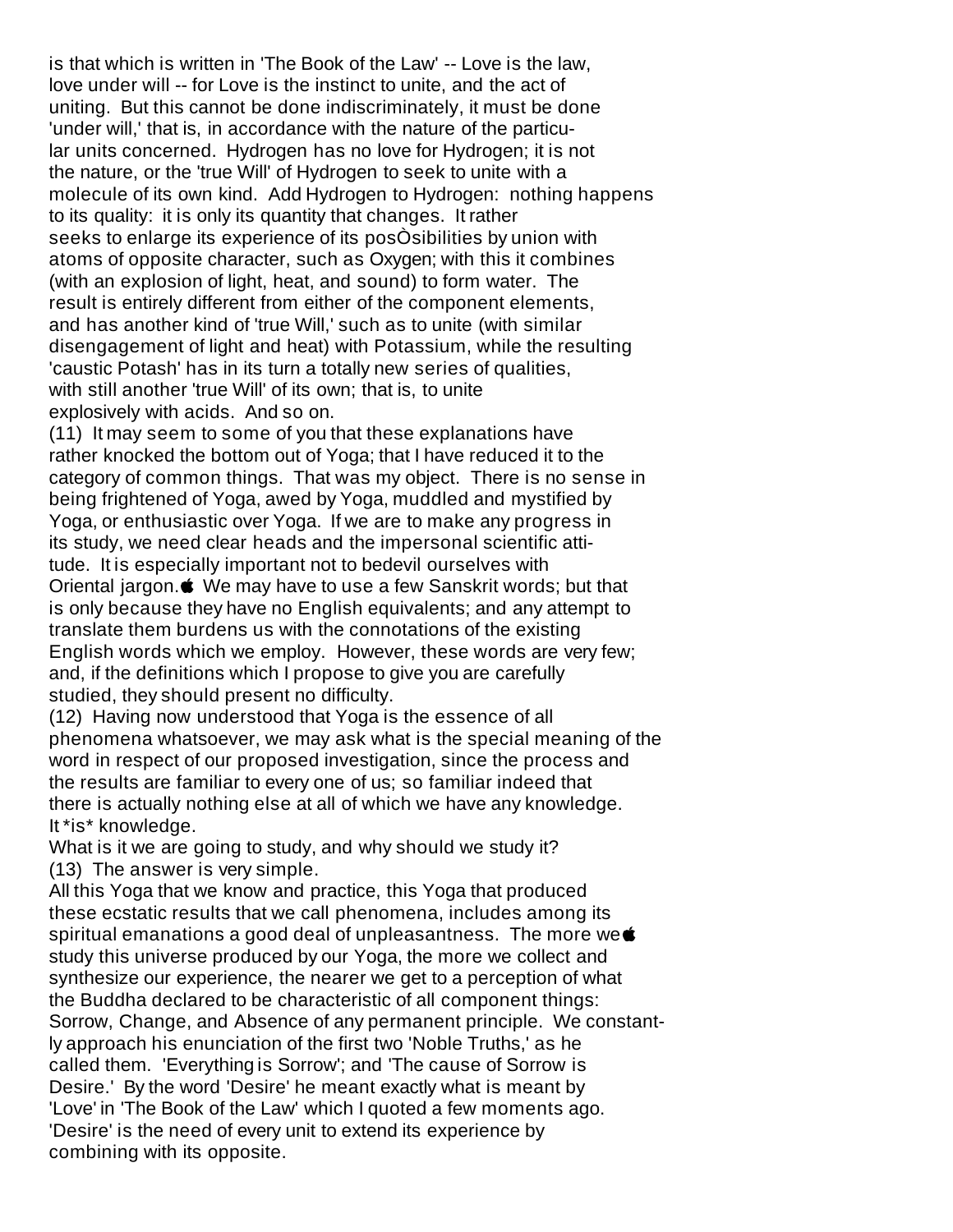(14) It is easy enough to construct the whole series of arguments which lead up to the first 'Noble Truth.' Every operation of Love is the satisfaction of a bitter hunger, but the appetite only grows fiercer by satisfaction; so that we can say with the Preacher: 'He that increaseth knowledge increaseth Sorrow.' The root of all this sorrow is in the sense of insufficienc‡y; the need to unite, to lose oneself in the beloved object, is the manifest proof of this fact, and it is clear also that the satisfaction produces only a temporary relief, because the process expands indefinitely. The thirst increases with drinking. The only complete satisfaction conceivable would be the Yoga of the atom with the entire universe. This fact is easily perceived, and has been constantly expressed in the mystical philosophies of the West; the only goal is 'Union with God.' Of course, we only use the word 'God' because we have been brought up in superstition, and the higher philosophers both in the East and in the West have preferred to speak of union with the All or with the Absolute. More superstitions! (15) Very well, then, there is no difficulty at all; since every thought in our being, every cell in our bodies, every electron and proton of our atoms, is nothing but Yoga and the result of Yoga. All we have to do to obtain emancipation, satisfaction, everything we want is to perform this universal and inevitable operation upon the Absolute itself. Some of the more sophisticated members of my audience may possibly be thinking that there is a catch in it somewhere. They are perfectly right.

(16) The snag is simply this. Every element of which we are composed is indeed constantly occupied in the satisfaction of its particular needs by its own particular Yoga; but for that very reason it is completely obsessed by its own function, which it must naturally consider as the Be-All and End-All of its existence. For instance, if you take a glass tube open at both ends and put it over a bee on the windowpane it will continue beating against the window to the point of exhaustion and death, instead of escaping through the tube. We must not confuse the necessary automatic functioning of any of our elements with the true Will which is the proper orbit of any star. Ahuman being only acts as a unit at all because of countless generations of training. Evolut‡ionary processes have set up a higher order of Yogic action by which we have managed to subordinate what we consider particular interests to what we consider the general welfare. We are communities; and our well-being depends upon the wisdom of our Councils, and the discipline with which their decisions are enforced. The more complicated we are, the higher we are in the scale of evolution, the more complex and difficult is the task of legislation and of maintaining order.

(17) In highly civilised communities like our own (\*loud laughter\*), the individual is constantly being attacked by conflicting interests and necessities; his individuality is constantly being assailed by the impact of other people; and in a very large number of cases he is unable to stand up to the strain. 'Schizophrenia,' which is a lovely word, and may or may not be found in your dictionary, is an exceedingly common complaint. It means the splitting up of the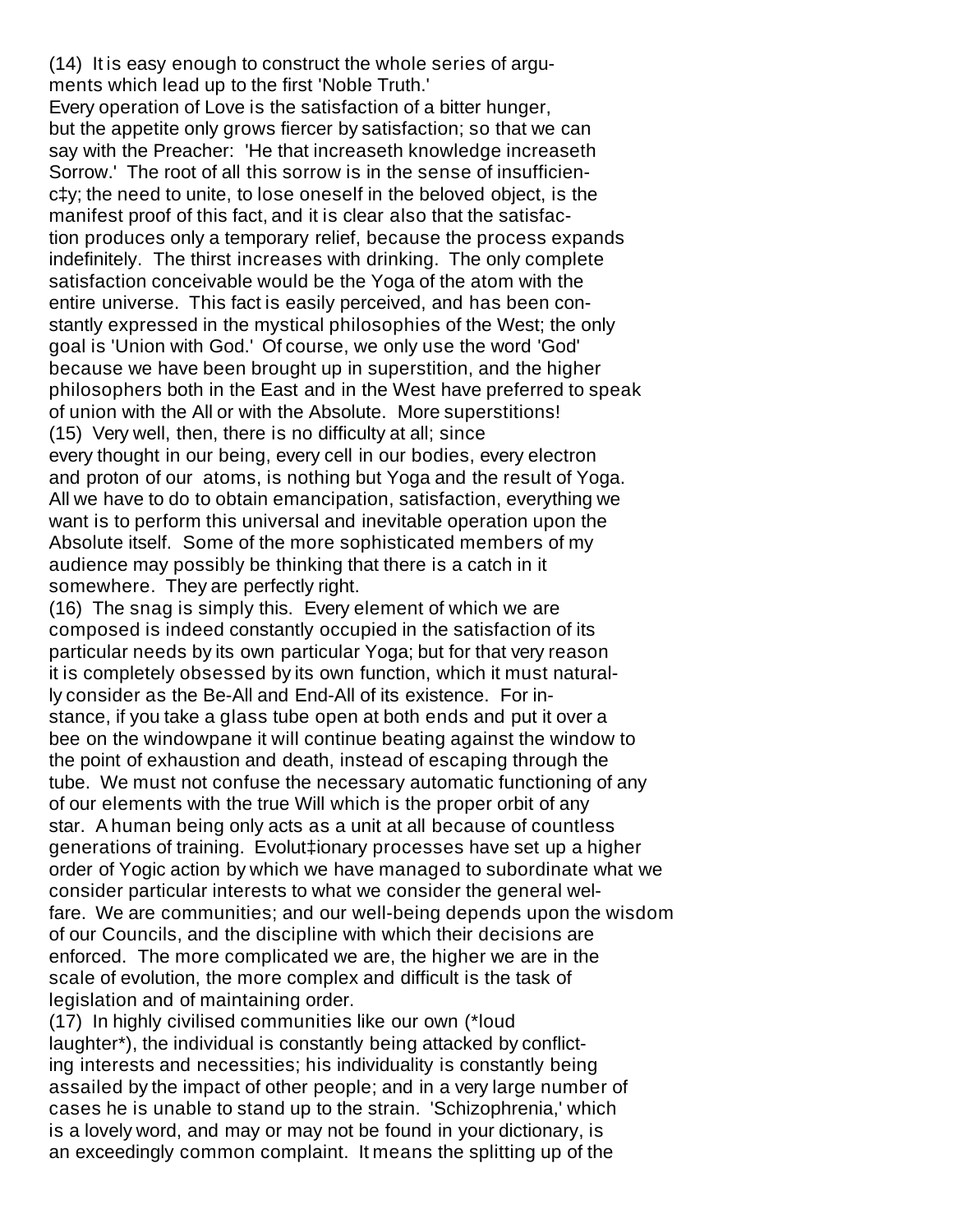mind. In extreme cases we get the phen, omena of multiple personality, Jekyll and Hyde, only more so. At the best, when a man says 'I' he refers only to a transitory phenomenon. His 'I' changes as he utters the word. But -- philosophy apart -- it is rarer and rarer to find a man with a mind of his own and a will of his own, even in this modified sense.

(18) I want you therefore to see the nature of the obstacles to union with the Absolute. For one thing, the Yoga which we constantly practice has not invariable results; there is a question of attention, of investigation, of reflexion. I propose to deal in a future instruction with the modifications of our perception thus caused, for they are of great importance to our science of Yoga. For example, the classical case of the two men lost in a thick wood at night. One says to the other: 'That dog barking is not a grasshopper; it is the creaking of a cart.' Or again, 'He thought he saw a banker's clerk descending from a bus. He looked again, and saw it was a hi, ppopotamus.'

Everyone who has done any scientific investigation knows painfully how every observation must be corrected again and again. The need of Yoga is so bitter that it blinds us. We are constantly tempted to see and hear what we want to see and hear. (19) It is therefore incumbent upon us, if we wish to make the universal and final Yoga with the Absolute, to master every element of our being, to protect it against all civil and external war, to intensify every faculty to the utmost, to train outselves in knowledge and power to the utmost; so that at the proper moment we may be in perfect condition to fling ourselves up into the furnace of ecstasy which flames from the abyss of annihilation.

Love is the law, love under will.

(Part 2 of 8)

\*\*\*\*\*\*\*\*\*\*\*\*\*\*\*\*\*\*\*\*\*\*\*\*\*\*\*\*\*\*\*\*\*\*\*\*\*\*\*\*\*\*\*\*\*\*\*\*\*\*\*\*\*\*\*\*\*\*\*\*

YOGA FOR YAHOOS.

SECOND LECTURE. YAMA. \*\*\*\*\*\*\*\*\*\*\*\*\*\*\*\*\*\*\*\*\*\*\*\*\*\*\*\*\*\*\*\*\*\*\*\*\*\*\*\*\*\*\*\*\*\*\*\*\*\*\*\*\*\*\*\*\*\*\*\*

Do what thou wilt shall be the whole of the Law. Stars and pˇlacental amniotes! And ye inhabitants of the ten thousand worlds!

The conclusion of our researches last week was that the ultimate Yoga which gives emancipation, which destroys the sense of separateness which is the root of Desire, is to be made by the concentration of every element of one's being, and annihilating it by intimate combustion with the universe itself.

I might here note, in parenthesis, that one of the difficulties of doing this is that all the elements of the Yogi increase in every way exactly as he progresses, and by reason of that progress.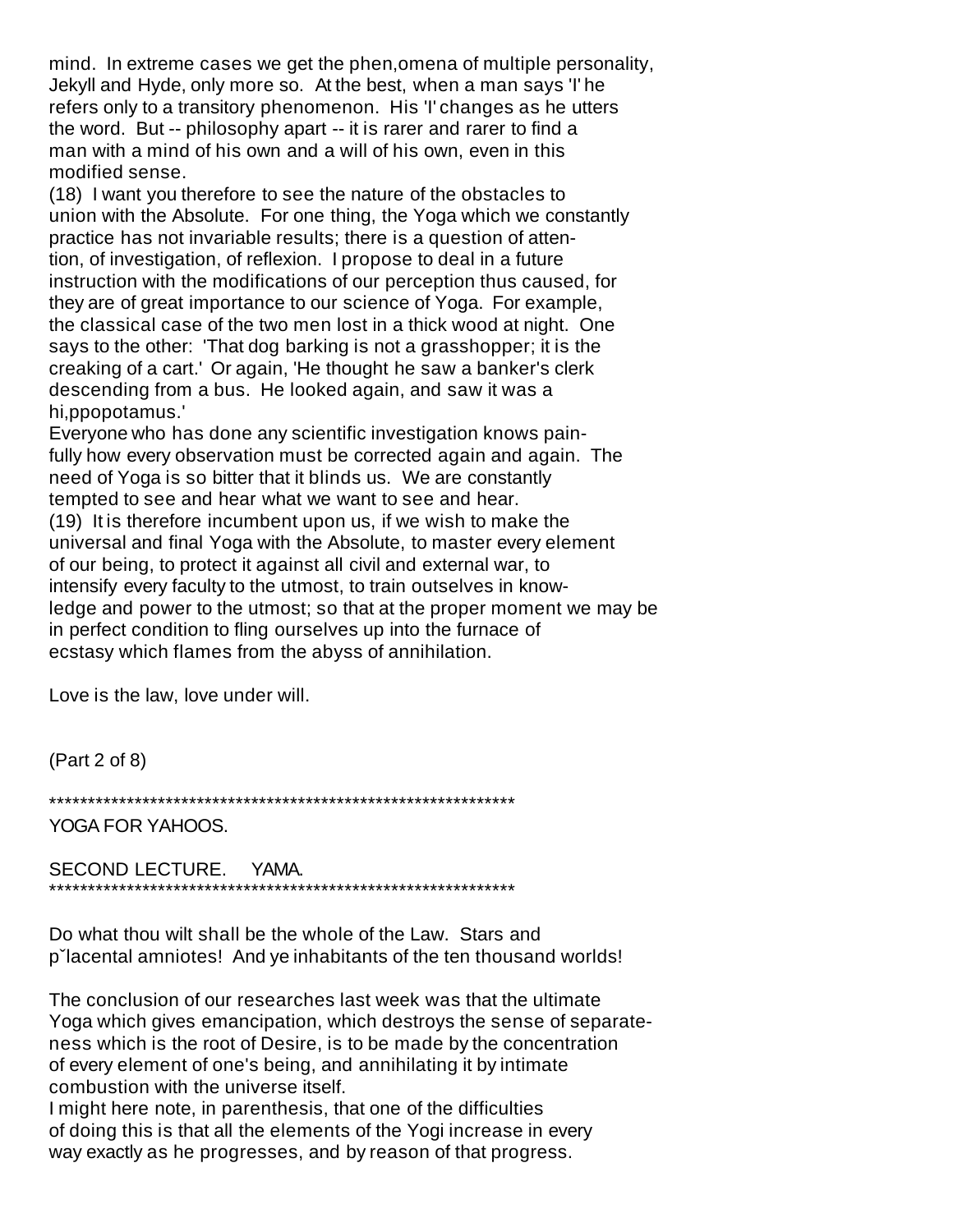However, it is no use crossing our bridges until we come to them, and we shall find that by laying down serious scientific principles based on universal experience they will serve us faithfully through every stage of the journey.

2. When I first undertook the investigation of Yoga, I was fortunately equipped with a very sound training in the fundamental principles of modern science. I saw immediately that if we were to put any common sense into theÙ business (science is nothing but instructed common sense), the first thing to do was to make a comparative study of the different systems of mysticism. It was immediately apparent that the results all over the world were identical. They were masked by sectarian theories. The methods all over the world were identical; this was masked by religious prejudice and local custom. But in their quiddity -- identical! This simple principle proved quite sufficient to disentangle the subject from the extraordinary complexities which have confused its expression. 3. When it came to the point of preparing a simple analysis of the matter, the question arose: what terms shall we use? The mysticisms of Europe are hopelessly muddled; the theories have entirely overlaid the methods. The Chinese system is perhaps the most sublime and the most simple; but, unless one is born a Chinese, the symbols are of really unclimbable difficulty. The Buddhist system is in some ways the most complete, but it is also· the most recondite. The words are excessive in length and difficult to commit to memory; and generally speaking, one cannot see the wood for the trees. But from the Indian system, overloaded though it is by accretions of every kind, it is comparatively easy to extract a method which is free from unnecessary and undesirable implications, and to make an interpretation of it intelligible to, and acceptable by, European minds. It is this system, and this interpretation of it, which I propose to put before you.

4. The great classic of Sanskrit literature is the Aphorisms of Patanjali. He is at least mercifully brief, and not more than ninety or ninety-five percent of what he writes can be dismissed as the ravings of a disordered mind. What remains is twenty-four carat gold. I now proceed to bestow it.

5. It is said that Yoga has eight limbs. Why limbs I do not know. But I have found it convenient to accept this classification, and we can cover the ground very satisfactoril˝y by classing our remarks under these eight headings.

6. These headings are: --

- 1. Yama.
- 2. Niyama.
- 3. Asana.
- 4. Pranayama.
- 5. Pratyahara.
- 6. Dharana.
- 7. Dhyana.
- 8. Samadhi.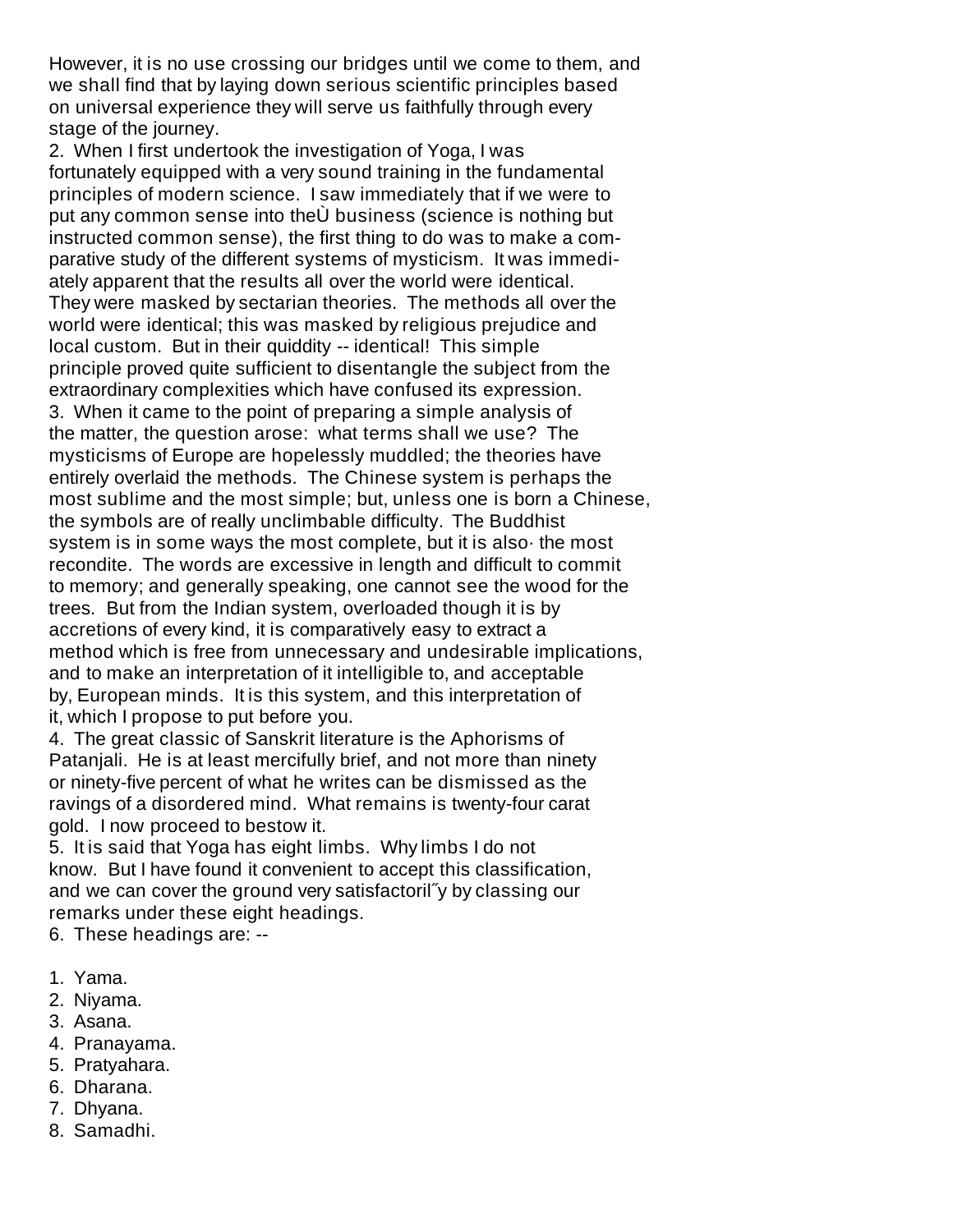Any attempt to translate these words will mire us in a hopeless quag of misunderstanding. What we can do is to deal with each one in turn, giving at the outset some sort of definition or description which will enable us to get a fairly complete idea of what is meant. I shall accordingly begin with an account of Yama. Attend! Perpend! Transcent!

7. Yama is the easiest of the eight limbs of Yoga to define, and corresponds pretty closely to our word 'control.' When I tell you that some have translated it 'morality,' you will shrink appalled and aghast at this revelation of the brainless baseness of humanity. The word 'control' is here not very different from the word 'inhibition' as used by biologists. Aprimary cell, such as the amoeba, is in one sense completely free, in another completely passive. All parts of it arÒe alike. Any part of its surface can ingest its food. If you cut it in half, the only result is that you have two perfect amoebae instead of one. How far is this condition removed in the evolutionary scale from trunk murders! Organisms developed by specialising their component structures have not achieved this so much by an acquisition of new powers, as by a restriction of part of the general powers. Thus, a Harley Street specialist is simply an ordinary doctor who says: 'I won't go out and attend to a sick person; I won't, I won't, I won't.' Now what is true of cells is true of all already potentially specialised organs. Muscular power is based upon the rigidity of bones, and upon the refusal of joints to allow any movement in any but the appointed directions. The more solid the fulcrum, the more efficient the lever. The same remark applies to moral issues. These issues are in themselves perfectly simple; but they have been completely overlaid by the sinister activities of priests aÓnd lawyers. There is no question of right or wrong in any abstract sense about any of these problems. It is absurd to say that it is 'right' for chlorine to combine enthusiastically with hydrogen, and only in a very surly way with oxygen. It is not virtuous of a hydra to be hermaphrodite, or contumacious on the part of an elbow not to move freely in all directions. Anybody who knows what his job is has only one duty, which is to get that job done. Anyone who possesses a function has only one duty to that function, to arrange for its free fulfilment.

Do what thou wilt shall be the whole of the Law.

8. We shall not be surprised therefore if we find that the perfectly simple term Yama (or Control) has been bedevilled out of all sense by the mistaken and malignant ingenuity of the pious Hindu. He has interpreted the word 'control' as meaning compliance with certain fixed proscriptions. There are quite a lot of prohibitions grouped under the heading of Yama, which are perhaps quite necessa¯ry for the kind of people contemplated by the Teacher, but they have been senselessly elevated into universal rules. Everyone is familiar with the prohibition of pork as an article of diet by Jews and Mohammedans. This has nothing to do with Yama, or abstract righteousness. It was due to the fact that pork in eastern countries was infected with the trichina; which killed people who ate pork impro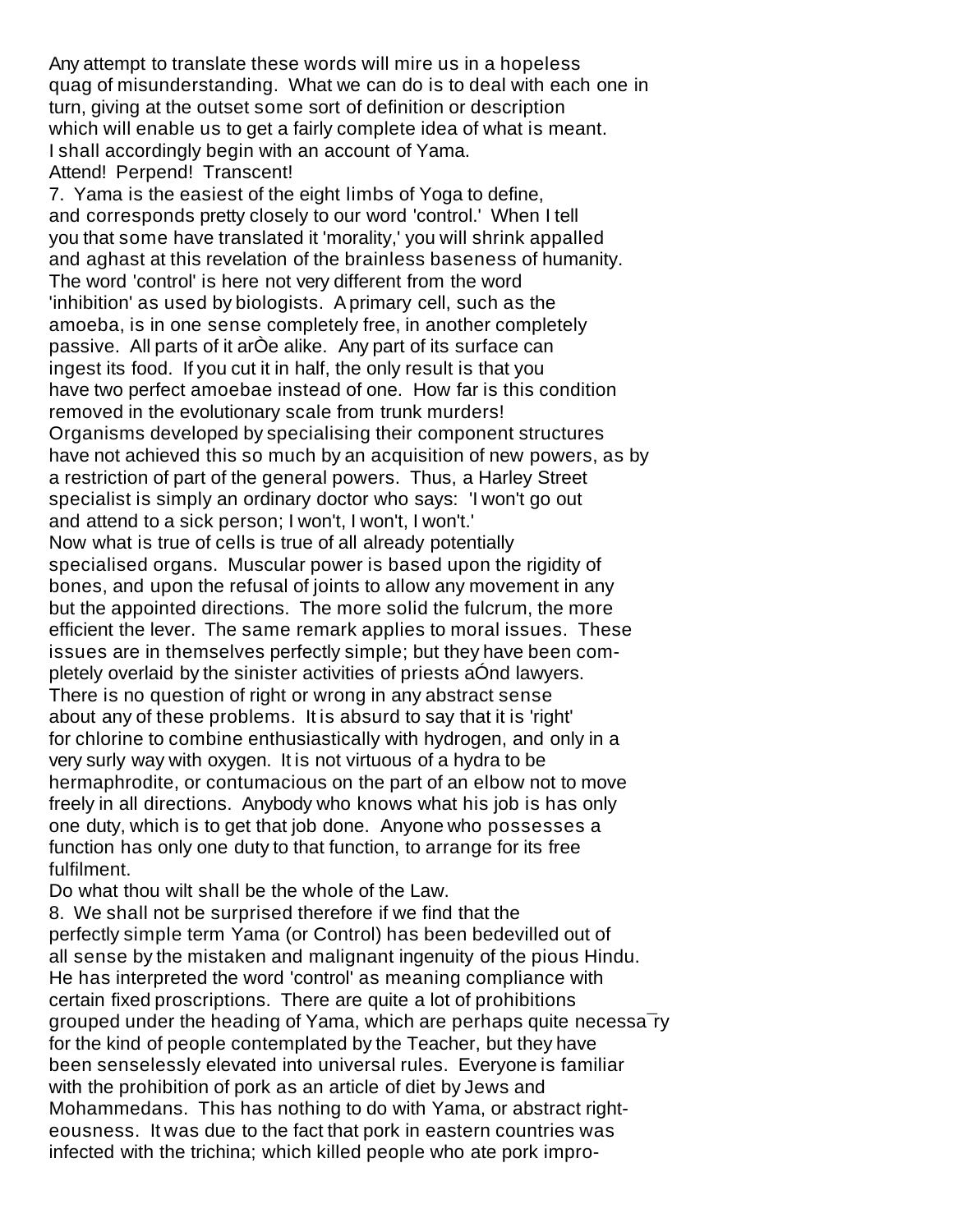perly cooked. It was no good telling the savages that fact. Any way, they would only have broken the hygienic command when greed overcame them. The advice had to be made a universal rule, and supported with the authority of a religious sanction. They had not the brains to believe in trichinosis; but they were afraid of Jehovah and Jehannum. Just so, under the grouping of Yama we learn that the aspiring Yogi must become 'fixed in the non-receiving of gifts,' which means that if anyone offers you a cigarette or a drink of water, you must reject his insidious advances in the most Victorian manner. ItË is such nonsense as this which brings the science of Yoga into contempt. But it isn't nonsense if you consider the class of people for whom the injunction was promulgated; for, as we will be shown later, preliminary to the concentration of the mind is the control of the mind, which means the calm of the mind, and the Hindu mind is so constituted that if you offer a man the most trifling object, the incident is a landmark in his life. It upsets him completely for years.

In the East, an absolutely automatic and thoughtless act of kindness to a native is liable to attach him to you, body and soul, for the rest of his life. In other words, it is going to upset him; and as a budding Yogi he has got to refuse it. But even the refusal is going to upset him quite a lot; and therefore he has got to become 'fixed' in refusal; that is to say, he has got to erect by means of habitual refusal a psychological barrier so strong that he can really dismiss the temptation without a quiver, or a quaÎver, or even a demisemiquaver of thought. I am sure you will see that an absolute rule is necessary to obtain this result. It is obviously impossible for him to try to draw the line between what he may receive and what he may not; he is merely involved in a Socratic dilemma; whereas if he goes to the other end of the line and accepts everything, his mind is equally upset by the burden of the responsibility of dealing with the things he has accepted. However, all these considerations do not apply to the average European mind. If someone gives me 200,000 pounds sterling, I automatically fail to notice it. It is a normal circumstance of life. Test me!

9. There are a great many other injunctions, all of which have to be examined independently in order to find whether they apply to Yoga in general, and to the particular advantage of any given student. We are to exclude especially all those considerations based on fantastic theories of the universe, or on the accidents of race or climÍate.

For instance, in the time of the late Maharajah of Kashmir, mahsir fishing was forbidden throughout his territory; because, when a child, he had been leaning over the parapet of a bridge over the Jhilam at Srinagar, and inadvertently opened his mouth, so that a mahsir was able to swallow his soul. It would never have done for a Sahib -- a Mlecha! -- to catch that mahsir. This story is really typical of 90% of the precepts usually enumerated under the heading Yama. The rest are for the most part based on local and climatic conditions, and they may or may not be applicable to your own case. And, on the other hand, there are all sorts of good rules which have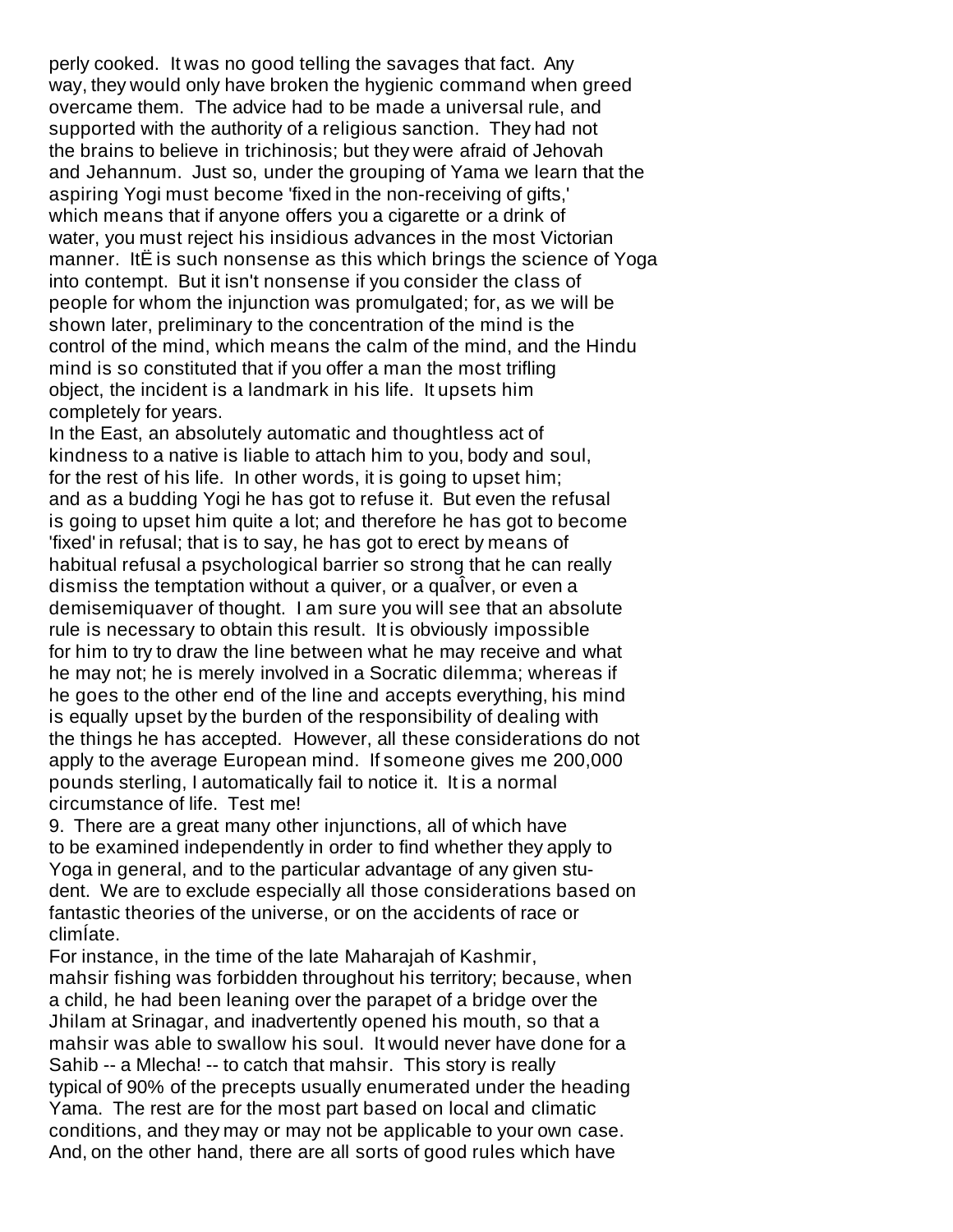never occurred to a teacher of Yoga; because those teachers never conceived the condition in which many people live today. It never occurred to the Buddha or Patanjali or Mansur el-Hallaj to advise his pupils not to practise in a flat with a wireless set next door. The result of all this is that all of you who are worth your ˘salt will be absolutely delighted when I tell you to scrap all the rules and discover your own. Sir Richard Burton said: 'He noblest lives and noblest dies, who makes and keeps his self-made laws.' 10. This is, of course, what every man of science has to do in every experiment. This is what constitutes an experiment. The other kind of man has only bad habits. When you explore a new country, you don't know what the conditions are going to be; and you have to master those conditions by the method of trial and error. We start to penetrate the stratosphere; and we have to modify our machines in all sorts of ways which were not altogether foreseen. I wish to thunder forth once more that no questions of right or wrong enter into our problems. But in the stratosphere it is 'right' for a man to be shut up in a pressure-resisting suit electrically heated, with an oxygen supply, whereas it would be 'wrong' for him to wear it if he were running the three miles in the summer sports in the Tanezrouft.

This, is the pit into which all the great religious teachers have hitherto fallen, and I am sure you are all looking hungrily at me in the hope of seeing me do likewise. But no! There is one principle which carries us through all conflicts concerning conduct, because it is perfectly rigid and perfectly elastic: -- 'Do what thou wilt shall be the whole of the law.'

So: it is not the least use to come and pester me about it. Perfect mastery of the violin in six easy lessons by correspondence! Should I have the heart to deny you? But Yama is different. Do what thou wilt shall be the whole of the Law. \*That\* is Yama. Your object is to perform Yoga. Your True Will is to attain the consummation of marriage with the universe, and your ethical code must constantly be adapted precisely to the conditions of your experiment. Even when you have discovered what your code is, you will have to modify it as you progress; 'remould it nearer to the heart's desire' -- Omar Khayyam. Just so, in ˜a Himalayan expedition your rule of daily life in the valleys of Sikkim or the Upper Indus will have to be changed when you get to the glacier. But it is possible to indicate (in general terms expressed with the greatest caution) the 'sort' of thing that is likely to be bad for you. Anything that weakens the body, that exhausts, disturbs or inflames the mind is deprecable. You are pretty sure to find as you progress that there are some conditions that cannot be eliminated at all in your particular circumstances; and then you have to find a way of dealing with these so that they make a minimum of trouble. And you will find that you cannot conquer the obstacle of Yama, and dismiss it from your mind once and for all. Conditions favourable for the beginner may become an intolerable nuisance to the adept, while, on the other hand, things which matter very little in the beginning become most serious obstacles later on.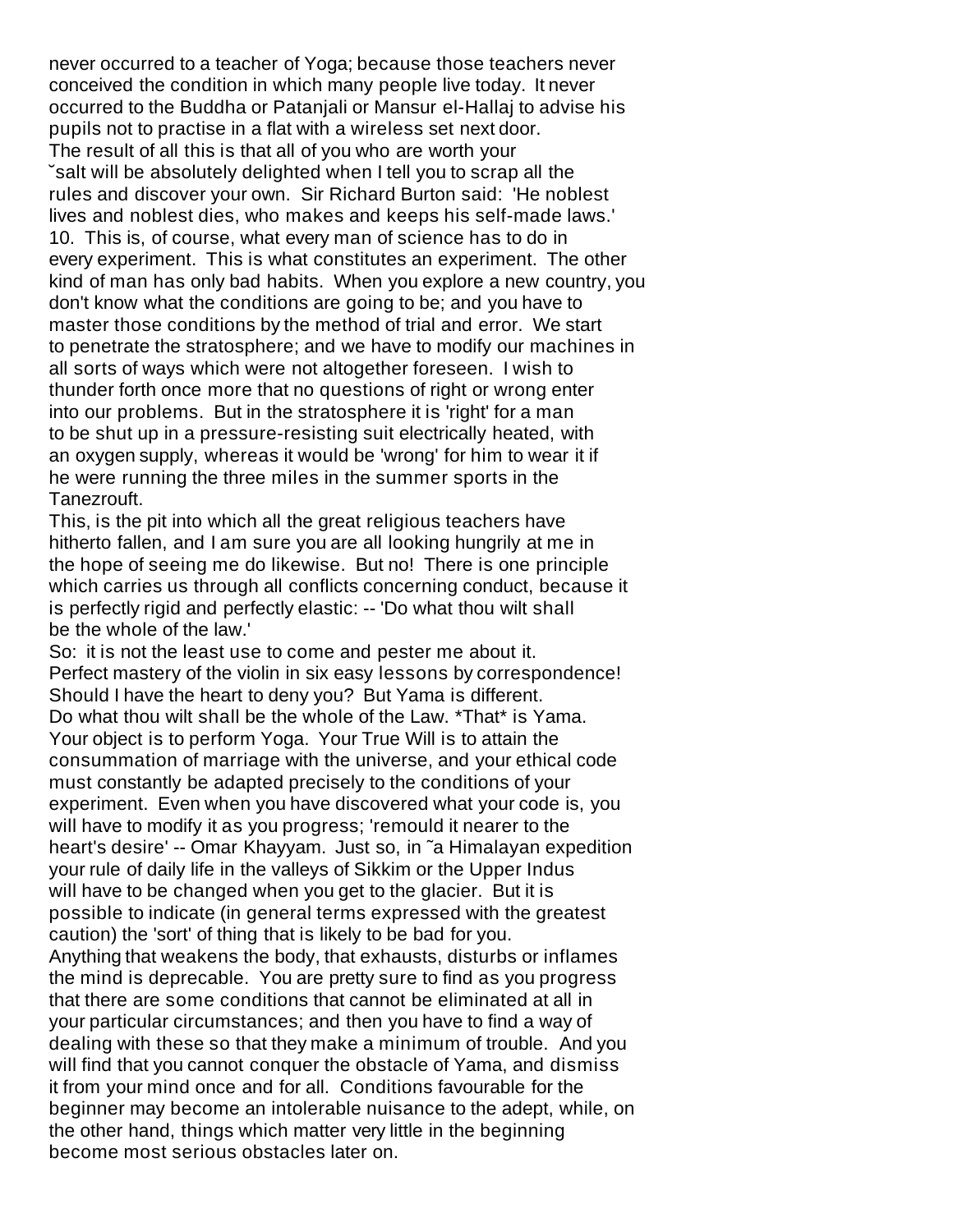Another point is that quite unsuspected problems arise in the course of the traininÈg. The whole question of the sub-conscious mind can be dismissed almost as a joke by the average man as he goes about his daily business; it becomes a very real trouble when you discover that the tranquillity of the mind is being disturbed by a type of thought whose existence had previously been unsuspected, and whose source is unimaginable.

Then again there is no perfection of materials; there will always be errors and weaknesses, and the man who wins through is the man who manages to carry on with a defective engine. The actual strain of the work develops the defects; and it is a matter of great nicety of judgment to be able to deal with the changing conditions of life. It will be seen that the formula -- 'Do what thou wilt shall be the whole of the Law' has nothing to do with 'Do as you please.' It is much more difficult to comply with the Law of Thelema than to follow out slavishly a set of dead regulations. Almost the only point of emancipation, in the sense of relief from a buÔrden, is just the difference between Life and Death.

To obey a set of rules is to shift the whole responsibility of conduct on to some superannuated Bodhisattva, who would resent you bitterly if he could see you, and tick you off in no uncertain terms for being such a fool as to think you could dodge the difficulties of research by the aid of a set of conventions which have little or nothing to do with actual conditions.

Formidable indeed are the obstacles we have created by the simple process of destroying our fetters. The analogy of the conquest of the air holds excellently well. The things that worry the pedestrian worry us not at all; but to control a new element your Yama must be that biological principle of adaptation to the new conditions, adjustment of the faculties to those conditions, and consequent success in those conditions, which were enunciated in respect of planetary evolution by Herbert Spencer and now generalised to cover all modes of being by the Law of Thelema.

But nowÒ let me begin to unleash my indignation. My job -- the establishment of the Law of Thelema -- is a most discouraging job. It is the rarest thing to find anyone who has any ideas at all on the subject of liberty. Because the Law of Thelema is the law of liberty, everybody's particular hair stands on end like the quills of the fretful porpentine; they scream like an uprooted mandrake, and flee in terror from the accursed spot. Because: the exercise of liberty means that you have to think for yourself, and the natural inertia of mankind wants religion and ethics ready-made. However ridiculous or shameful a theory or practice is, they would rather comply than examine it. Sometimes it is hook-swinging or Sati; sometimes consubstantiation or supra-lapsarianism; they do not mind what they are brought up in, as long as they are well brought up. They do not want to be bothered about it. The Old School Tie wins through. They never suspect the meaning of the pattern on the tie: the Broad Ar‡row.

You remember Dr. Alexandre Manette in 'A Tale of Two Cities.' He had been imprisoned for many years in the Bastille, and to save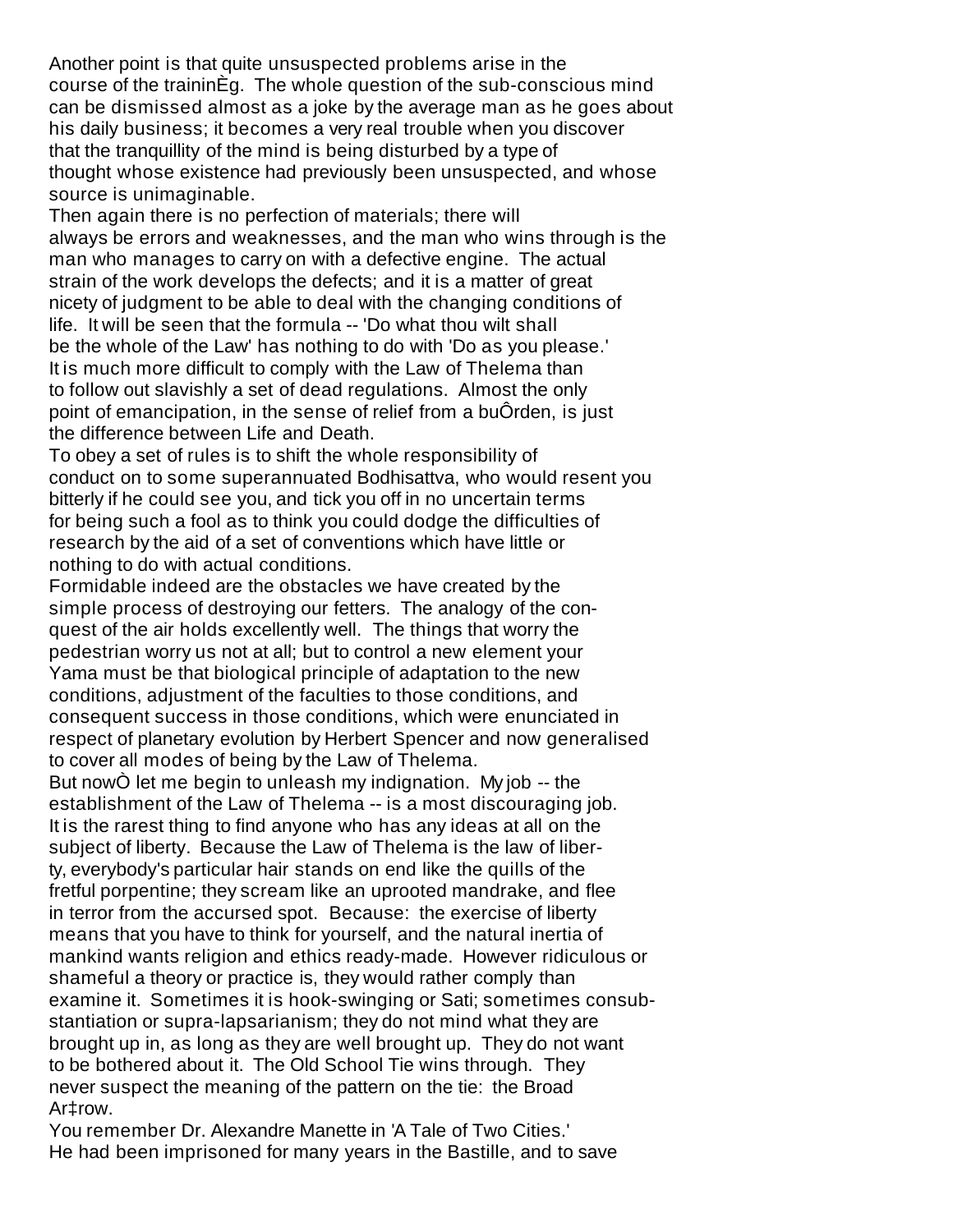himself from going mad had obtained permission to make shoes. When he was released, he disliked it. He had to be approached with the utmost precaution; he fell into an agony of fear if his door was left unlocked; he cobbled away in a frenzy of anxiety lest the shoes should not be finished in time -- the shoes that nobody wanted. Charles Dickens lived at a time and in a country such that this state of mind appeared abnormal and even deplorable, but today it is a characteristic of 95 per cent of the people of England. Subjects that were freely discussed under Queen Victoria are now absolutely taboo; because everyone knows subconsciously that to touch them, however gently, is to risk precipitating the catastrophe of their dry-rot.

There are not going to be many Yogis in England, because there will not be more than a very few indeed who will havÎe the courage to tackle even this first of the eight limbs of Yoga: Yama.

I do not think that anything will save the country: unless through war and revolution, when those who wish to survive will have to think and act for themselves according to their desperate needs, and not by some rotten yard-stick of convention. Why, even the skill of the workman has almost decayed within a generation! Forty years ago there were very few jobs that a man could not do with a jackknife and a woman with a hair-pin; today you have to have a separate gadget for every trivial task.

If you want to become Yogis, you will have to get a move on. Lege! Judica! Tace!

Love is the law, love under will.

(Part 3 of 8)

\*\*\*\*\*\*\*\*\*\*\*\*\*\*\*\*\*\*\*\*\*\*\*\*\*\*\*\*\*\*\*\*\*\*\*\*\*\*\*\*\*\*\*\*\*\*\*\*\*\*\*\*\*\*\*\*\*\*\*\*

YOGA FOR YAHOOS.

THIRD LECTURE. NIYAMA. \*\*\*\*\*\*\*\*\*\*\*\*\*\*\*\*\*\*\*\*\*\*\*\*\*\*\*\*\*\*\*\*\*\*\*\*\*\*\*\*\*\*\*\*\*\*\*\*\*\*\*\*\*\*\*\*\*\*\*\*

Do what thou wilt shall be the whole of the Law.

1. The subject of my third lecture is Niyama. Niyama? H'm! The inadequaÔcy of even th noblest attempts to translate these wretched Sanskrit words is now about to be delightfully demonstrated. The nearest I can get to the meaning of Niyama is 'virtue'! God help us all! This means virtue in the original etymological sense of the word -- the quality of manhood; that is, to all intents and purposes, the quality of godhead. But since we are translating Yama 'control,' we find that our two words have not at all the same relationship to each other that the words have in the original Sanskrit; for the prefix 'ni' in Sanskrit gives the meaning of turning everything upside down and backwards forwards, -- as \*you\* would say, Hysteron Proteron -- at the same time producing the effect of transcendental sublimity. I find that I cannot even begin to think of a proper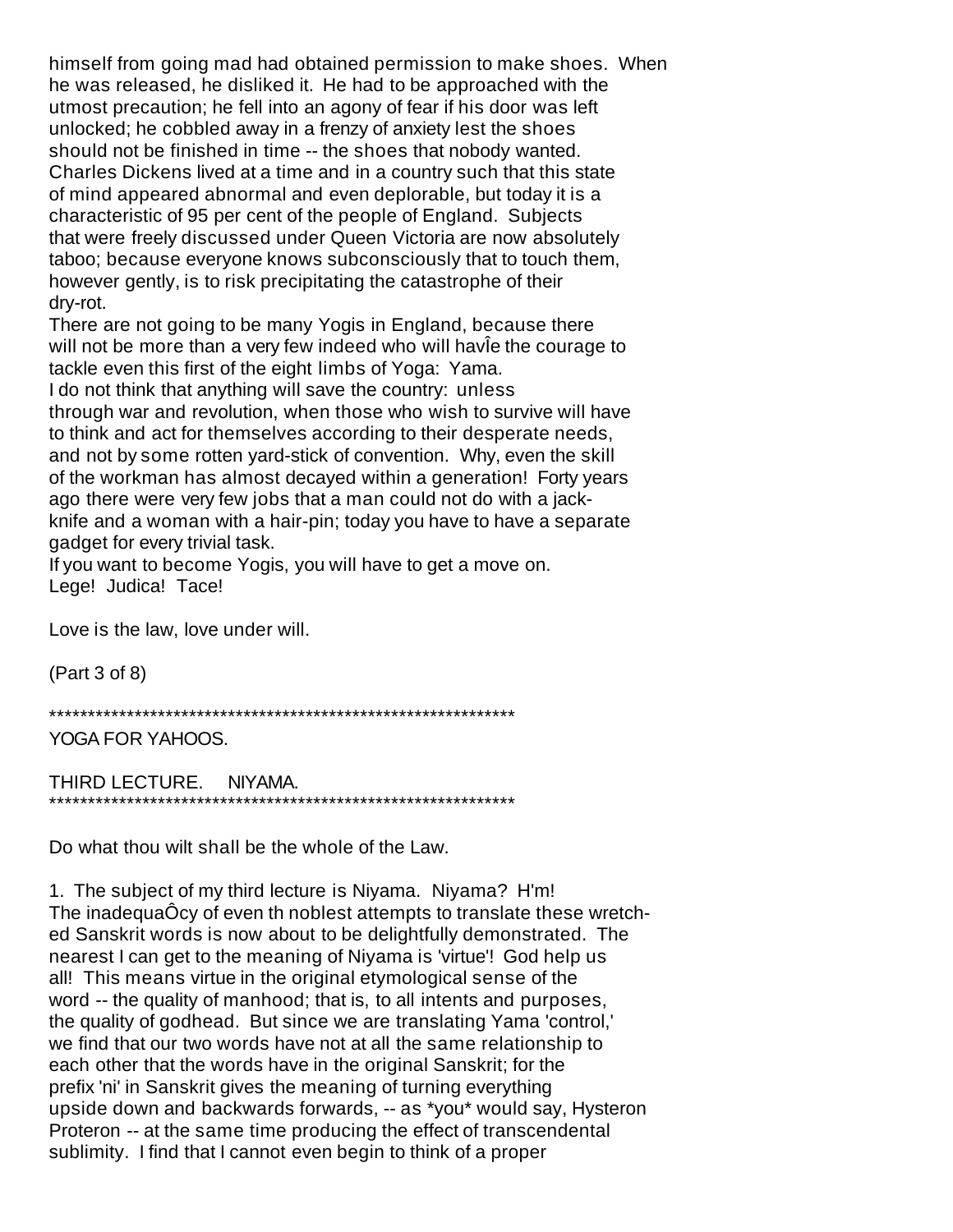definition, although I know in my own mind perfectly well what the Hindus mean; if one soaks oneself in Oriental thought for a sufficient number of years, one gets a spiritual apprehension which it is quitÙe impossible to express in terms applicable to the objects of intellectual apprehension; it is therefore much better to content ourselves with the words as they stand, and get down to brass tacks about the practical steps to be taken to master these preliminary exercises.

2. It will hardly have escaped the attentive listener that in my previous lectures I have combined the maximum of discourse with the minimum of information; that is all part of my training as a Cabinet Minister. But what does emerge tentatively from my mental fog is that Yama, taking it by long and by large, is mostly negative in its effects. We are imposing inhibitions on the existing current of energy, just as one compresess a waterfall in turbines in order to control and direct the natural gravitational energy of the stream. 3. It might be as well, before altogether leaving the subject of Yama, to enumerate a few of the practical conclusions which follow from our premiss that nothing which might weaken or destroy the beautËy and harmony of the mind must be permitted. Social existence of any kind renders any serious Yoga absolutely out of the question; domestic life is completely incompatible with even elementary practices. No doubt many of you will say, 'That's all very well for him; let him speak for himself; as for me, I manage my home and my business so that everything runs on ball bearings.' Echo answers . . . 4. Until you actually start the practice of Yoga, you cannot possibly imagine what constitutes a disturbance. You most of you think that you can sit perfectly still; you tell me what artists' models can do for over thirty-five minutes. They don't. You do not hear the ticking of the clock; perhaps you do not even know whether a typewriter is going in the room; for all I know, you could sleep peacefully through an air-raid. That has nothing to do with it. As soon as you start the practices you will find, if you are doing them properly, that you are hearing sounds which you never hear‡d before in your life. You become hypersensitive. And as you have five external batteries bombarding you, you get little repose. You feel the air on your skin with about the same intensity as you would previously have felt a fist in your face.

5. To some extent, no doubt, this fact will be familiar to all of you. Probably most of you have been out at some time or other in what is grotesquely known as the silence of the night, and you will have become aware of infinitesimal movements of light in the darkness, of elusive sounds in the quiet. They will have soothed you and pleased you; it will never have occurred to you that these changes could each one be felt as a pang. But, even in the earliest months of Yoga, this is exactly what happens, and therefore it is best to be prepared by arranging, before you start at all, that your whole life will be permanently free from all the grosser causes of trouble. The practical problem of Yama is therefore, to a great extent, 'HowÁ shall I settle down to the work?' Then, having complied with the theoretically best conditions, you have to tackle each fresh problem as it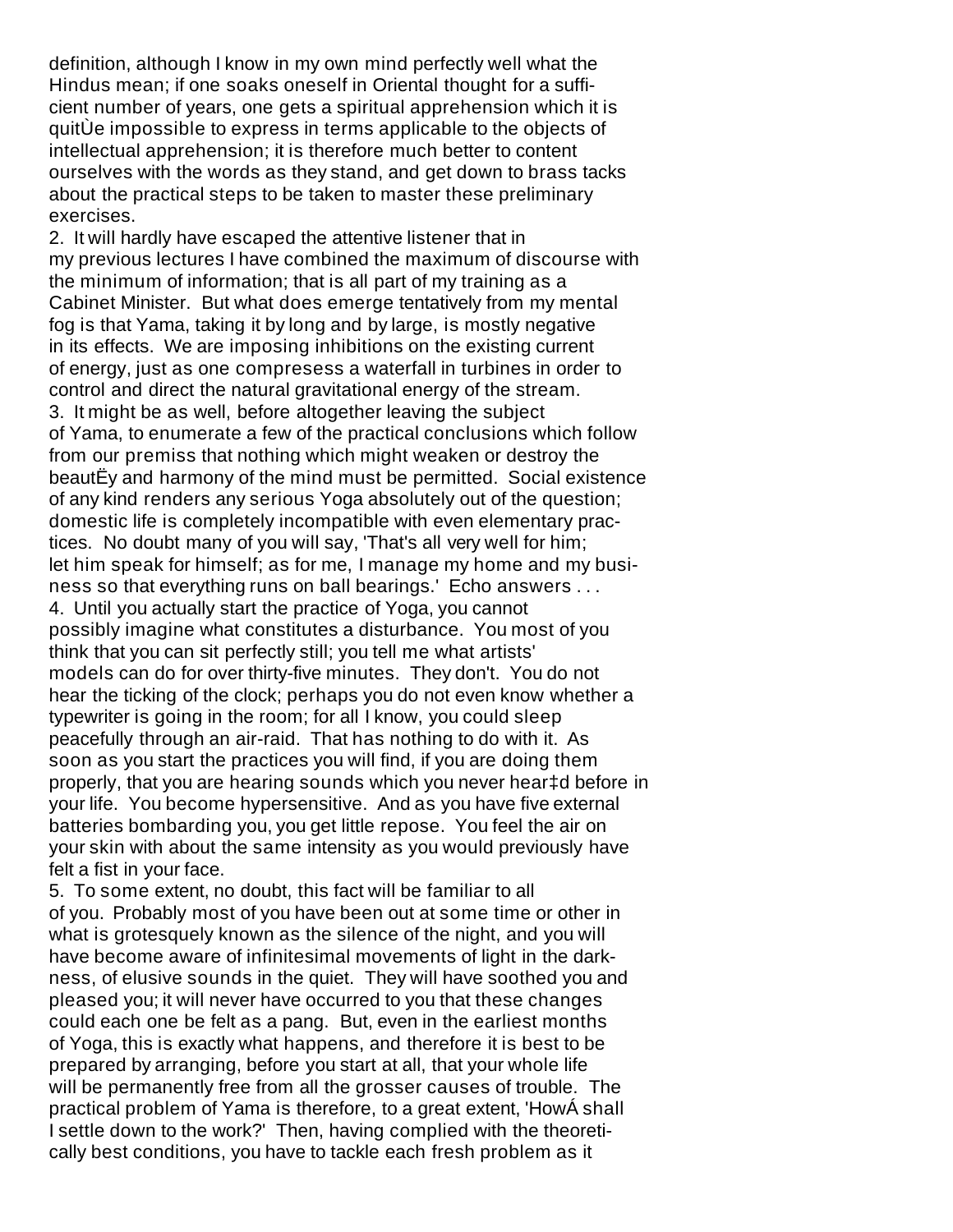arises in the best way you can.

6. We are now in a better position to consider the meaning of Niyama, or virtue. To most men the qualities which constitute Niyama are not apprehended at all by their self-consciousness. These are positive powers, but they are latent; their development is not merely measurable in terms of quantity and efficiency. As we rise from the coarse to the fine, from the gross to the subtle, we enter a new (and what appears on first sight to be an immeasurable) region. It is quite impossible to explain what I mean by this; if I could, you would know it already. How can one explain to a person who has never skated the nature of the pleasure of executing a difficult figure on the ice? He has in himself the whole apparatus ready for use; but experience, and experience only, can make him aware of the results of such usÛe.

7. At the same time, in a general exposition of Yoga, it may be useful to give some idea of the functions on which those peaks that pierce the clouds of the limitations of our intellectual understanding are based.

I have found it very useful in all kinds of thinking to employ a sort of Abacus. The schematic representation of the universe given by astrology and the Tree of Life is extremely valuable, especially when reinforced and amplified by the Holy Qabalah. This Tree of LIfe is susceptible to infinite ramifications, and there is no need in this connectin to explore its subtleties. We ought to be able to make a fairly satisfactory diagram for elementary purposes by taking as the basis of our illustration the solar system as conceived by the astrologers.

I do not know whether the average student is aware that in practice the significations of the planets are based generally upon the philosophical conceptions of the Greek and Roman gods. Let us hope for the best, and go on!

8. The planÌet Saturn, which represents anatomy, is the skeleton: it is a rigid structure upon which the rest of the body is built. To what moral qualities does this correspond? The first point of virtue in a bone is its rigidity, its resistance to pressure. And so in Niyama we find that we need the qualities of absolute simplicity in our regimen; we need insensibility; we need endurance; we need patience. It is simply impossible for anyone who has not practised Yoga to understand what boredom means. I have known Yogis, men even holier than I, (\*no! no!\*) who, to escape from the intolerable tedium, would fly for refuge to a bottle party! It is a 'physiological' tedium which becomes the acutest agony. The tension becomes cramp; nothing else matters but to escape from the self-imposed constraint.

But every evil brings its own remedy. Another quality of Saturn is melancholy; Saturn represents the sorrow of the universe; it is the Trance of sorrow that has determined one to undertake the tasÒk of emancipation. This is the energising force of Law; it is the rigidity of the fact that everything is sorrow which moves one to the task, and keeps one on the Path.

9. The next planet is Jupiter. This planet is in many ways the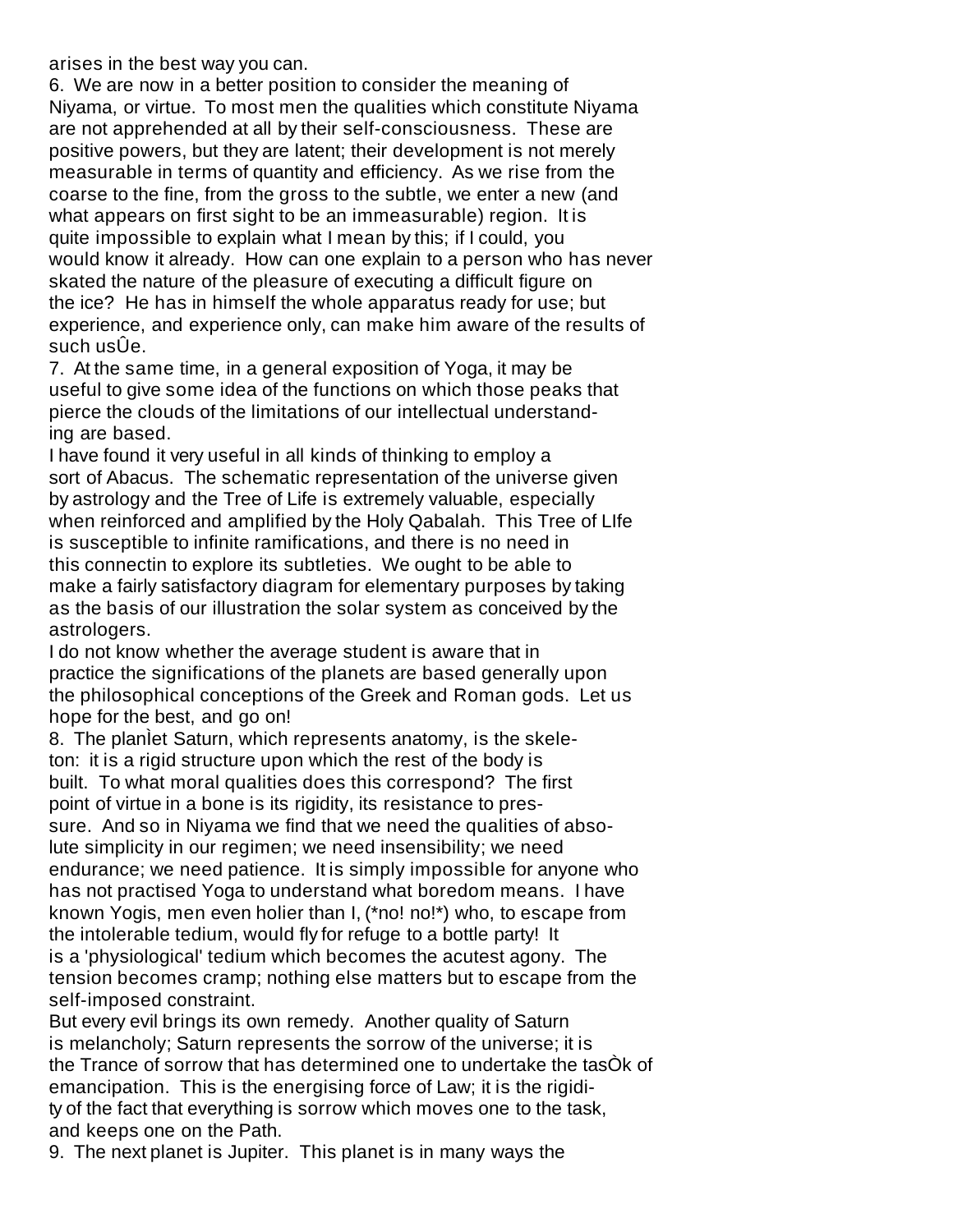opposite of Saturn; it represents expansion as Saturn represents contraction; it is the universal love, the selfless love whose object can be no less than the universe itself. This comes to reinforce the powers of Saturn when they agonise; success is not for self but for all; one might acquiesce in one's own failure, but one cannot be unworthy of the universe. Jupiter, too, represents the vital, creative, genial element of the cosmos. He has Ganymede and Hebe to his cupbearers. There is an immense and inaccessible joy in the Great Work; and it is the attainment of the trance, of even the intellectual foreshadowing of that trance, of joy, which reassures the Yogi that his work is worth while.

Jupiter digests experiences; Jupiter is the Lord of the Forces of LÌife; Jupiter takes common matter and transmutes it into celestial nourishment.

10. The next planet is Mars. Mars represents the muscular system; it is the lowest form of energy, and in Niyama it is to be taken quite literally as the virtue which enables on to contend with, and to conquer, the physical difficulties of the Work. The practical point is this: 'The little more and how much it is, the little less and what worlds away!' No matter how long you keep water at 99 degrees Centigrade under normal barometric pressure, it will not boil. I shall probably be accused of advertising some kind of motor spirit in talking about the little extra something that the others haven't got, but I assure you that I am not being paid for it. Let us take the example of Pranayama, a subject with which I hope to deal in a subsequent lucubration. Let us suppose that you are managing your breath so that your cycle, breathing in, holding, and breathing out, lasts exactly a minute. That is pretty good woÌrk for most people, but it may be or may not be good enough to get you going. No one can tell you until you have tried long enough (and no one can tell you how long 'long enough' may be) whether that is going to ring the bell. It may be that if you increase your sixty seconds to sixty-four the phenomena would begin immediately. That sounds all right but as you have nearly burst your lungs doing the sixty, you want this \*added\* energy to make the grade. That is only one example of the difficulty which arises with every practice.

Mars, morever, is the flaming energy of passion, it is the male quality in its lowest sense; it is the courage which goes berserk, and I do not mind telling you that, in my own case at least, one of the inhibitions with which I had most frequently to contend was the fear that I was going mad. This was especially the case when those phenomena began to occur, which, recorded in cold blood, did seem like madness. And the Niyama of Mars is the ruthless rage which j˝ests at scars while dying of one's wounds.

' . . . the grim Lord of Colonsay

Hath turned him on the ground,

And laughed in death-pang that his blade

The mortal thrust so well repaid'

11. The next of the heavenly bodies is the centre of all, the Sun. The Sun is the heart of the system; he harmonises all, energises all, orders all. His is the courage and energy which is the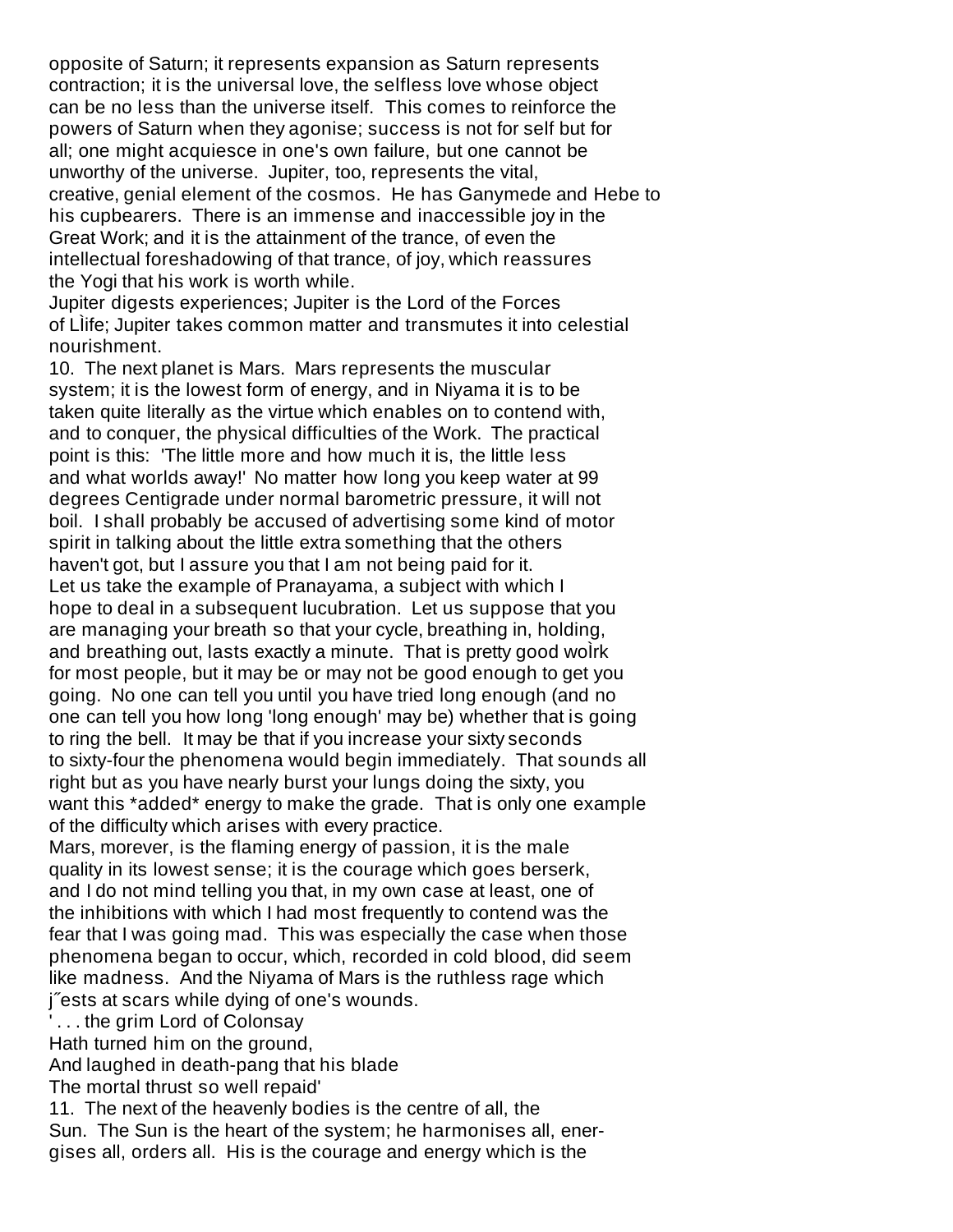source of all the other lesser forms of motion, and it is because of this that in himself he is calm. They are planets; he is a star. For him all planets come; around him they all move, to him they all tend. It is this centralisation of faculties, their control, their motivation, which is the Niyama of the Sun. He is not only the heart but the brain of the system; but he is not the 'thinking' brain, for in him all thought has been resolved into the beauty and harmony of ordered motion.

12. The next of the planets is Venus. In her, for the first time, we come into contact with a part of our nature which is none the less quintessÛential because it has hitherto been masked by our pre-occupation with more active qualities. Venus resembles Jupiter, but on a lower scale, standing to him very much as Mars does to Saturn. She is close akin in nature to the Sun, and she may be considered an externalisation of his influence towards beauty and harmony. Venus is Isis, the Great Mother; Venus is Nature herself; Venus is the sum of all possibilities.

The Niyama corresponding to Venus is one of the most important, and one of the most difficult of attainment. I said the sum of all possibilities, and I will ask you to go back in your minds to what I said before about the definition of the Great Work itself, the aim of the Yogi to consummate the marriage of all that he is with all that he is not, and ultimately to realise, insofar as the marriage is consummated, that what he is and what he is not are identical. Therefore we cannot pick and choose in our Yoga. It is written in the 'Book of the Law', Chapter 1, verse 22, 'Let there bÈe no difference made among you between any one thing and any other thing, for thereby there cometh hurt.'

Venus represents the ecstatic acceptance of all possible experience, and the transcendental assumption of all particular experience into the one experience.

Oh yes, by the way, don't forget this. In a lesser sense Venus represents tact. Many of the problems that confront the Yogi are impracticable to intellectual manipulation. They yield to graciousness.

13. Our next planet is Mercury, and the Niyama which correspond to him are as innumerable and various as his own qualities. Mercury is the Word, the Logos in the highest; he is the direct medium of connection between opposites; he is electricity, the very link of life, the Yogic process itself, its means, its end. Yet he is in himself indifferent to all things, as the electric current is indifferent to the meaning of the messages which may be transmitted by its means. The Niyama corresponding to Mercury in its highest Ìforms may readily be divined from what I have already said, but in the technique of Yoga he represents the fineness of the method which is infinitely adaptable to all problems, and only so because he is supremely indifferent. He is the adroitness and ingenuity which helps us in our difficulties; he is the mechanical system, the symbolism which helps the human mind of the Yogi to take cognisance of what is coming.

It must here be remarked that because of his complete indif-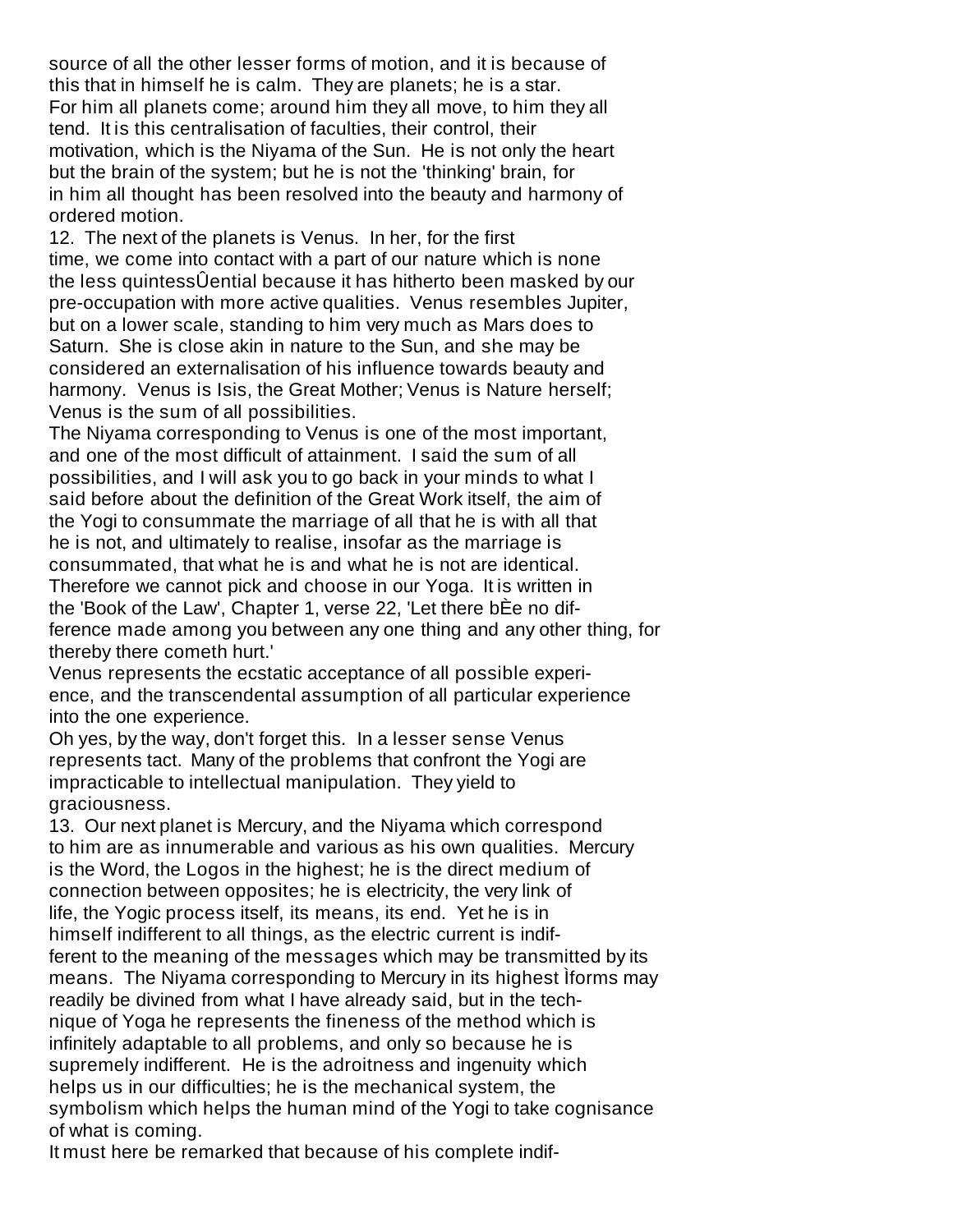ference to anything whatever (and that thought is -- when you get far enough -- only a primary point of wisdom) he is entirely unreliable. One of the most unfathomably dreadful dangers of the Path is that you must trust Mercury, and yet that if you trust him you are certain to be deceived. I can only explain this, if at all, by pointing out that, since all truth is relative, all truth is falsehood. In one sense Mercury is the great enemy; Mercury is mind, and it is the mind that we have set out to conquer.

14. ‡ The last of the seven sacred planets is the Moon. The Moon represents the totality of the female part of us, the passive principle which is yet very different to that of Venus, for the Moon corresponds to the Sun much as Venus does to Mars. She is more purely passive than Venus, and although Venus is so universal the Moon is also universal in another sense. The Moon is the highest and the lowest; the Moon is the aspiration, the link of man and God; she is the supreme purity: Isis the Virgin, Isis the Virgin Mother; but she comes right down at the other end of the scale, to be a symbol of the senses themselves, the mere instrument of the registration of phenomena, incapable of discrimination, incapable of choice. The Niyama corresponding to her influence, the first of all, is that quality of aspiration, the positive purity which refuses union with anything less than the All. In Greek mythology Artemis, the Goddess of the Moon, is virgin; she yielded only to Pan. Here iÒs one particular lesson: as the Yogi advances, magic powers (Siddhi the teachers call them) are offered to the aspirant; if he accepts the least of these -- or the greatest -- he is lost.

15. At the other end of the scale of the Niyama of the Moon are the fantastic developments of sensibility which harass the Yogi. These are all help and encouragement; these are all intolerable hindrances; these are the greatest of the obstacles which confront the human being, trained as he is by centuries of evolution to receive his whole consciousness through the senses alone. And they hit us hardest because they interfere directly with the technique of our work; we are constantly gaining new powers, despite ourselves, and every time this happens we have to invent a new method for bringing their malice to naught. But, as before, the remedy is of the same stuff as the disease; it is the unswerving purity of aspiration that enables us to surmount all these difficulties. The Moon is the sheet-anchor of our work. It is the Knowledge and Conversation of the Holy Guardian Angel that enables us to overcome, at all times and in all manners, as the need of the moment may be. 16. There are two other planets, not counted as among the

sacred seven. I will not say that they were known to the ancients and deliberately concealed, though much in their writing suggests that this may be the case. I refer to the planet Herschel, or Uranus, and Neptune. Whatever may have been the knowledge of the ancients, it is at least certain that they left gaps in their system which were exactly filled by these two planets, and the newly discovered Pluto. They fill these gaps just as the newly discovered chemical elements discovered in the last fifty years fill the gaps in Mendelejeff's table of the Periodic Law.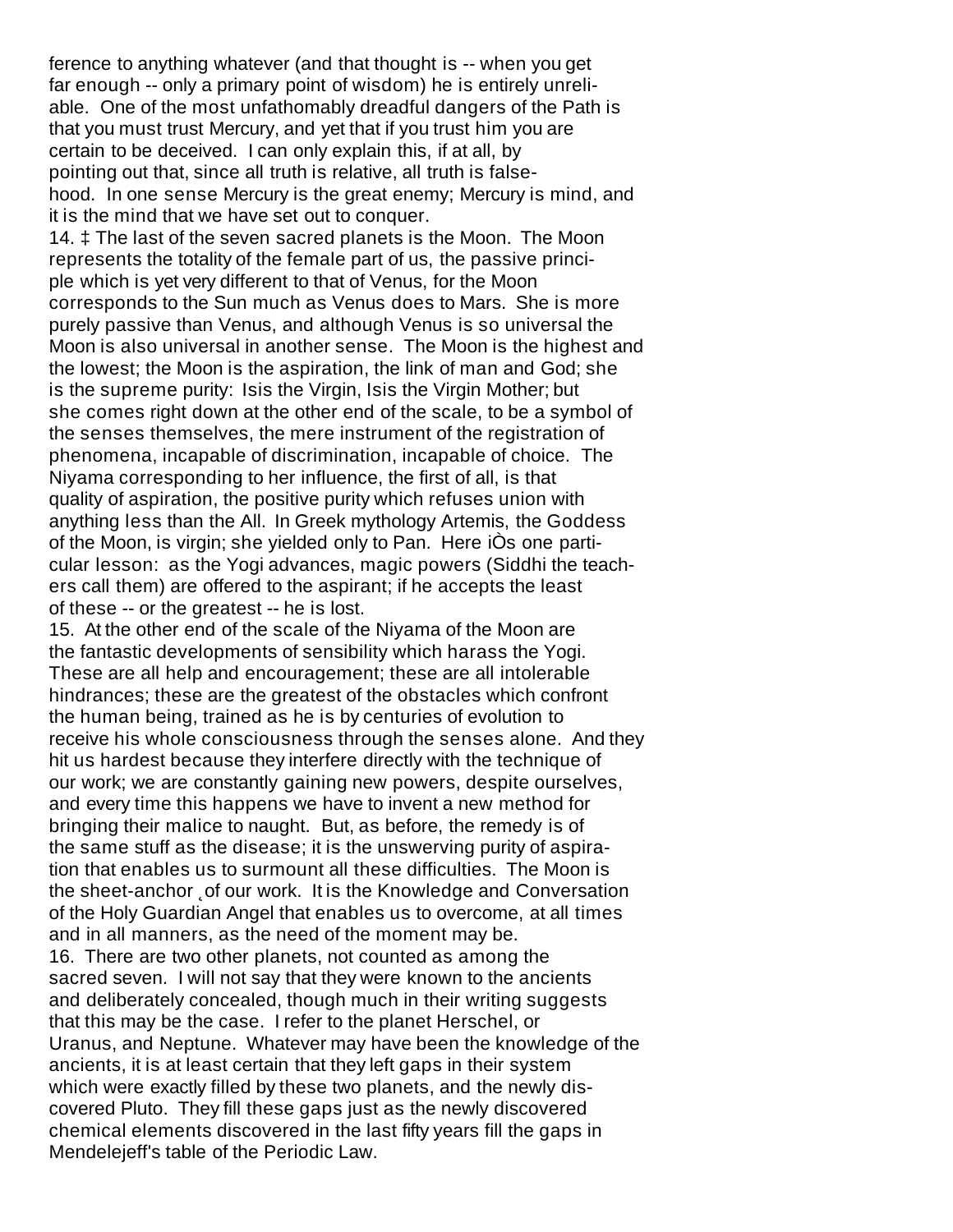17. Herschel represents the highest form of the True Will, and it seems natural and right that this should not rank with the seven sacred planets, because the True Will is the sphere which transcends them. 'Every man and every woman is a star.' Herschel defines the orbit of the star, your star. But Herschel is dynamic; Herschel is explosive; Herschel, astrologically speaking, does not move in an orbit; he has his own path. So the Niyama which corresponds to this planet is, first and last, the discovery of the True Will. This knowledge is secret and most sacred; each of you must incorporate for yourself the incidence and quality of Herschel. It is the most important of the tasks of the Yogi, because, until he has achieved it, he can have no idea who he is or where he is going. 18. Still more remote and tenuous is the influence of Neptune. Here we have a Niyama of infinite delicacy, a spiritual intuition far, far removed from any human quality whatever. Here all is fantasy, and in this world are infinite pleasure, infinite perils.

The True Niyama of Neptune is the imaginative faculty, the shadowing forth of the nature of the illimitable light.

He has another function. The Yogi who understands the influence ˝of Neptune, and is attuned to Neptune, will have a sense of humour, which is the greatest safeguard for the Yogi. Neptune is, so to speak, in the front line; he has got to adapt himself to difficulties and tribulations; and when the recruit asks 'What made that 'ole?' he has got to say, unsmiling, 'Mice.'

Pluto is the utmost sentinel of all; of him it is not wise to speak.

. . . Having now given vent to this sybilline, obscure and sinister utterance, it may well be asked by the greatly daring: Why is it not wise to speak of Pluto? The answer is profound. It is because nothing at all is known about him.

Anyhow it hardly matters; we have surely had enough of Niyama for one evening!

19. It is now proper to sum up briefly what we have learnt about Yama and Niyama. They are in a sense the moral, logical preliminaries of the technique of Yoga proper. They are the strategical as opposed to the tactical dispositions which must be made by the aspirant before he attempts anything more serious than the five Âfinger exercises, as we may call them -- the recruit's drill of postures, breathing exercises and concentration which the shallow confidently suppose to constitute this great science and art.

We have seen that it is presumptuous and impractical to lay down definite rules as to what we are to do. What does concern us is so to arrange matters that we are free to do anything that may become necessary or expedient, allowing for that development of super-normal powers which enables us to carry out our plans as they form in the mutable bioscope of events.

If anyone comes to me for a rough and ready practical plan I say: Well, if you must stay in England, you may be able to bring it off with a bit of luck in an isolated cottage, remote from roads, if you have the services of an attendant already well trained to deal with the emergencies that are likely to arise. Agood disciplinarian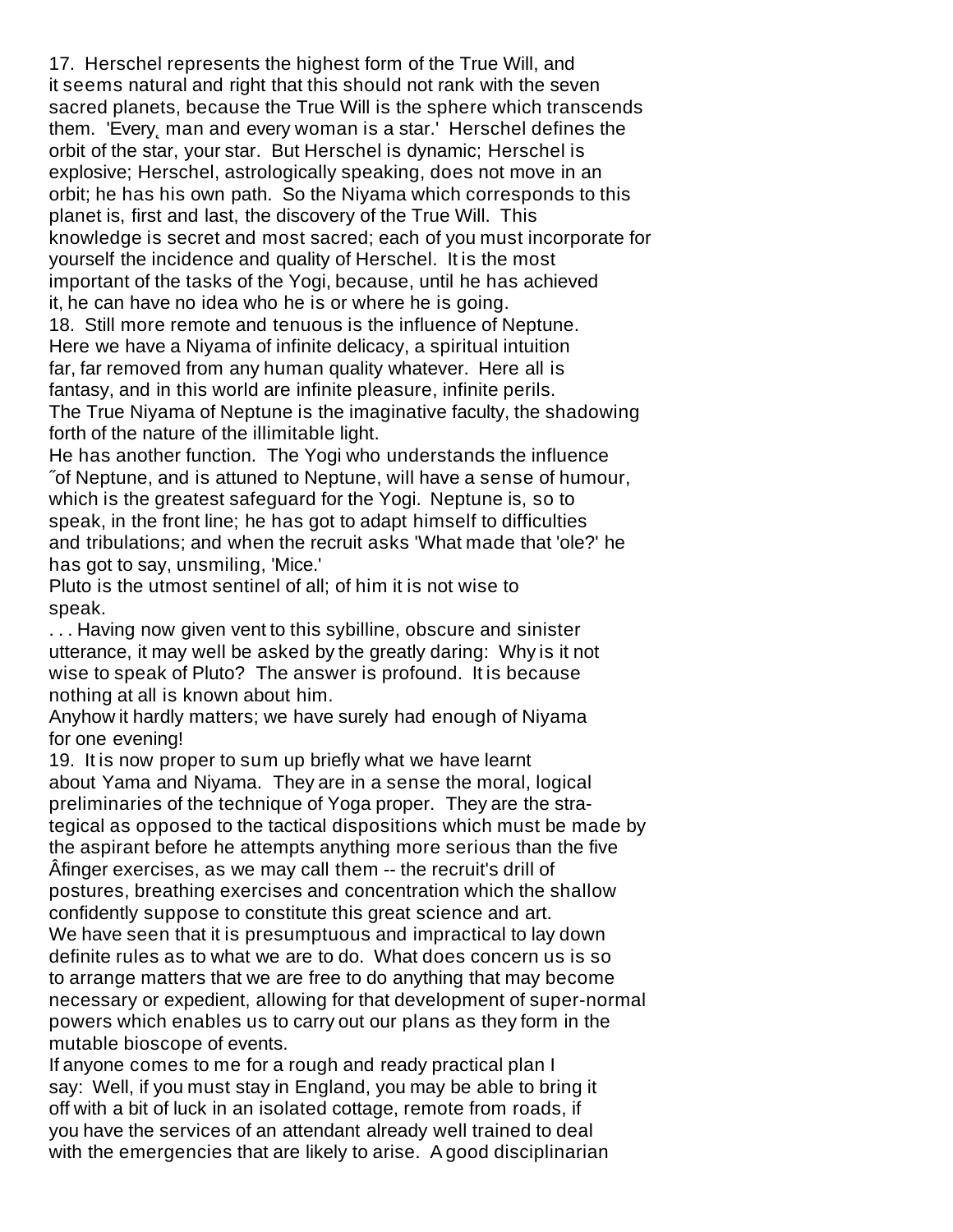might carry on fairly well, at a pinch, in a suite in Claridge's. But against this it may be urged that Ùone has to reckon with unseen forces. The most impossible things begin to happen when once you get going. It is not really satisfactory to start serious Yoga unless you are in a country where the climate is reliable, and where the air is not polluted by the stench of civilisation. It is extremely important, above all things important, unless one is an exceedingly rich man, to find a country where the inhabitants understand the Yogin mode of life, where they are sympathetic with its practices, treat the aspirant with respect, and unobtrusively assist and protect him. In such circumstances, the exigency of Yama and Niyama is not so serious a stress.

There is, too, something beyond all these practical details which it is hard to emphasise without making just those mysterious assumptions which we have from the first resolved to avoid. All I can say is that I am very sorry, but this particular fact is going to hit you in the face before you have started very long, and I do not see why we shoulÓd bother about the mysterious assumptions underlying the acceptance of the fact any more than in the case of what is after all equally mysterious and unfathomable: any object of any of the senses. The fact is this; that one acquires a feeling -- a quite irrational feeling -- that a given place or a given method is right or wrong for its purposes. The intimation is as assured as that of the swordsman when he picks up an untried weapon; either it comes up sweet to the hand, or it does not. You cannot explain it, and you cannot argue it away.

21. I have treated Yama and Niyama at great length because their importance has been greatly under-rated, and their nature completely misunderstood. They are definitely magical practices, with hardly a tinge of mystical flavour. The advantage to us here is that we can very usefully exercise and develop ourselves in this way in this country where the technique of Yoga is for all practical purposes impossible. Incidentally, one's real country -- thatÈ is, the conditions -- in which one happens to be born is the only one in which Yama and Niyama can be practised. You cannot dodge your Karma. You have got to earn the right to devote yourself to Yoga proper by arranging for that devotion to be a necessary stage in the fulfilment of your True Will. In Hindustan one is now allowed to become 'Sanyasi' -- a recluse -- until one has fulfilled one's duty to one's own environment -- rendered to Caesar the things which are Caesar's before rendering to God the things which are God's.

Woe to that seven months' abortion who thinks to take advantage of the accidents of birth, and, mocking the call of duty, sneaks off to stare at a blank wall in China! Yama and Niyama are only the more critical stages of Yoga because they cannot be translated in terms of a schoolboy curriculum. Nor can schoolboy tricks adequately excuse the aspirant from the duties of manhood. Do what thou wilt shall be the whole of the Law.

Rejoice, true men, that this is thius!

For this at least may be said, that there are results to be obtained in this way which will not only fit the aspirant for the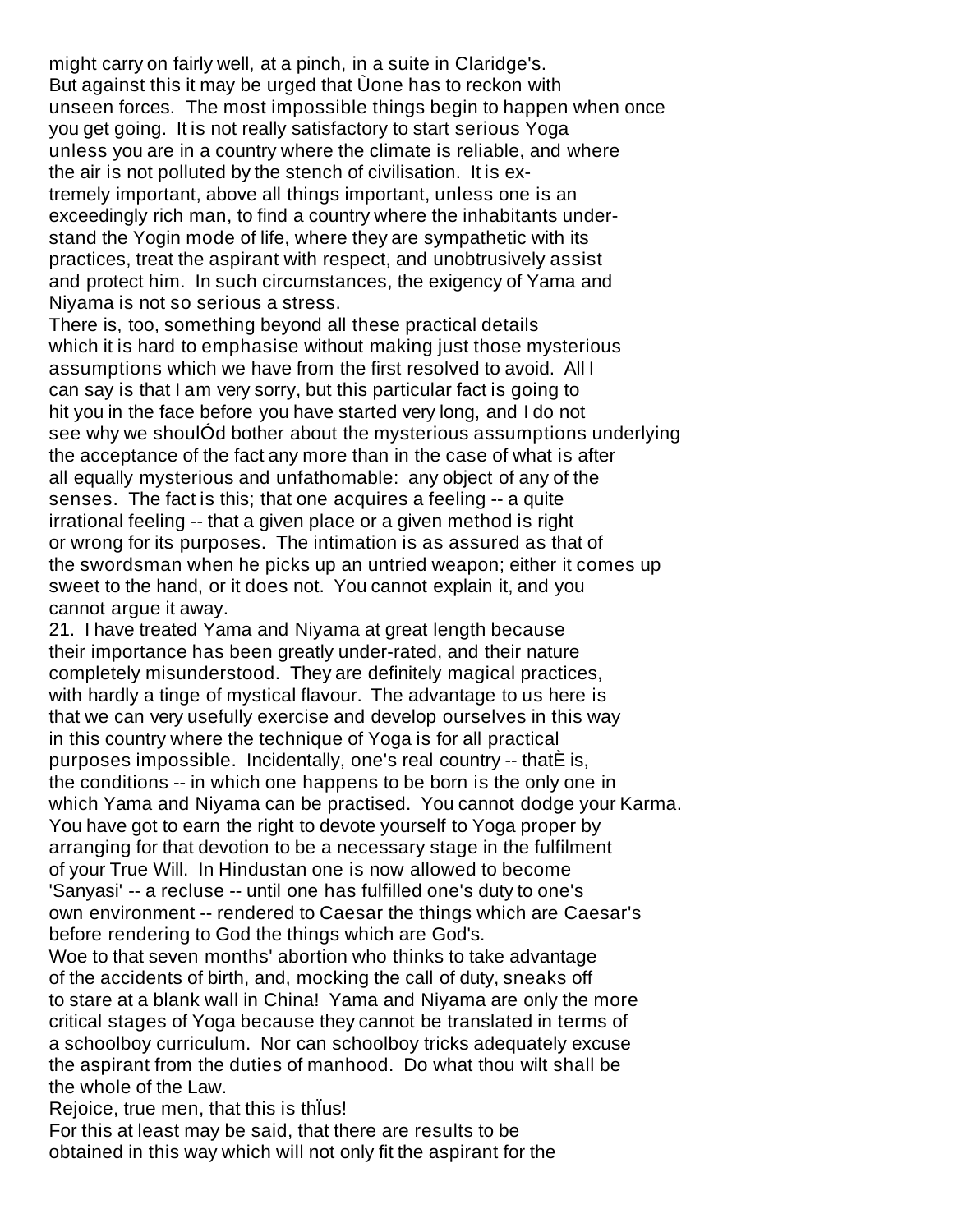actual battle, but will introduce him to classes of hitherto unguessed phenomena whose impact will prepare his mind for that terific shock of its own complete overthrow which marks the first critical result of the practices of Yoga.

Love is the law, love under will.

(Part 4 of 8)

\*\*\*\*\*\*\*\*\*\*\*\*\*\*\*\*\*\*\*\*\*\*\*\*\*\*\*\*\*\*\*\*\*\*\*\*\*\*\*\*\*\*\*\*\*\*\*\*\*\*\*\*\*\*\*\*\*\*\*\*

YOGA FOR YAHOOS.

FOURTH LECTURE. ASANA AND PRANAYAMA.

The Technical Practices of Yoga. \*\*\*\*\*\*\*\*\*\*\*\*\*\*\*\*\*\*\*\*\*\*\*\*\*\*\*\*\*\*\*\*\*\*\*\*\*\*\*\*\*\*\*\*\*\*\*\*\*\*\*\*\*\*\*\*\*\*\*\*

Do what thou wilt shall be the whole of the Law.

1. Last week we were able to go away feeling that the back of the job had been broken. We had got rid of bad ways, bad wives, and bad weather. We are comfortably installed in the sunshine, with no one to bother us. We have nothing to do but our work. Such being our fortunate state, we may usefully put in an hour cons˜idering our next step. Let us recall, in the first place, what we decided to be the quintessence of our task. It was to annihilate dividuality. 'Make room for me,' cries the Persian poet whose name I have forgotten, the fellow Fitzgerald translated, not Omar Khayyam, 'Make room for me on that divan which has no room for twain' -- a remarkable prophetic anticipation of the luxury flatlet. We are to unite the subject and object of consciousness in the ecstasy which soon turns, as we shall find later on, into the more sublime state of indifference, and then annihilate both the party of the first part aforesaid and the party of the second part aforesaid. This evidently results in further parties -- one might almost say cocktail parties -- constantly increasing until we reach infinity, and annihilate that, thereby recovering our original Nothing. Yet is that identical with the original Nothing? Yes -- and No! No! No! Athousand times no! For, having fulfilled all the possibilities of that origin‡al Nothing to manifest in positive terms, we have thereby killed for ever all its possibilities of mischief.

Our task being thus perfectly simple, we shall not require the assistance of a lot of lousy rishis and sanyasis. We shall not apply to a crowd of moth-eaten Arahats, of betel-chewing Bodhisattvas, for instruction. As we said in the first volume of 'The Equinox', in the first number:

'We place no reliance On Virgin or Pigeon; Our method is science, Our aim is religion.'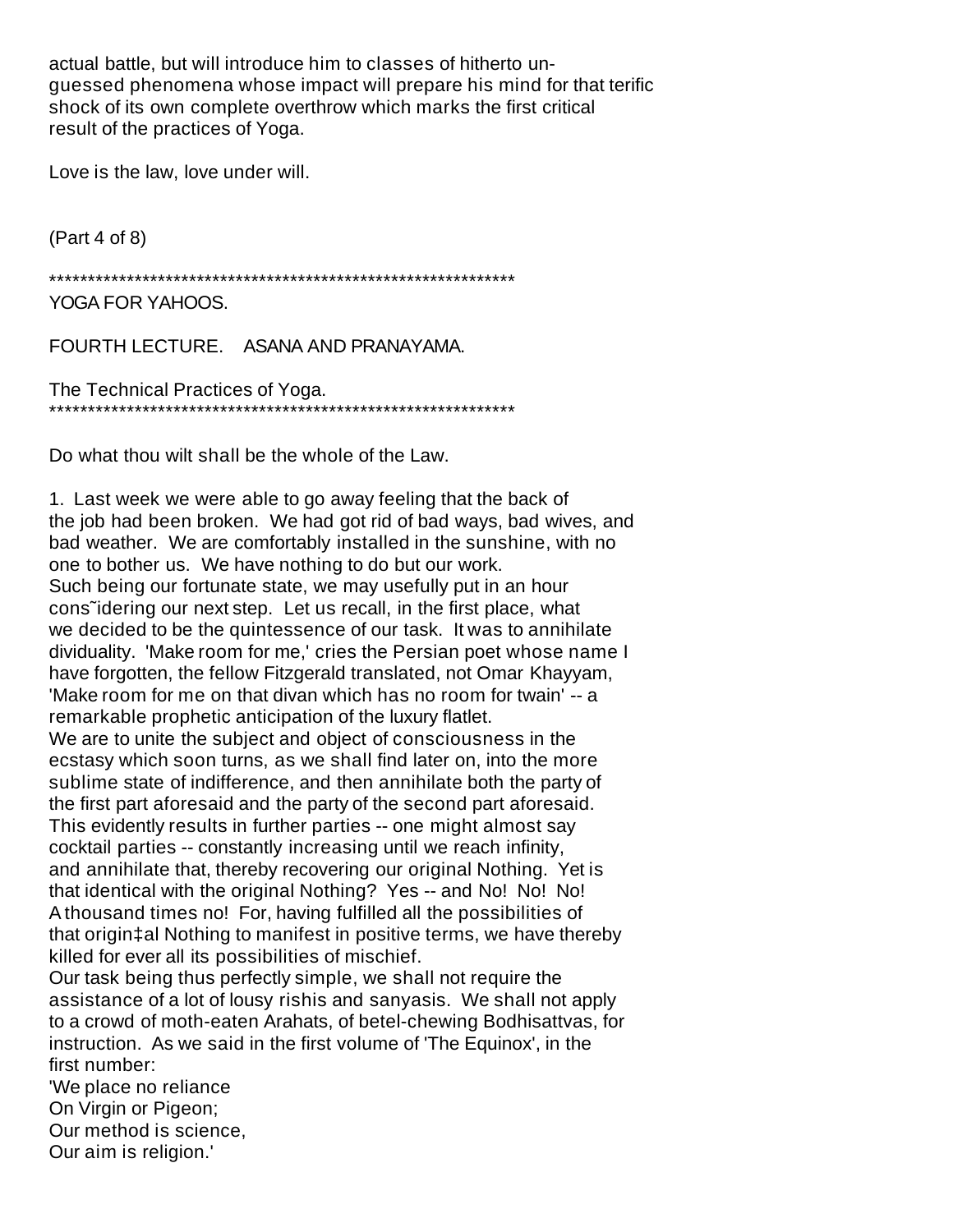Our common sense, guided by experience based on observation, will be sufficient.

2. We have seen that the Yogic process is implicit in every phenomenon of existence. All that we have to do is to extend it consciously to the process of thought. We have seen that thought cannot exist without continual change; all that we have to do is to prevent change occurring. All change is conditioned by time and space and other categories; any existing object must be susceptible of description by means of a systeÚm of co-ordinate axes. On the 'terrasse' of the Cafe des Deux Magots it was once necessary to proclaim the entire doctrine of Yoga in the fewest possible words 'with a shout, and with the voice of the archangel, and with the trump of God.' St. Paul's First Epistle to the Thessalonians, the Fourth Chapter and the Sixteenth Verse. I did so. 'Sit still. Stop thinking. Shut up. Get out!'

The first two of these instructions comprise the whole of the technique of Yoga. The last two are of a sublimity which it would be improper to expound in this present elementary stage. The injunction 'Sit still' is intended to include the inhibition of all bodily stimuli capable of creating movement in consciousness. The injunction 'Stop thinking' is the extension of this to all mental stimuli. It is unnecessary to discuss here whether the latter can exist apart from the former. It is at least evident that many mental processes arise from physical processes; and so we shall at least be getting a certain d˚istance along the road if we have checked the body.

3. Let me digress for a moment, and brush away one misunderstanding which is certain to occur to every Anglo-Saxon mind. About the worst inheritance of the emasculate school of mystics is the abominable confusion of thought which arises from the idea that bodily functions and appetites have some moral implications. This is a confusion of the planes. There is no true discrimination between good and evil. The only question that arises is that of convenience in respect of any proposed operation. The whole of the moral and religious lumber of the ages must be discarded for ever before attempting Yoga. You will find out only too soon what it means to do wrong; by our very thesis itself all action is wrong. Any action is only relatively right in so far as it may help us to put an end to the entire process of action.

These relatively useful actions are therefore those which make for control, or 'virtue.' They have been classified, entirely regardless of trouble and expense, in enormous volume, and with the utmost complexity; to such a point, in fact, that merely to permit oneself to study the nomenclature of the various systems can have but one result: to fuddle your brain for the rest of your incarnation.

4. I am going to try to simplify. The main headings are:

(a) Asana, usually translated 'posture,' and

(b) Pranayama, usually translated 'control of breath.'

These translations, as usual, are perfectly wrong and inadequate. The real object of Asana is control of the muscular system, conscious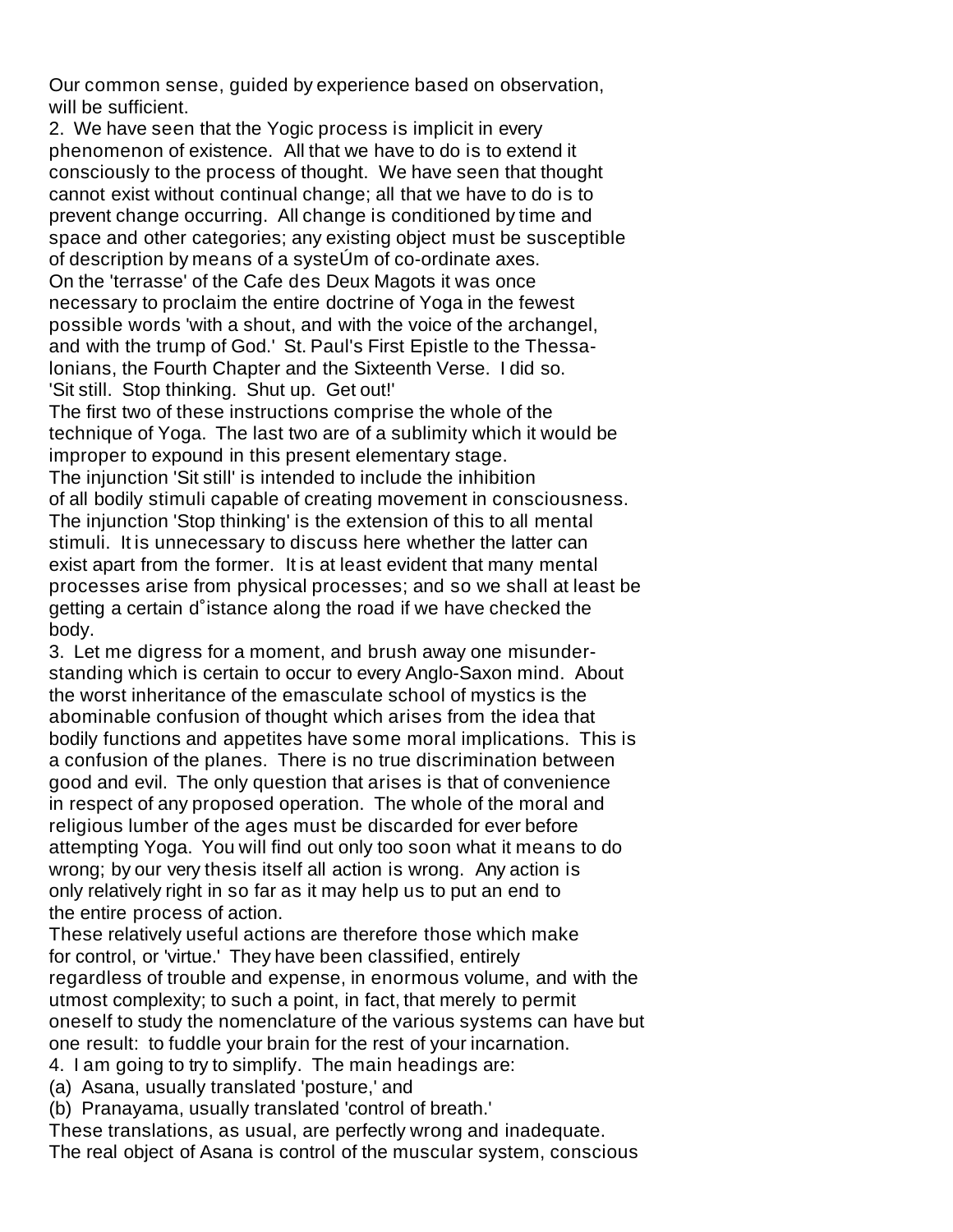and unconscious, so that no messages from the body can reach the mind. Asana is concerned with the static aspect of the body. Pranayama is really the control of the dynamic aspect of the body. There is something a little paradoxical in the situation. The object of the process of Yoga is to stop all processes, including itself. But it is not sufficient for the Yogi to shoot himself, because to do so would be to destroy the control, and so to release the p¯ain-producing energies. We cannot enter into a metaphysical discussion as to what it is that controls, or before we know where we are we shall be moonstruck by hypotheses about the soul. 5. Let us forget all this rubbish, and decide what is to be done. We have seen that to stop existing processes by an act of violence is merely to release the undesirable elements. If we want peace on Dartmoor, we do not open the doors of the prison. What we do is to establish routine. What is routine? Routine is rhythm. If you want to go to sleep, you get rid of irregular, unexpected noises. What is wanted is a lullaby. You watch sheep going through a gate, or voters at a polling station. When you have got used to it, the regularity of the engines of a train or steamship is soothing. What we have to do with the existing functions of the body is to make them so regular, with gradually increasing slowness, that we become unconscious of their operation.

6. Let us deal first with the question of Asana. It midight be thought that nothing would be more soothing than swinging or gentle massage. In a sense, and up to a certain point, this is so. But the activity cannot be continued because fatigue supervenes, and sooner or later the body protests by going to sleep. We must, therefore, make up our minds from the start to reduce bodily rhythm to its minimum.

7. I am not quite sure whether it is philosophically defensible, whether it is logically justifiable, to assert the principles of Asana as they occur in our practice. We must break away from our sorites, turn to the empiricism of experiment, and trust that one day we may be able to work back from observed fact to a coherent metaphysic.

The point is that by sitting still, in the plain literal sense of the words, the body does ultimately respond to the adjuration of that great Mahatma, Harry Lauder, 'Stop your ticklin', Jock!' 8. When we approach the details of Asana, we are immediately confronted with the refuse-heap of Hindu pedantry. We con˙stantly approach the traditional spiritual attitude of the late Queen Victoria. The only types of Asana which offer even the most transient interest are those of which I am not going to speak at all, because they have nothing whatever to do with the high-minded type of Yoga which I am presenting to this distinguished audience. I should blush to do otherwise. Anyhow, who wants to know about these ridiculous postures? If there is any fun in the subject at all, it is the fun of finding them out. I must admit that if you start with a problem such as that of juxtaposing the back of your head and shoulders with the back of the head and shoulders of the other person concerned,(\*1) the achievement does produce a certain satisfaction.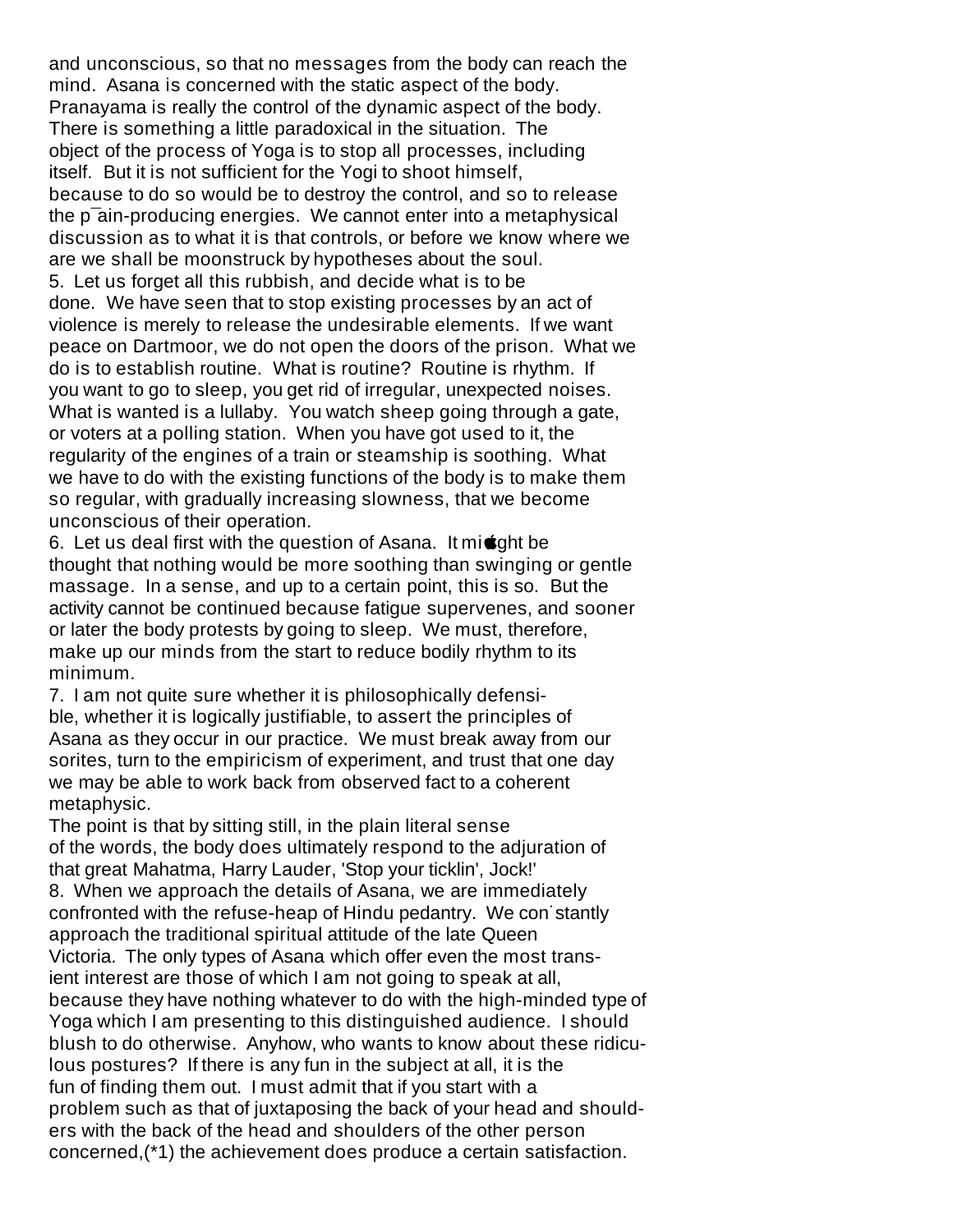But this, I think, is mostly vanity, and it has nothing whatever to do, as I said before, with what we are trying to talk about. 9. The various postures recommended by the teachers of Yoga depend for the most part upon the Hindu anatomy for their value, and upon mysticÊ theories concerning the therapeutic and thaumaturgic properties ascribed to various parts of the body. If, for instance, you can conquer the nerve Udana, you can wlk on water. But who the devil wants to talk on water? Swimming is much better fun. (I bar sharks, sting-rays, cuttle-fish, electric eels and picanhas. Also trippers, bathing belles and Mr. Lansbury.) Alternatively, freeze the water and dance on it! Agreat deal of Hindu endeavour seems to consist in discovering the most difficult possible way to attain the most undesirable end.

10. When you start tying yourself into a knot, you will find that some positions are much more difficult and inconvenient than others; but that is only the beginning. If you retain 'any' posture long enough, you get cramp. I forget the exact statistics, but I gather that the muscular exertion made by a man sleeping peacefully in bed is sufficient to raise fourteen elephants per hour to the stratosphere. Anyway, I remember that it is some˝thing rather difficult to believe, if only because I did not believe it myself.

11. Why then should we bother to choose a specially sacred position? Firstly, we want to be steady and easy. We want, in particular, to be able to do Pranayama in that position, if ever we reach the stage of attempting that practice. We may, therefore, formulate (roughly speaking) the conditions to be desired in the posture as follows: --

1. We want to be properly balanced.

2. We want our arms free. (They are used in some Pranyama.) 3. We want our breathing apparatus as unrestrained as possible. Now, if you will keep these points in mind, and do not get sidetracked by totally irrelevant ideas, such as to imagine that you are getting holier by adopting some attitude traditionally appropriate to a deity or holy man; and if you will refrain from the Puritan abomination that anything is good for you if it hurts you enough, you ought to be able to find out for yourself, after a few experiments, some posture which meetsÌ these conditions. I should very much rather have you do this than come to me for some mumbo-jumbo kind of authority. I am no pig-sticking pukka sahib -- not even from Poona -- to put my hyphenated haw-haw humbug over on the B. Public.(\*2) I would rather you did the thing 'wrong' by yourselves, and learned from your errors, than get it 'right' from the teacher, and atrophied your initiative and your faculty of learning anything at all. It is, however, perfectly right that you should have some idea of what happens when you sit down to practise. 12. Let me digress for a moment and refer to what I said in my text-book on Magick with regard to the formula IAO. This formula covers all learning. You begin with a delightful feeling as of a child with a new toy; you get bored, and you attempt to smash it.

But if you are a wise child, you have had a scientific attitude

towards it, and you do \*not\* smash it. You pass through the stage of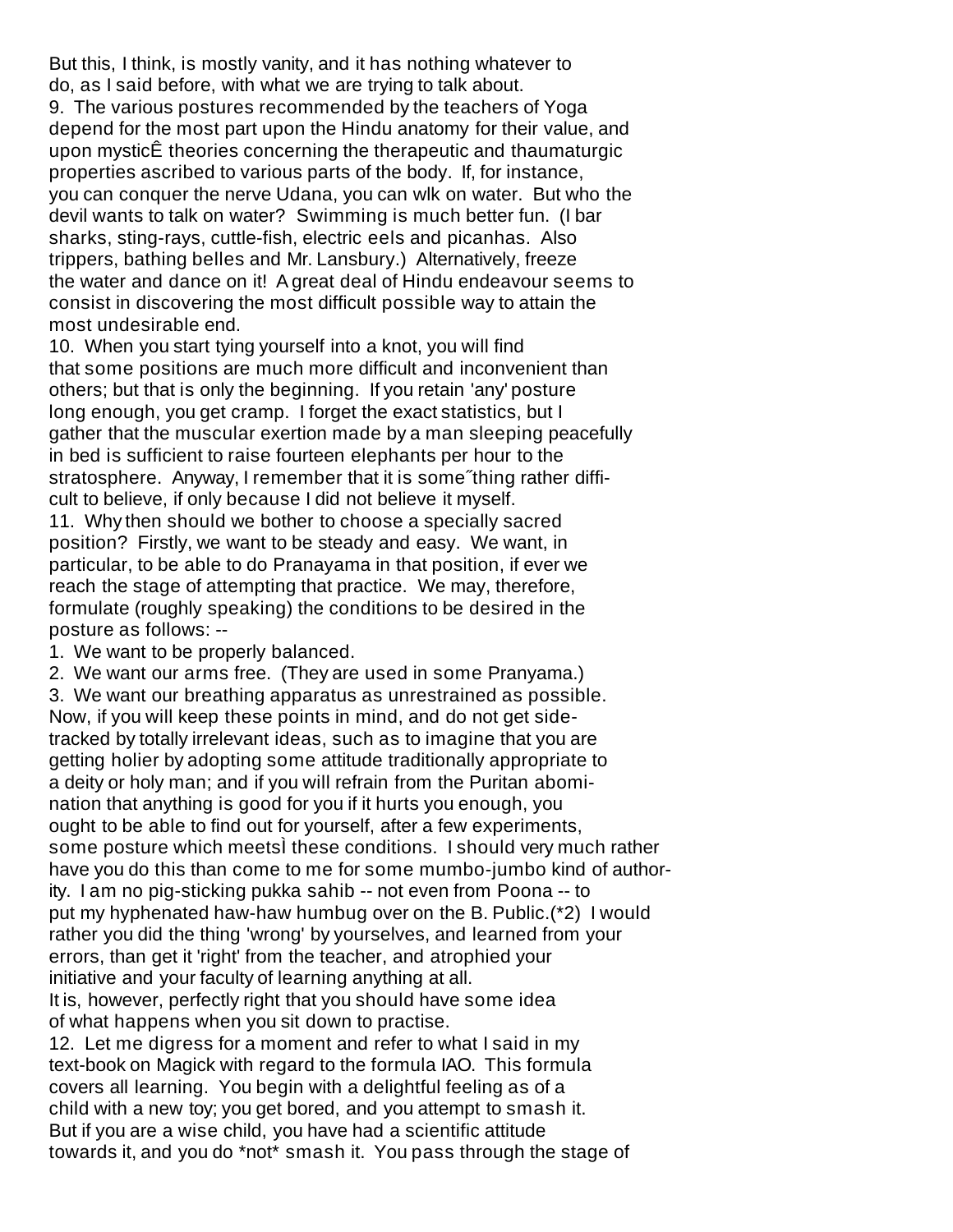boredom, and arise from the inferno of torture toward˘s the stage of resurrection, when the toy has become a god, declared to you its inmost secrets, and become a living part of your life. There are no longer these crude, savage reactions of pleasure and pain. The new knowledge is assimilated.

13. So it is with Asana. The chosen posture attracts you; you purr with self-satisfaction. How clever you have been! How nicely the posture suits all conditions! You absolutely melt with maudlin good feeling. I have known pupils who have actually been betrayed into sparing a kindly thought for the Teacher! It is quite clear that there is something wrong about this. Fortunately, Time, the great healer, is on the job as usual; Time takes no week-ends off; Time does not stop to admire himself; Time keeps right on.(\*3) Before very long, you forget all about the pleasantness of things, and it would not be at all polite to give you any idea of what you are going to think of the Teacher.

14. Perhaps the first thing you notice is that, although you have started "in what is apparently the most comfortable position, there is a tendency to change that position without informing you. For example, if you are sitting in the 'god' position with your knees together, you will find in a few minutes that they have moved gently apart, without your noticing it. Freud would doubtless inform you that this is due to an instinctive exacerbation of infantile sexual theories. I hope that no one here is going to bother me with that sort of nauseating nonsense.

15. Now it is necessary, in order to hold a position, to pay attention to it. That is to say: you are going to become conscious of your body in ways of which you are not conscious if you are engaged in some absorbing mental pursuit, or even in some purely physical activity, such as running. It sounds paradoxical at first sight, but violent exercise, so far from concentrating attention on the body, takes it away. That is because exercise has its own rhythm; and, as I said, rhythm is half-way up the ridge to SilenceÎ. Very good, then; in the comparative stillness of the body, the student becomes aware of minute sounds which did not disturb him in his ordinary life. At least, not when his mind was occupied with matters of interest. You will begin to fidget, to itch, to cough. Possibly your breathing will begin to play tricks upon you. All these symptoms must be repressed. The process of repressing them is extremely difficult; and, like all other forms of repression, it leads to a terrific exaggeration of the phenomena which it is intended to repress.

16. There are quite a lot of little tricks familiar to most scientific people from their student days. Some of them are very significant in this connection of Yoga. For instance, in the matter of endurance, such as holding out a weight at arm's length, you can usually beat a man stronger than yourself. If you attend to your arm, you will probably tire in a minute; if you fix your mind resolutely on something else, you can go on for five minutesÛ or ten, or even longer. It is a question of active and passive; when Asana begins to annoy you the reply is to annoy it, to match the active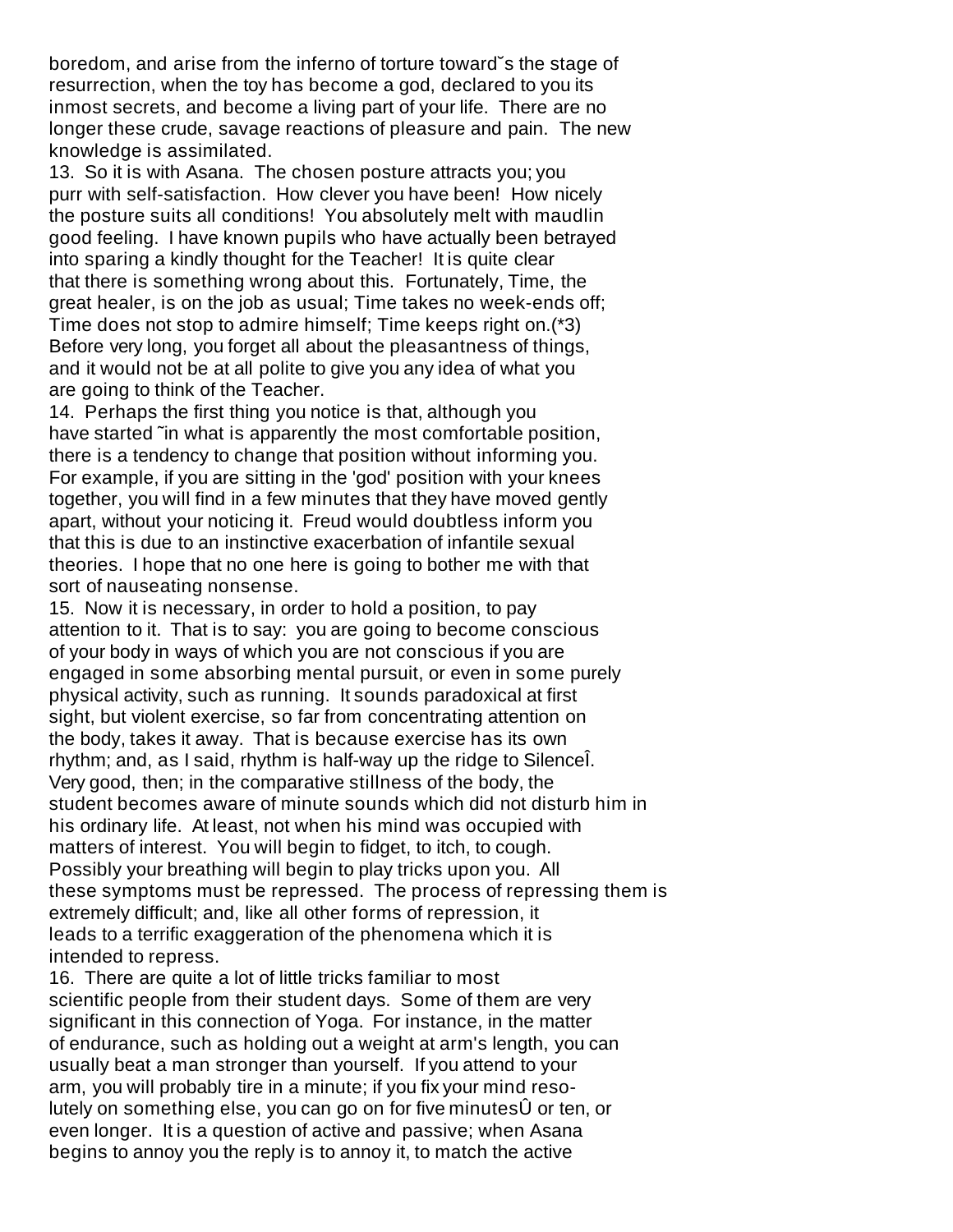thought of controlling the minute muscular movement against the passive thought of easing the irritation and disturbance. 17. Now I do not believe that there are any rules for doing this that will be any use to you. There are innumerable little tricks that you might try; only it is, as in the case of the posture itself, rather better if you invent your own tricks. I will only mention one: roll the tongue back towards the uvula, at the same time let the eyes converge towards an imaginery point in the centre of the forehead. There are all sorts of holinesses indicated in this attitude, and innumerable precedents on the part of the most respectable divinities. Do, please, forget all this nonsense! The advantage is simply that your attention is forced to maintain the awkward position. You become aware sooner than you otherwise would of any relaxatiÔon; and you thereby show the rest of the body that it is no use trying to disturb you by its irritability.

But there are no rules. I said there weren't, and there aren't. Only the human mind is so lazy and worthless that it is a positive instinct to try to find some dodge to escape hard work. These tricks may help or they may hinder; it is up to you to find out which are good and which are bad, the why and the what and all the other questions. It all comes to the same thing in the end. There is only one way to still the body in the long run, and that is to keep it still. It's dogged as does it.

18. The irritations develop into extreme agony. Any attempt to alleviate this simply destroys the value of the practice. I must particularly warn the aspirant against rationalising (I \*have\* known people who were so hopelessly bat-witted that they rationalised). They thought: 'Ah, well, this position is not suitable for me, as I thought it was. I have made a mess of the Ibis position; now I'·ll have a go at the Dragon position.' But the Ibis has kept his job, and attained his divinity, by standing on one leg throughout the centuries. If you go to the Dragon he will devour you.

19. It is through the perversity of human nature that the most acute agony seems to occur when you are within a finger's breadth of full success. Remember Gallipoli! I am inclined to think that it may be a sort of symptom that one is near the critical point when the anguish becomes intolerable.

You will probably ask what 'intolerable' means. I rudely answer: 'Find out!' But it may give you some idea of what is, after all, not \*too\* bad, when I say that in the last months of my own work it often used to take me ten minutes (at the conclusion of the practice) to straighten my left leg. I took the ankle in both hands, and eased it out a fraction of a millimetre at a time.

20. At this point the band begins to play. Quite suddenly the pain stops. An ineffable sense of relief sweeps overÒ the Yogi - notice that I no longer call him 'student' or 'aspirant' -- and he becomes aware of a very strange fact. Not only was that position giving him pain, but all other bodily sensations that he has ever experienced are in the nature of pain, and were only borne by him by the expedient of constant flitting from one to another. He is at ease; because, for the first time in his life, he has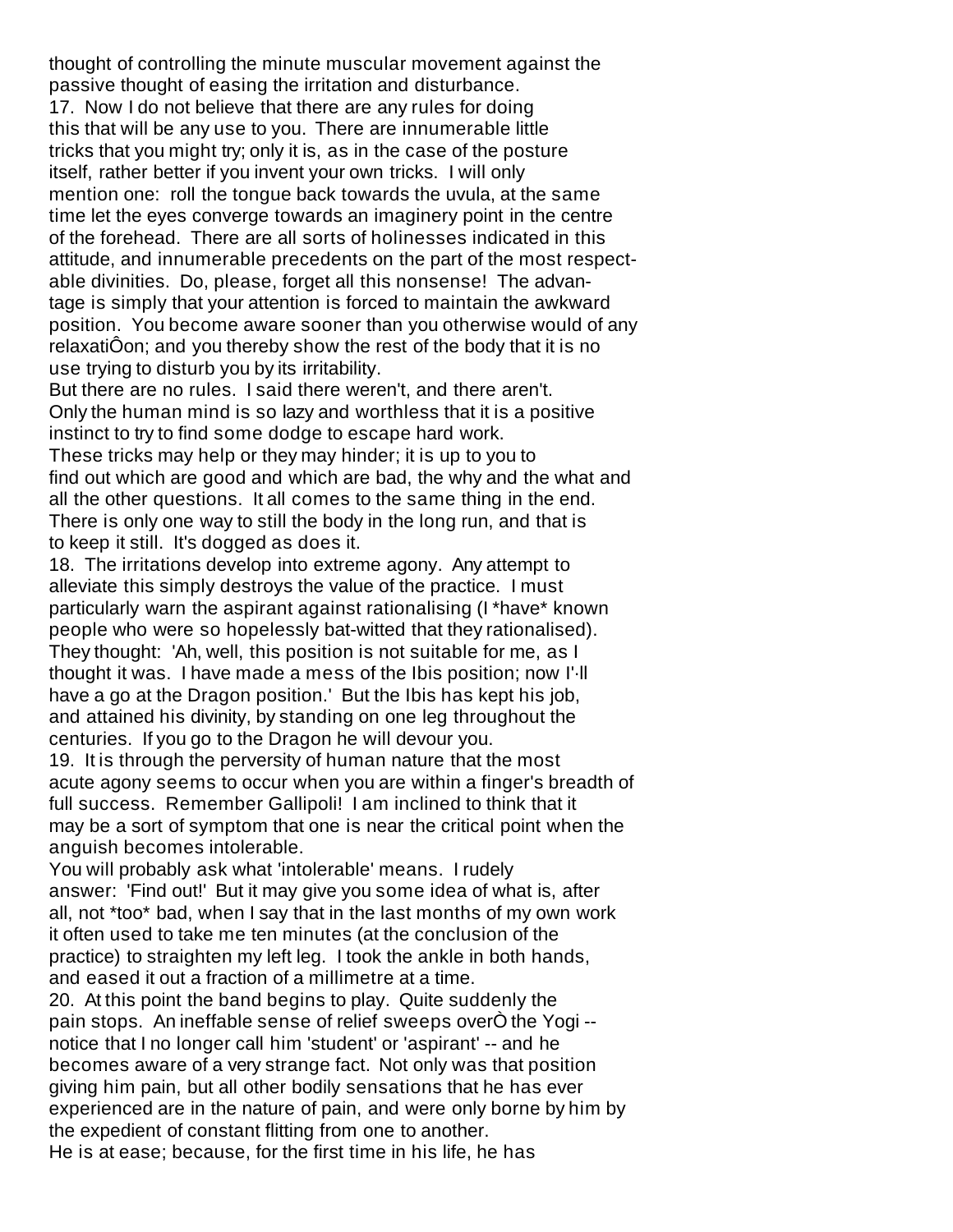become really unconscious of the body. Life has been one endless suffering; and now, so far as this particular Asana is concerned, the plague is abated.

I feel that I have failed to convey the full meaning of this.

The fact is that words are entirely unsuitable. The complete and joyous awakening from the lifelong and unbroken nightmare of physical discomfort is impossible to describe.

21. The results and mastery of Asana are of use not only in the course of attainment of Yoga, but in the most ordinary affairs of life. At any time when fatigued, you have only to assume your Asana, and you are complÁetely rested. It is as if the attainment of the mastery has worn down all those possibilities of physical pain which are inherent in that particular position. The teachings of physiology are not contradictory to this hypothesis.

The conquest of Asana makes for endurance. If you keep in constant practice, you ought to find that about ten minutes in the posture will rest you as much as a good night's sleep.

So much for the obstacle of the body considered as static. Let us now turn our attention to the conquest of its dynamics.

22. It is always pleasing to turn to a subject like Pranayama. Pranayama means control of force. It is a generalised term. In the Hindu system there are quite a lot of subtle sub-strata of the various energies of the body which have all got names and properties. I do not propose to deal with the bulk of them. There are only two which have much practical importance in life. One of these is not to be communicated to the public in a rotten country like tÒhis; the other is the well-known 'control of breath.'

This simply means that you get a stop watch, and choose a cycle of breathing out and breathing in. Both operations should be made as complete as possible. The muscular system must be taxed to its utmost to assist the expansion and contraction of the lungs. When you have got this process slow and regular, for instance, 30 seconds breathing out and 15 in, you may add a few seconds in which the breath is held, either inside or outside the lungs. (It is said, by the way, that the operation of breathing out should last about twice as long as that of breathing in, the theory being that breathing out quickly may bring a loss of energy. I think there may be something in this.)

23. There are other practices. For instance, one can make the breathing as quick and shallow as possible. Any good practice is likely to produce its own phenomena, but in accordance with the general thesis of these lectures I think it will be obvious that the proper practice will aim at holding the breath for as long a period as possible -- because that condition will represent as close an approximation to complete stillness of the physiological apparatus as may be. Of course we are not stilling it; we are doing nothing of the sort. But at least we are deluding ourselves into thinking that we are doing it, and the point is that, according to tradition, if you can hold the mind still for as much as twelve seconds you will get one of the highest results of Yoga. It is certainly a fact that when you are doing a cycle of 20 seconds out, 10 in, and 30 holding,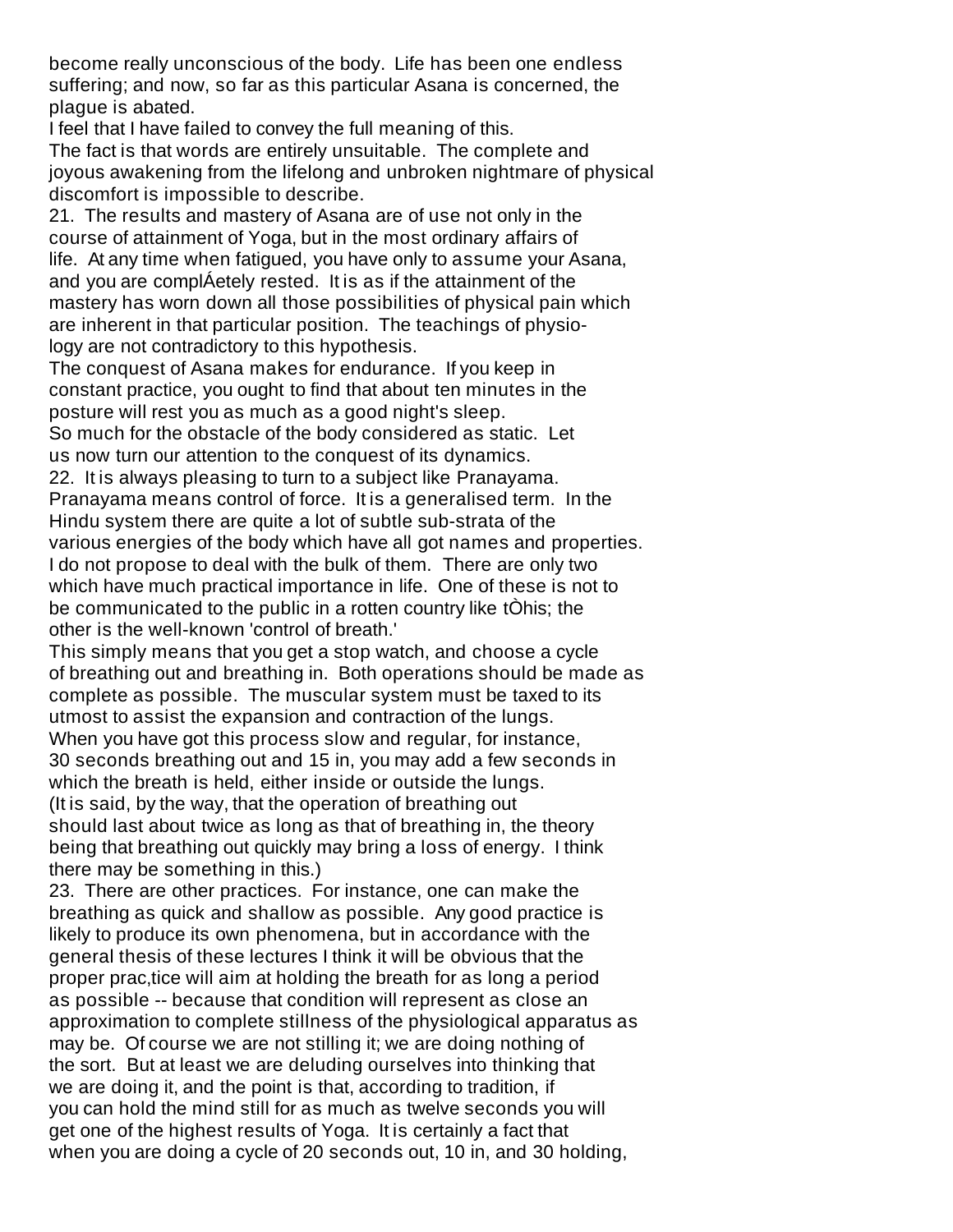there is quite a long period during the holding period when the mind does tend to stop its malignant operations. By the time this cycle has become customary, you are able to recognise instinctively the arrival of the moment when you can throw yourself suddenly into the mental act of concentration. In other words, by Asana and Pranayama you have worked yourself into a position where you arefi free, if only for a few seconds, to attempt actual Yoga processes, which you have previously been prevented from attempting by the distracting activities of the respiratory and muscular systems.

24. And so? Yes. Pranayama may be described as nice clean fun. Before you have been doing it very long, things are pretty certain to begin to happen, though this, I regret to remark, is fun to you, but death to Yoga.

The classical physical results of Pranayama are usually divided into four stages:

1. Perspiration. This is not the ordinary perspiration which comes from violent exercise; it has peculiar properties, and I am not going to tell you what these are, because it is much better for you to perform the practices, obtain the experience, and come to me yourself with the information. In this way you will know that you have got the right thing, whereas if I were to tell you now, you would very likely imagine it.

2. Automatic rigidity: the body becomes still, as the result<sup>or</sup> of a spasm. This is perfectly normal and predictable. It is customary to do it with a dog. You stick him in a bell-jar, pump in oxygen or carbonic acid or something, and the dog goes stiff. You can take him out and wave him around by a leg as if he were frozen. This is not quite the same thing, but near it.

25. Men of science are terribly handicapped in every investigation by having been trained to ignore the immeasurable. All phenomena have subtle qualities which are at present insusceptible to any properly scientific methods of investigation. We can imitate the processes of nature in the laboratory, but the imitation is not always exactly identical with the original. For instance, Professor J. B. S. Haldane attempted some of the experiments suggested in 'The Equinox' in this matter of Pranayama, and very nearly killed himself in the process. He did not see the difference between the experiment with the dog and the phenomena which supervene as the climax of a course of gentle operation. It is the difference between the exhilaration produced by sipping Clos Vougeot '26 and the madness of swilling corn whiskey. It is the same foolishness as to think that sniffing cocaine is a more wholesome process than chewing coca leaves. Why, they exclaim, cocaine is chemically pure! Cocaine is the active principle! We certainly do not want these nasty leaves, where our sacred drug is mixed up with a lot of vegetable stuff which rather defies analysis, and which cannot possibly have any use for that reason! This automatic rigidity, or Shukshma Khumbakham, is not merely to be defined as the occurrence of physiological rigidity. That is only the grosser symptom.

26. The third stage is marked by Buchari-siddhi: 'the power of jumping about like a frog' would be a rough translation of this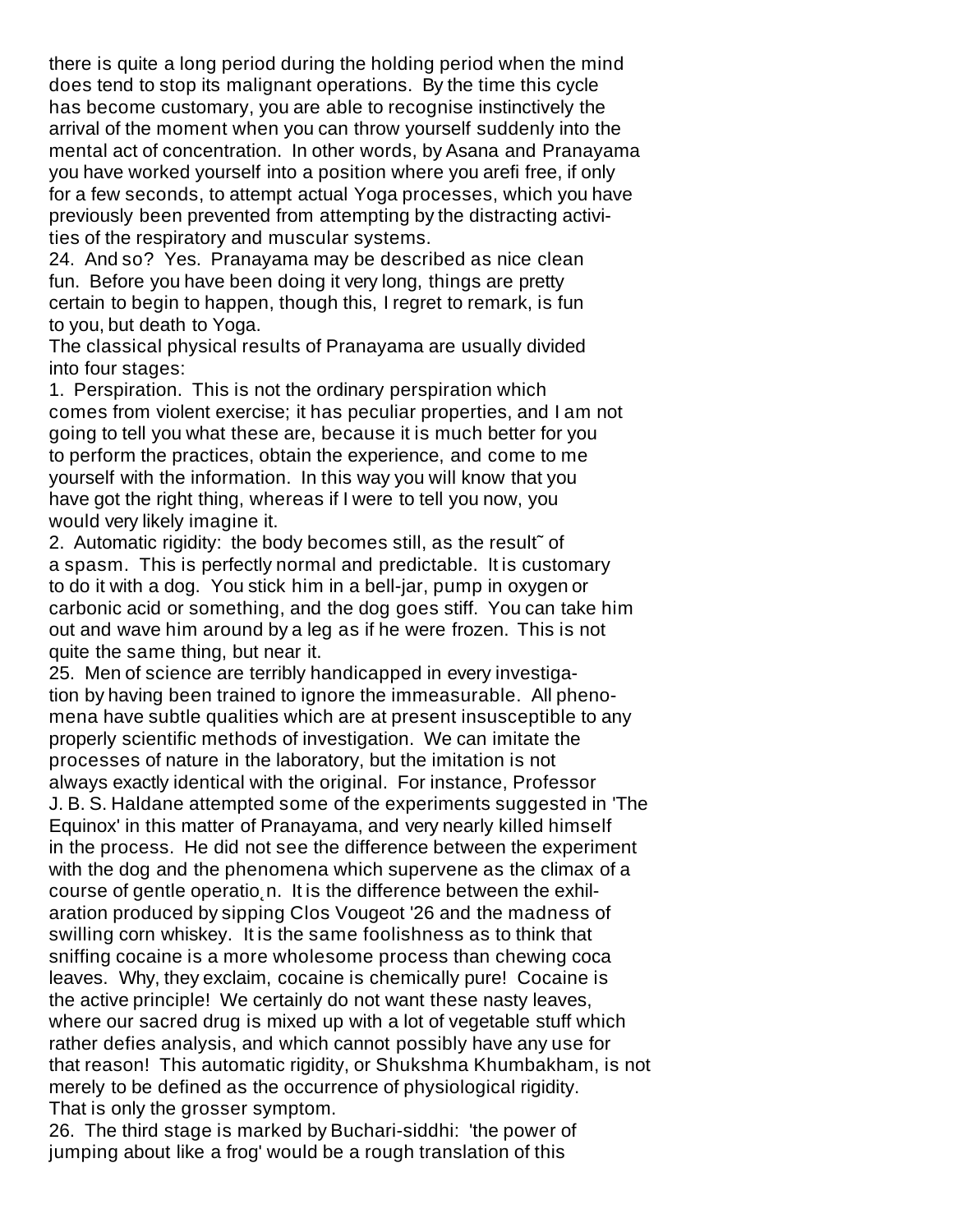fascinating word. This is a very extraordinary phenomenon. You are sitting tied up on the floor, and you begin to be wafted here and there, much as dead leaves are moved by a little breeze. This does happen;Ù you are quite normal mentally, and you can watch yourself doing it.

The natural explanation of this is that your muscles are making very quick short spasmodic jerks without your being conscious of the fact. The dog helps us again by making similar contortions. As against this, it may be argued that your mind appears to be perfectly normal. There is, however, one particuliar point of consciousness, the sensation of almost total loss of weight. This, by the way, may sound a little alarming to the instructed alienist. There is a similar feeling which occurs in certain types of insanity.

27. The fourth state is Levitation. The Hindus claim that 'jumping about like a frog' implies a genuine loss of weight, and that the jumping is mainly lateral because you have not perfected the process. If you were absolutely balanced, they claim that you would rise quietly into the air.

I do not know about this at all. I never saw it happen. On the other hand, I have often felt as if it were happening; and on three occasions at least comparatively reliable people have said that they saw it happening to me. I do not think it proves anything. These practices, Asana and Pranayama, are, to a certain extent, mechanical, and to that extent it is just possible for a man of extraordinary will power, with plenty of leisure and no encumbrances, to do a good deal of the spade-work of Yoga even in England. But I should advise him to stick very strictly to the purely physical preparation, and on no account to attempt the practices of concentration proper, until he is able to acquire suitable surroundings. But do not let him imagine that in making this very exceptional indulgence I am going to advocate any slipshod ways. If he decides to do, let us say, a quarter of an hour's Asana twice daily, rising to an hour four times daily, and Pranayama in proportion, he has got to stick to this -- no cocktail parties, football matches, or funerals of near relations, must be allowed to interfere with the routine. The drill is the thing, the acquisition of the habit of control, much more important than any mere success in the practices themselves. I would rather you wobbled about for your appointed hour than sat still for fifty-nine minutes. The reason for this will only be apparent when we come to the consideration of advanced Yoga, a subject which may be adequately treated in a second series of four lectures. By special request only, and I sincerely hope that nothing of the sort will happen.

29. Before proposing a vote of thanks to the lecturer for his extraordinarily brilliant exposition of these most difficult subjects, I should like to add a few words on the subject of Mantra-Yoga, because this is really a branch of Pranayama, and one which it is possible to practise quite thoroughly in this country. In Book IV., Part I., I have described it, with examples, quite fully enough. I need here only say that its constant use, day and night, without a moment's cessation, is probably as useful a method as one could fin·d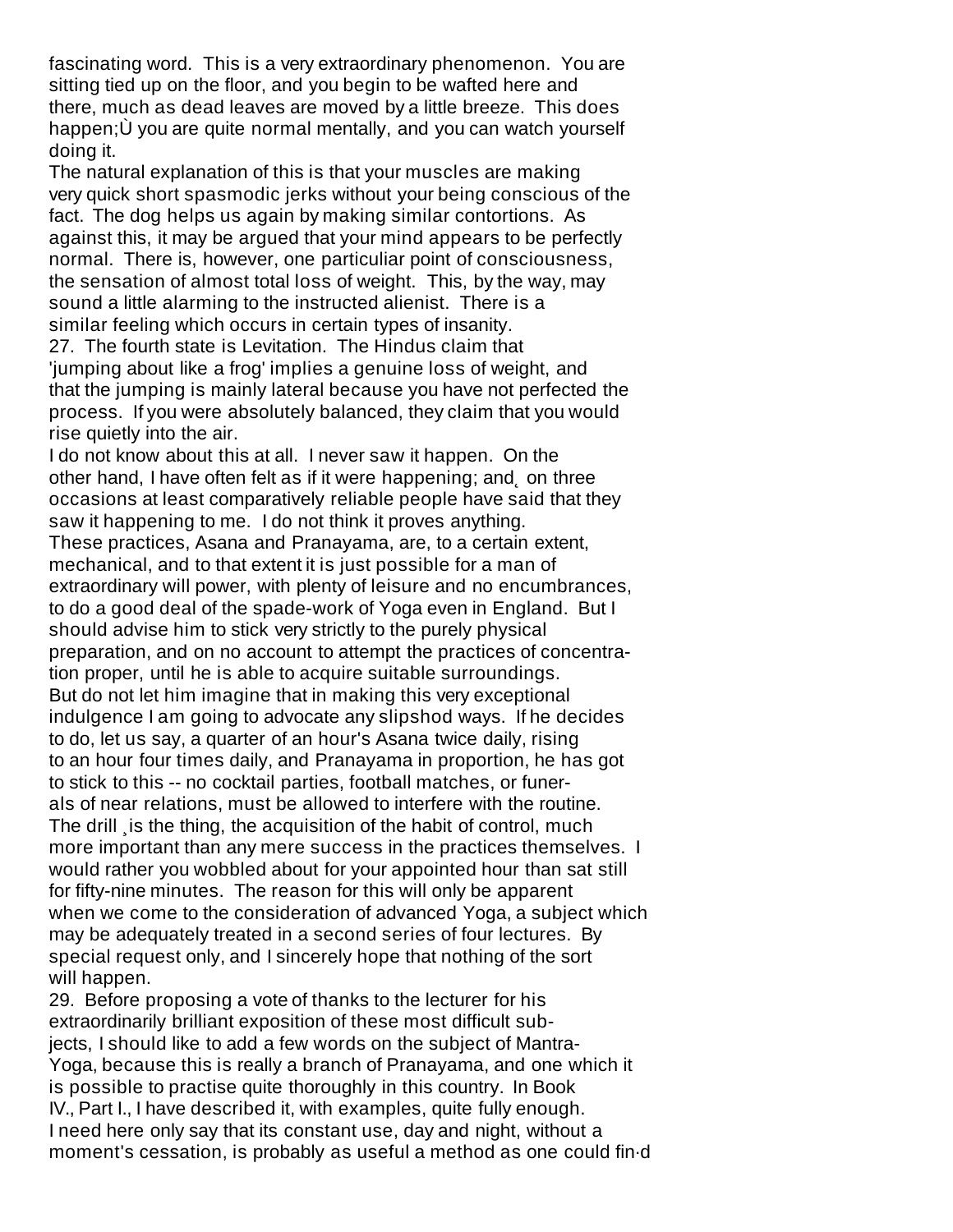of preparing the current of thought for the assumption of a rhythmical form, and rhythm is the great cure for irregularity. Once it is established, no interference will prevent it. Its own natural tendency is to slow down, like a pendulum, until time stops, and the sequence of impressions which constitutes our intellectual apprehensions of the universe is replaced by that form of consciousness (or unconsciousness, if you prefer it, not that either would give the slightest idea of what is meant) which is without condition of any kind, and therefore represents in perfection the consummation of Yoga.

Love is the law, love under will.

\*1) In coitu, of course. -- ED.

\*2) One Yeats-Brown. What \*are\* Yeats? Brown, of course, and Kennedy.

\*3) Some Great Thinker once said: 'Time \*marches\* on.' What felicity of phrase!

(Part 5 of 8)

\*\*\*\*\*\*\*\*\*\*\*\*\*\*\*\*\*\*\*\*\*\*\*\*\*\*\*\*\*\*\*\*\*\*\*\*\*\*\*\*\*\*\*\*\*\*\*\*\*\*\*\*\*\*\*\*\*\*\*\*

YOGA FOR YELLOWBELLIES.

FIRST LECTURE. \*\*\*\*\*\*\*\*\*\*\*\*\*\*\*\*\*\*\*\*\*\*\*\*\*\*\*\*\*\*\*\*\*\*ˆ\*\*\*\*\*\*\*\*\*\*\*\*\*\*\*\*\*\*\*\*\*\*\*\*\*\*

Do what thou wilt shall be the whole of the Law.

let us begin this evening by going briefly over the ground covered by my first four lectures. I told you that Yoga meant union, and that this union was the cause of all phenomena. Consciousness results from the conjunction of a mysterious stimulus with a mysterious sensorium. The kind of Yoga which is the subject of these remarks is merely an expansion of this, the union of self-consciousness with the universe.

We spoke of the eight limbs of Yoga, and dealt with the four which refer to physical training and experiences.

The remaining four deal with mental training and experiences, and these form the subject of the ensuing remarks.

2. Before we deal with these in detail, I think it would be helpful to consider the formula of Yoga from what may be called the mathematical, or magical standpoint. This formula has been described

in my text-book on Magick, Chapter III., the formula of Tetragrammaton. This formula cov, ers the entire universe of magical operations. The word usually pronounced Jehovah is called the Ineffable Name; it is alleged that when pronounced accurately its vibrations would destroy the universe; and this is indeed quite true, when we take the deeper interpretation.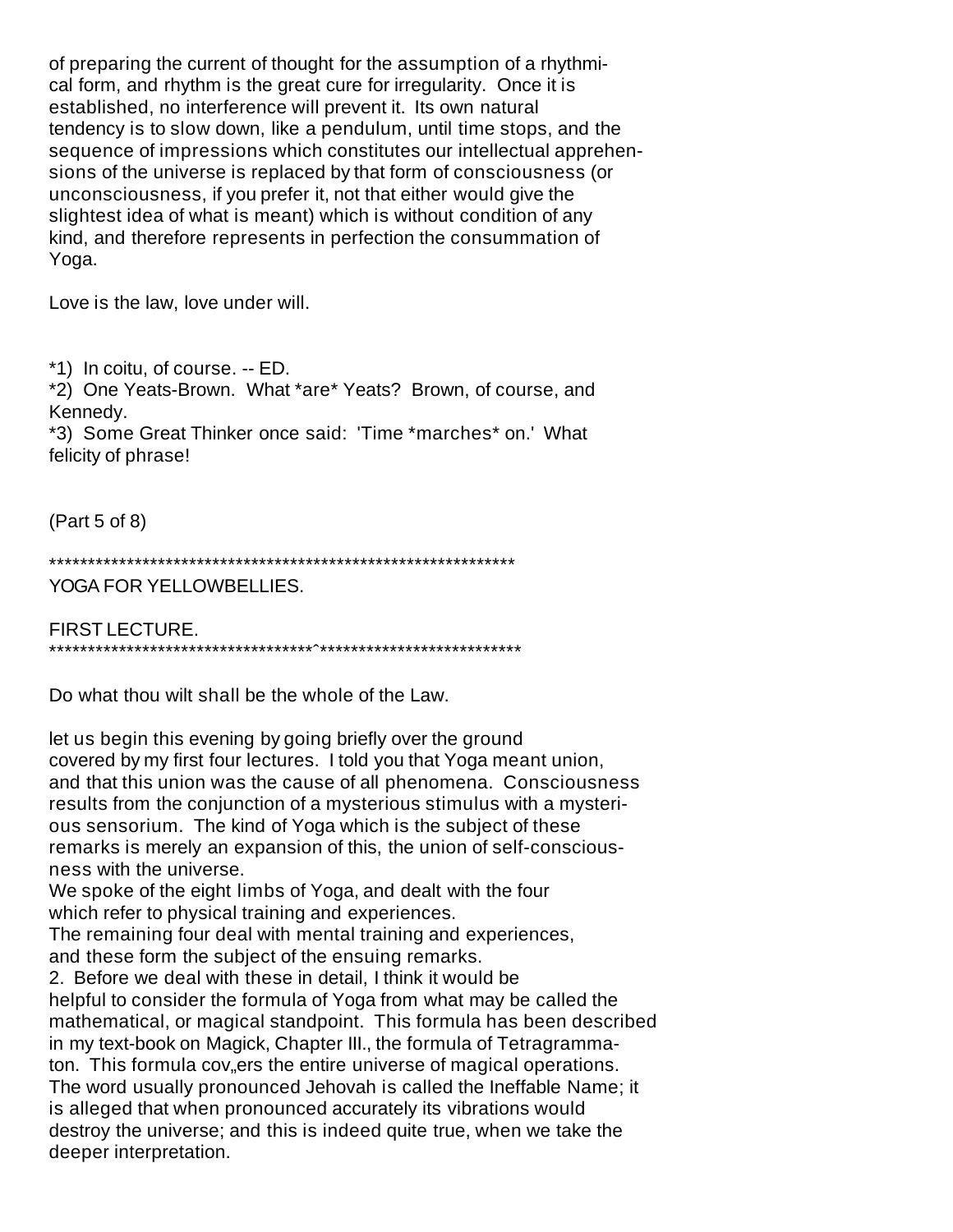Tetragrammaton is so called from the four letters in the word: Yod, He, Vau, and He'. This is compared with the relations of a family -- Yod, the Father, He, the Mother; Vau, the Son; and the final He', the Daughter. (In writing she is sometimes distinguished from her mother by inserting a small point in the letter.) This is also a reference to the elements, fire, water, air, earth. I may go further, and say that all possible existing things are to be classed as related to one or more of these elements for convenience in certain operations. But these four letters, though in one sense they represent the eternal framework, are not, so to speak, original. For instance, when we place Tetragrammaton on the Tree of Life, the Ten Sephiroth or numbers, we do not include the first Sephira. Yod is referred to the second, He to the third, Vau to the group from 4 to 9, and He' final to the tenth. No. 1 is said to be symbolised by the top point of the Yod.

It is only in No. 10 that we get the manifested universe, which is thus shown as the result of the Yoga of the other forces, the first three letters of the name, the active elements, fire, water and air. (These are the three 'mother letters' in the Hebrew alphabet.) The last element, earth, is usually considered a sort of consolidation of the three; but that is rather an unsatisfactory way of regarding it, because if we admit the reality of the universe at all we are in philosophical chaos. However, this does not concern us for the moment.

3. When we apply these symbols to Yoga, we find that fire represents the Yogi, and water the object of his meditation. ((You can, if you like, reverse these attributions. It makes no difference except to the metaphysician. ÛAnd precious little to him!) The Yod and the He combine, the Father and Mother unite, to produce a son, Vau. This son is the exalted state of mind produced by the union of the subject and the object. This state of mind is called Samadhi in the Hindu terminology. It has many varieties, of constantly increasing sublimity; but it is the generic term which implies this union which is the subject of Yoga. At this point we ought to remember poor little He' final, who represents the ecstasy shall I say the orgasm? -- and the absorption thereof: the compensation which cancels it. I find it excessively difficult to express myself. It is one of these ideas which is very deeply seated in my mind as a result of constant meditation, and I feel that I am being entirely feeble when I say that the best translation of the letter He' final would be 'ecstasy rising into Silence.' Moral: meditate yourselves, and work it out! Finally, there is no other way.

4. I think it is very important, since we are staudying Yoga from a strictly scientific point of view, to emphasise the exactness of the analogy that exists between the Yogic and the sexual process. If you look at the Tree of Life, you see that the Number One at the top divides itself into Numbers Two and Three, the equal and opposite Father and Mother, and their union results in the complexity of the Son, the Vau Group, while the whole figure recovers its simplicity in the single Sephira of He' final, of the Daughter.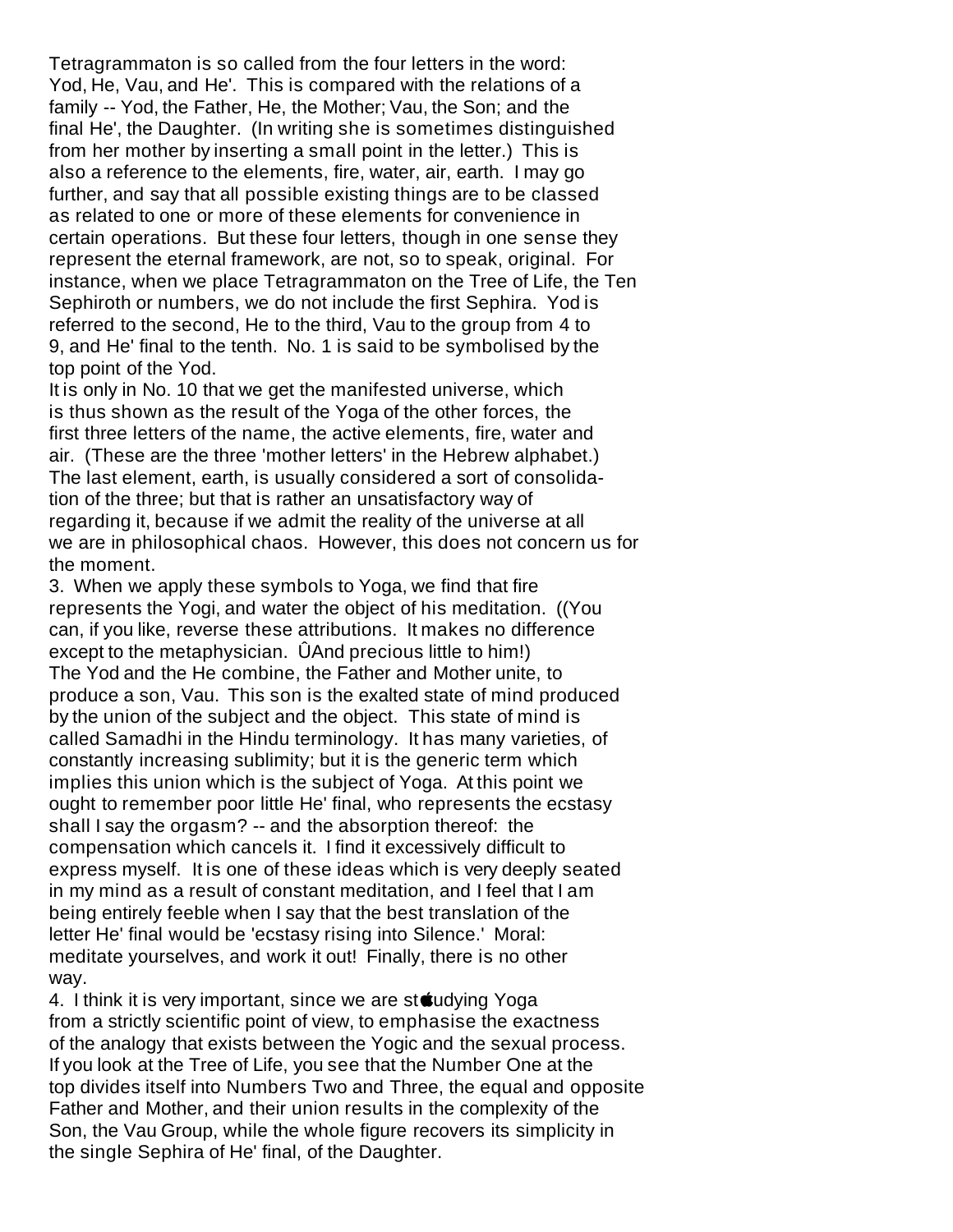It is exactly the same in biology. The spermatozoon and the ovum are biologically the separation of an unmanifested single cell, which is in its function simple, though it contains in itself, in a latent form, all the possibilitiies of the original single cell.

Their union results in the manifestatiion of these qualities in the child. Their potentialities are expressed and developed in terms of time and space, while also, accompanying the act of union, is the ecstasy which is the natural result of the consciousness of theiÊr annihilation, the necessary condition of the production of their offspring.

5. It would be easy to develop this thesis by analogies drawn from ordinary human experiences of the growth of passion, the hunger accompanying it, the intense relief and joy afforded by satisfaction. I like rather to think of the fact that all true religion has been the artistic, the dramatic, representation of the sexual process, not merely because of the usefulness of this cult in tribal life, but as the veil of this truer meaning which I am explaining to you tonight. I think that every experience in life should be regarded as a symbol of the truer experience of the deeper life. In the Oath of a Master of the Temple occurs the clause: 'I will interpret every phenomenon as a particular dealing of God with my soul.'

It is not for us to criticise the Great Order for expressing its idea in terms readily understandable by the ordinary intelligent person. We are to wave aside the metaphysical implicationÊs of the phrase, and grasp its obvious meaning. So every act should be an act of Yoga. And this leads us directly to the question which we have postponed until now -- Concentration.

6. Concentration! The sexual analogy still serves us. Do you remember the Abbe in Browning? Asked to preside at the Court of Love, he gave the prize to the woman the object of whose passion was utterly worthless, in this admirable judgment:

'The love which to one, and one only, has reference Seems terribly like what perhaps gains God's preference.' It is a commonplace, and in some circumstances (such as constantly are found among foul-minded Anglo-Saxons) a sort of joke, that lovers are lunatics. Everything at their command is pressed into the service of their passion; every kind of sacrifice, every kind of humiliation, every kind of discomfort -- these all count for nothing. Every energy is strained and twisted, every energy is directed to the single object of its end. The pain of a momentary ˚separation seems intolerable; the joy of consummation impossible to describe: indeed, almost impossible to bear!

7. Now this is exactly what the Yogi has to do. All the books they disagree on every other point, but they agree on this stupidity -- tell him that he has to give up this and give up that, sometimes on sensible grounds, more often on grounds of prejudice and superstition. In the advanced stages one has to give up the very virtues which have brought one to that state! Every idea, considered as an idea, is lumber, dead weight, poison; but it is all wrong to represent these acts as acts of sacrifice. There is no question of depriving oneself of anything one wants. The process is rather that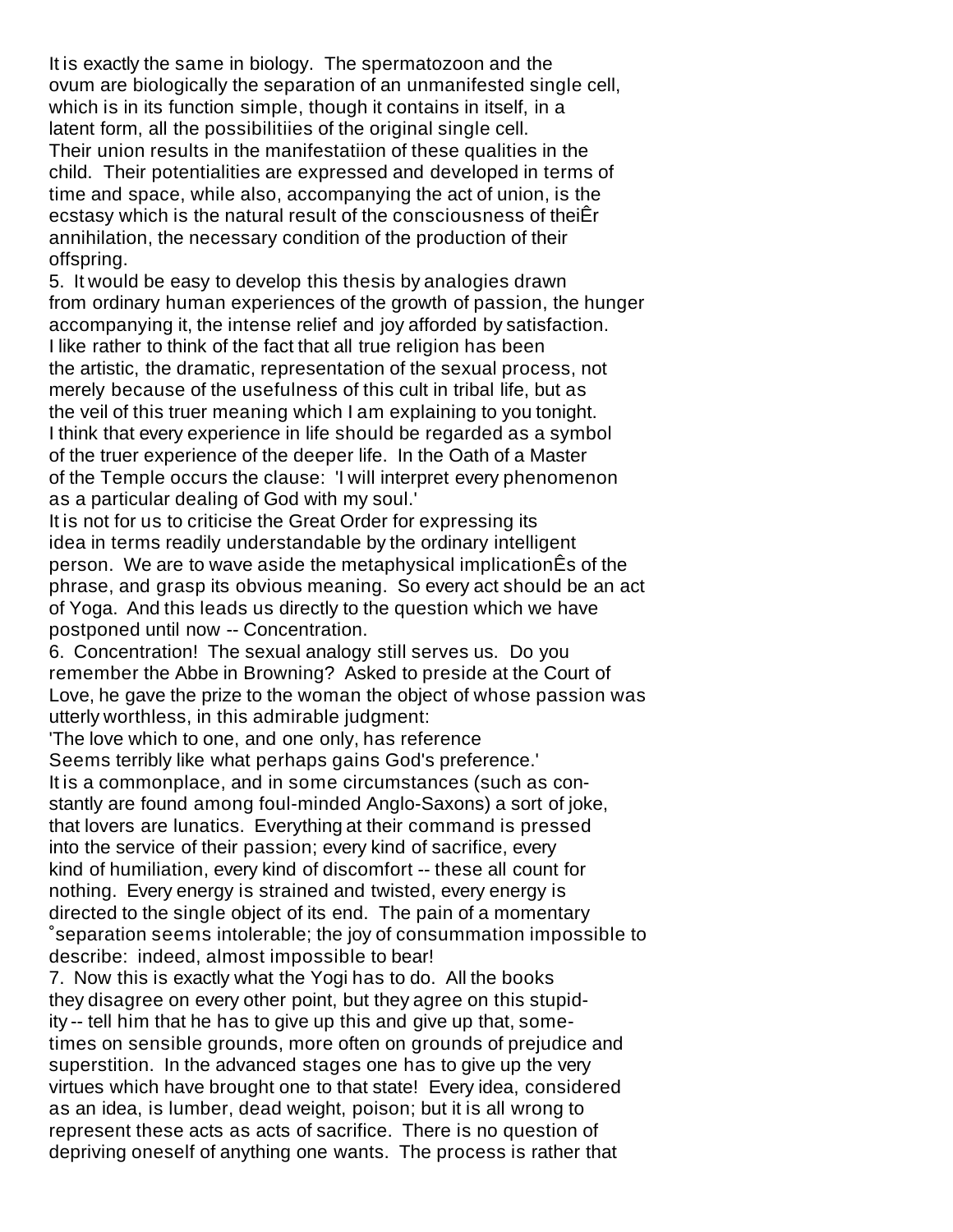of learning to discard what one thought one wanted in the darkness before the dawn of the discovery of the real object of one's passion. Hence, note well! concentration has reduced our moral obligations to their simplest terms: there is a single standard to which everything is to be referred. To· hell with the Pope! If Lobster Newburg upsets your digestion -- and good digestion is necessary to your practice - then you do not eat Lobster Newburg. Unless this is clearly understood, the Yogi will constantly be side-tracked by the sophistications of religious and moral fanatics. To hell with the Archbishops! 8. You will readily appreciate that to undertake a course of this kind requires careful planning. You have got to map out your life in advance for a considerable period so far as it is humanly possible to do so. If you have failed in this original strategical disposition, you are simply not going to carry through the campaign. Unforeseen contingencies are certain to arise, and therefore one of our precautions is to have some sort of reserve of resource to fling against unexpected attacks.

This is, of course, merely concentration in daily life, and it is the habit of such concentration that prepares one for the much severer task of the deeper concentration ofÙ the Yoga practices. For those who are undertaking a preliminary course there is nothing better, while they are still living more or less ordinary lives, than the practices recommended in 'The Equinox'. There should be -- there must be -- a definite routine of acts calculated to remind the student of the Great Work.

9. The classic of the subject is 'Liber Astarte vel Berylli', the Book of Devotion to a Particular Deity. This book is admirable beyond praise, reviewing the whole subject in every detail with flawless brilliancy of phrase. Its practice is enough in itself to bring the devotee to high attainment. This is only for the few. But every student should make a point of saluting the Sun (in the manner recommended in Liber Resh) four times daily, and he shall salute the Moon on her appearance with the Mantra Gayatri. The best way is to say the Mantra instantly one sees the Moon, to note whether the attention wavers, and to repeat the Mantra until it does not waver at all.

He should also· practise assiduously Liber III. vel Jugorum. The essence of this practice is that you select a familiar thought, word or gesture, one which automatically recurs fairly often during the day, and every time you are betrayed into using it, cut yourself sharply upon the wrist or forearm with a convenient instrument. There is also a practice which I find very useful when walking in a christian city -- that of exorcising (with the prescribed outward and downward sweep of the arm and the words 'Apo pantos kakodaimonos') any person in religious garb.

All these practices assist concentration, and also serve to keep one on the alert. They form an invaluable preliminary training for the colossal Work of genuine concentration when it comes to be a question of the fine, growing constantly finer, movements of the mind.

10. We may now turn to the consideration of Yoga practices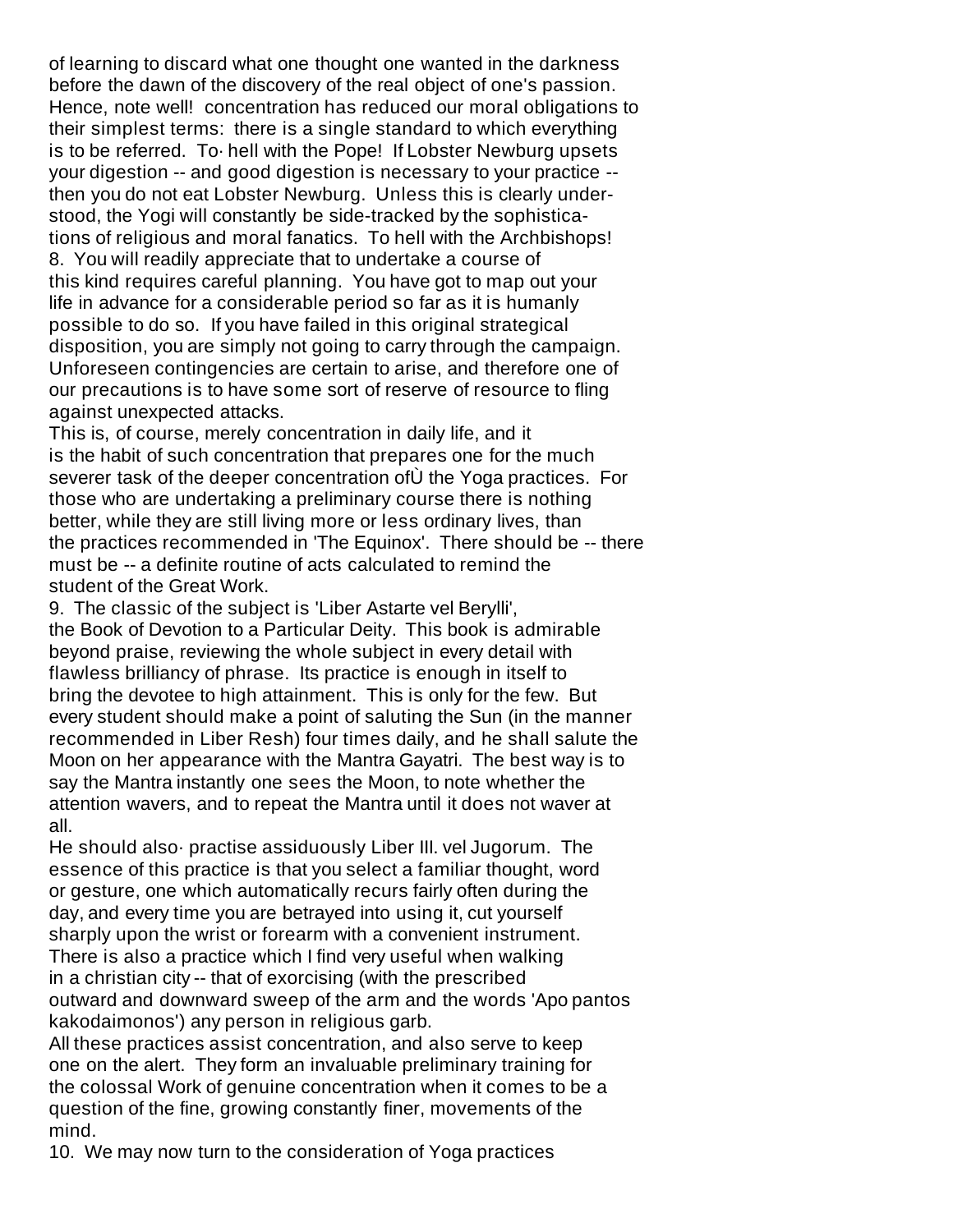themselves. I assume that in the fortnight which has elapsed since my last lecture you have all perfected yourse˘lves in Asana and Pranayama; that you daily balance a saucer brimming with sulphuric acid on your heads for twelve hours without accident, that you all jump about busily like frogs when not seriously levitated; and that your Mantra is as regular as the beating of your heart.

The remaining four limbs of Yoga are Pratyahara, Dharana, Dhyana and Samadhi.

I will give you the definition of all four at a single stroke, as each one to some extent explains the one following. Pratyahara may be roughly described as introspection, but it also means a certain type of psychological experience. For instance, you may suddenly acquire a conviction, as did Sir Humphry Davy, that the universe is composed exclusively of ideas; or you may have the direct experience that you do not possess a nose, as may happen to the best of us, if we concentrate upon the tip of it.

11. Dharana is meditation proper, not the kind of meditation which consists of profound consideration of the subject with the idea of clarifying it or gainÛing a more comprehensive grasp of it, but the actual restraint of the consciousness to a single imaginery object chosen for the purpose.

These two limbs of Yoga are therefore in a sense the two methods employed mentally by the Yogi. For, long after success in Samadhi has been attained, one has to conduct the most extensive explorations into the recesses of the mind.

12. The word Dhyana is difficult to define; it is used by many writers in quite contrary senses. The question is discussed at some length in Part I. of my Book IV. I will quote what I have written about it in conclusion --

'Let us try a final definition. Dhyana resembles Samadhi in many respects. There is a union of the ego and the non-ego, and a loss of the sense of time and space and causality. Duality in any form is abolished. The idea of time involves that of two consecutive things, that of space two non-coincident things, that of causality two connected things.'

13. Samadhi, on the contrary, is in a way very easy to defËine. Etymology, aided by the persistence of the religious tradition, helps us here. "Sam is a prefix in Sanskrit which developed into the prefix 'syn' in Greek without changing the meaning -- 'syn' in 'synopsis,' 'synthesis,' 'syndrome.' It means 'together with.' 'Adhi' has also come down through many centuries and many tongues. It is one of the oldest words in human language; it dates from the time when each sound had a definite meaning proper to it, a meaning suggested by the muscular movement made in producing the sound. Thus, the letter D originally means 'father'; so the original father, dead and made into a 'God,' was called Ad. This name came down unchanged to Egypt, as you see in the Book of the Law. The word 'Adhi' in Sanskrit was usually translated 'Lord.' In the Syrian form we get it duplicated Hadad. You remember Ben Hadad, King of Syria. The Hebrew word for 'Lord' is Adon or Adonai. Adonai, \*my\* Lord, is constantly used in the Bible to replace the name Jehovah wˆhere that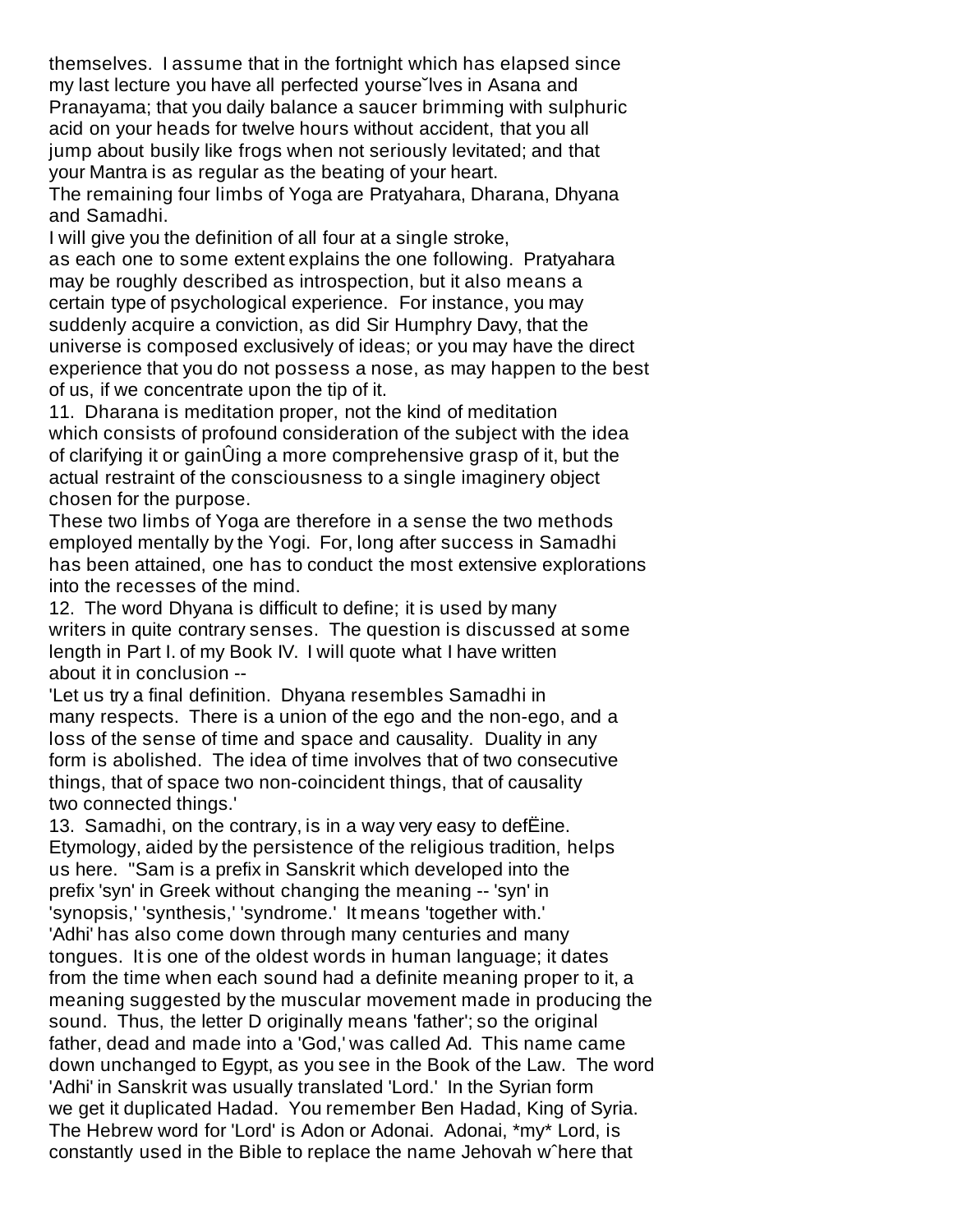was too sacred to be mentioned, or for other reasons improper to write down. Adonai has also come to mean, through the Rosicrucian tradition, the Holy Guardian Angel, and thus the object of worship or concentration. It is the same thing; worship is worth-ship, means worthiness; and anything but the chosen object is necessarily an unworthy object.

14. As Dhyana also represents the condition of annihilation of dividuality, it is a little difficult to distinguish between it and Samadhi. I wrote in Part I., Book IV. --

'These Dhyanic conditions contradict those of normal thought, but in Samadhi they are very much more marked than in Dhyana. And while in the latter it seems like a simple union of two things, in the former it appears as if all things rush together and unite. One might say this, that in Dhyana there was still this quality latent, that the one existing was opposed to the many non-existing; in Samadhi the many and the one are united in a union of existence with non-existence.˛ This definition is not made from reflection, but from memory.'

15. But that was written in 1911, and since then I have had an immense harvest of experience. I am inclined to say at this moment that Dhyana stands to Samadhi rather as the jumping about like a frog, described in a previous lecture, does to Levitation. In other words, Dhyana is an unbalanced or an impure approximation to Samadhi. Subject and object unite and disappear with ecstasy mounting to indifference, and so forth, but there is still a presentation of some kind in the new genus of consciousness. In this view Dhyana would be rather like an explosion of gunpowder carelessly mixed; most of it goes off with a bang, but there is some debris of the original components.

These discussions are not of very great importance in themselves, because the entire series of the three states of meditation proper is summed up in the word Samyama; you can translate it quite well for yourselves, since you already know that 'sam' means 'together,' andÙ that 'Yama' means 'control.' It represents the merging of minor individual acts of control into a single gesture, very much as all the separate cells, bones, veins, arteries, nerves, muscles and so forth, of the arm combine in unconscious unanimity to make a single stroke.

16. Now the practice of Pratyahara, properly speaking, is introspection, and the practice of Dharana, properly speaking, is the restraint of the thought to a single imaginary object. The former is a movement of the mind, the latter a cessation of all movement. And you are not likely to get much success in Pratyahara until you have made considerable advance in Dhyana, because by introspection we mean the exploration of the sub-strata of the consciousness which are only revealed when we have progressed a certain distance, and become aware of conditions which are utterly foreign to normal intellectual conception. The first law of normal thought is \*A is A\*: the law of identity, it is called. So we can divide the universe in˜to Aand not-A; there is no third thing possible.

Now, quite early in the meditation practices, the Yogi is likely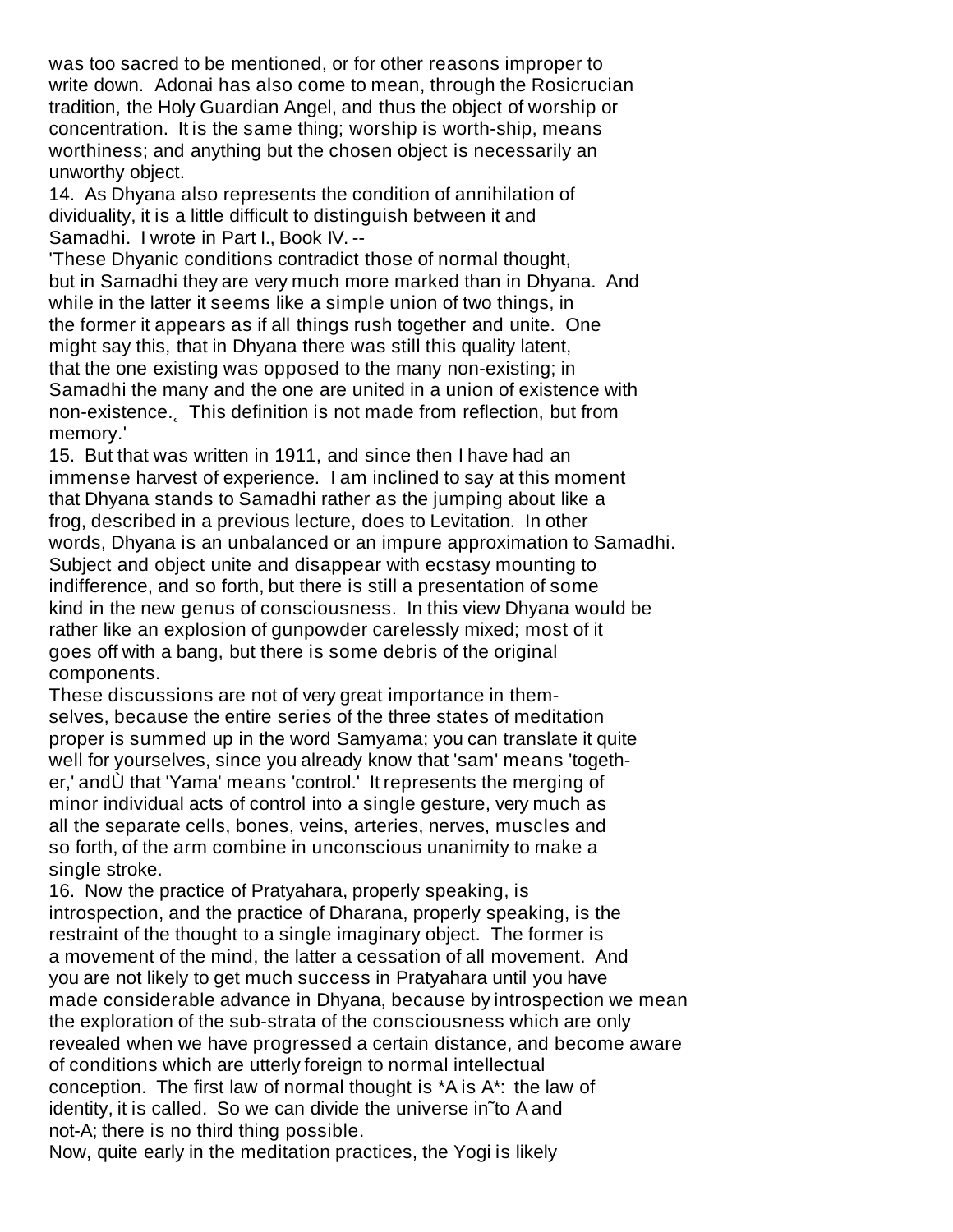to get as a direct experience the consciousness that these laws are not true in any ultimate way. He has reached a world where intellectual conceptions are no longer valid; they remain true for the ordinary affairs of life, but the normal laws of thought are seen to be no more than a mere mechanism. Acode of conventions. The students of higher mathematics and metaphysics have often a certain glimmering of these facts. They are compelled to use irrational conceptions for greater convenience in conducting their rational investigations. for example, the square root of 2, or the square root of minus 1, is not in itself capable of comprehension as such; it pertains to an order of thinking beyond the primitive man's invention of counting on his fingers.

17. It will be just as well then for the student to begin with the practices of Dharana. If he does so he will obtain as a byproduct some of the results of Pratyahara, and he will also acquire considerable insight into the methods of practising Pratyahara. It sounds perhaps, at first, as if Pratyahara were off the main line of attainment in Yoga. This is not so, because it enables one to deal with the new conditions which are established in the mind by realisation of Dhyana and Samadhi.

I can now describe the elementary practices.

You should begin with very short periods; it is most important not to overstrain the apparatus which you are using; the mind must be trained very slowly. In my early days I was often satisfied with a minute or two at a time; three or four such periods twice or three times a day. In the earliest stages of all it is not necessary to have got very far with Asana, because all you can get out of the early practices is really a foreshadowing of the difficulties of doing it.

18. I began by taking a simple geometrical object in one colour, such as a yellow square. I will quote the official instructions in '˝The Equinox'.

'Dharana -- Control of thought.'

'1. Constrain the mind to concentrate itself upon a single simple object imagined. The five tatwas are useful for this purpose; they are: a black oval; a blue disk; a silver crescent; a yellow square; a red triangle.

'2. Proceed to combinations of single objects; e.g., a black oval within a yellow square, and so on.

'3. Proceed to simple moving objects, such as a pendulum swinging; a wheel revolving, etc. Avoid living objects.

'4. Proceed to combinations of moving objects, e.g., a piston rising and falling while a pendulum is swinging. The relation between the two movements should be varied in different experiements. '(Or even a system of flywheels, eccentrics and governor.)

'5. During these practices the mind must be absolutely confined to the object determined on; no other thought must be allowed to intrude upon the consciousness. The moving systems must be regular and harmonious.

'6. Note carefully the duration of the experiment, the number anÚd nature of the intruding thoughts; the tendency of the object itself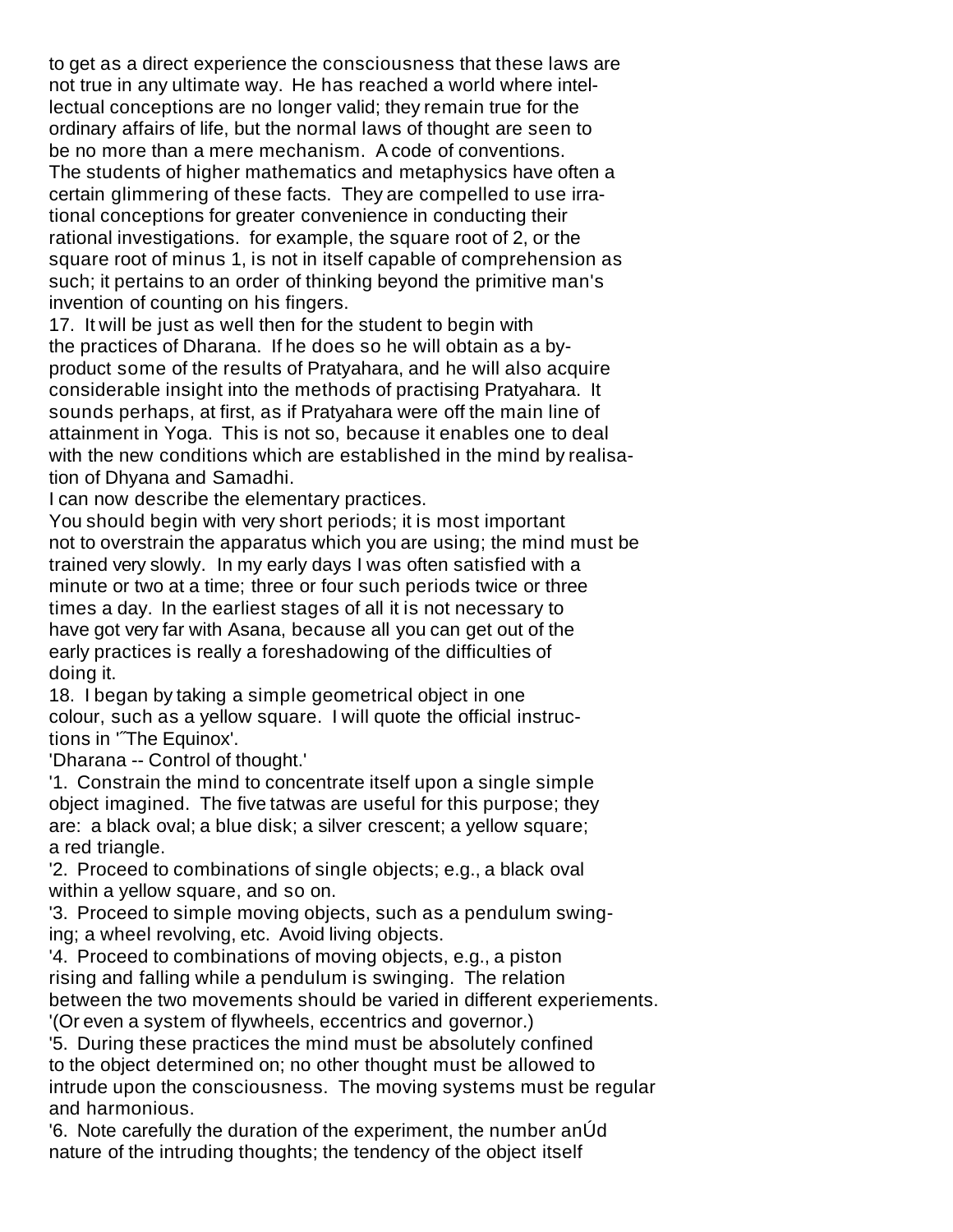to depart from the course laid out for it, and any other phenomena which may present themselves. Avoid overstrain; this is very important.

'7. Proceed to imagine living objects; as a man, preferably some man known to, and respected by, you.

'8. In the intervals of these experiments you might try to imagine the objects of the other senses, and to concentrate upon them. For example, try to imagine the taste of chocolate, the smell or roses, the feeling of velvet, the sound of a waterfall, or the ticking of a watch.

'9. Endeavour finally to shut out all objects of any of the senses, and prevent all thoughts arising in your mind. When you feel you have attained some success in these practices, apply for examination, and should you pass, more complex and difficult practices will be prescribed for you.'

19. Now one of the most interesting and irritating features of your early experiments is: interfering thoughts. There isı, first of all, the misbehaviour of the object which you are contemplating; it changes its colour and size; moves its position; gets out of shape. And one of the essential difficulties in practice is that it takes a great deal of skill and experience to become really alert to what is happening. You can go on day-dreaming for quite long periods before realising that your thoughts have wandered at all. This is why I insist so strongly on the practices described above as producing alertness and watchfulness, and you will obviously realise that it is quite evident that one has to be in the pink of condition and in the most favourable mental state in order to make any headway at all. But when you have had a little practice in detecting and counting the breaks in your concentration, you will find that they themselves are useful, because their character is symptomatic of your state of progress.

20. Breaks are classed as follows: --

Firstly, physical sensations; these should have been overcome by Asan‰a.

Secondly, breaks that seem to be indicated by events immediately preceding the meditation: their activity becomes tremendous. Only by this practice does one understand how much is really observed by the senses without the mind becoming conscious of it. Thirdly, there is a class of break partaking of the nature of reverie or 'day-dreaming.' These are very insidious -- one may go on for a long time without realising that one has wandered at all. Fourthly, we get a very high class of break, which is a sort of abberation of the control itself. You think, 'How well I am doing it!' or perhaps that it would be rather a good idea if you were on a desert island, or if you were in a sound-proof house, or if you were sitting by a waterfall. But these are only trifling variations from the vigilance itself.

Afifth class of break seems to have no discoverable source in the mind. such might even take the form of actual hallucination, usually auditory. Of course, such hallucinations are÷ infrequent, and are recognised for what they are. Otherwise the student had better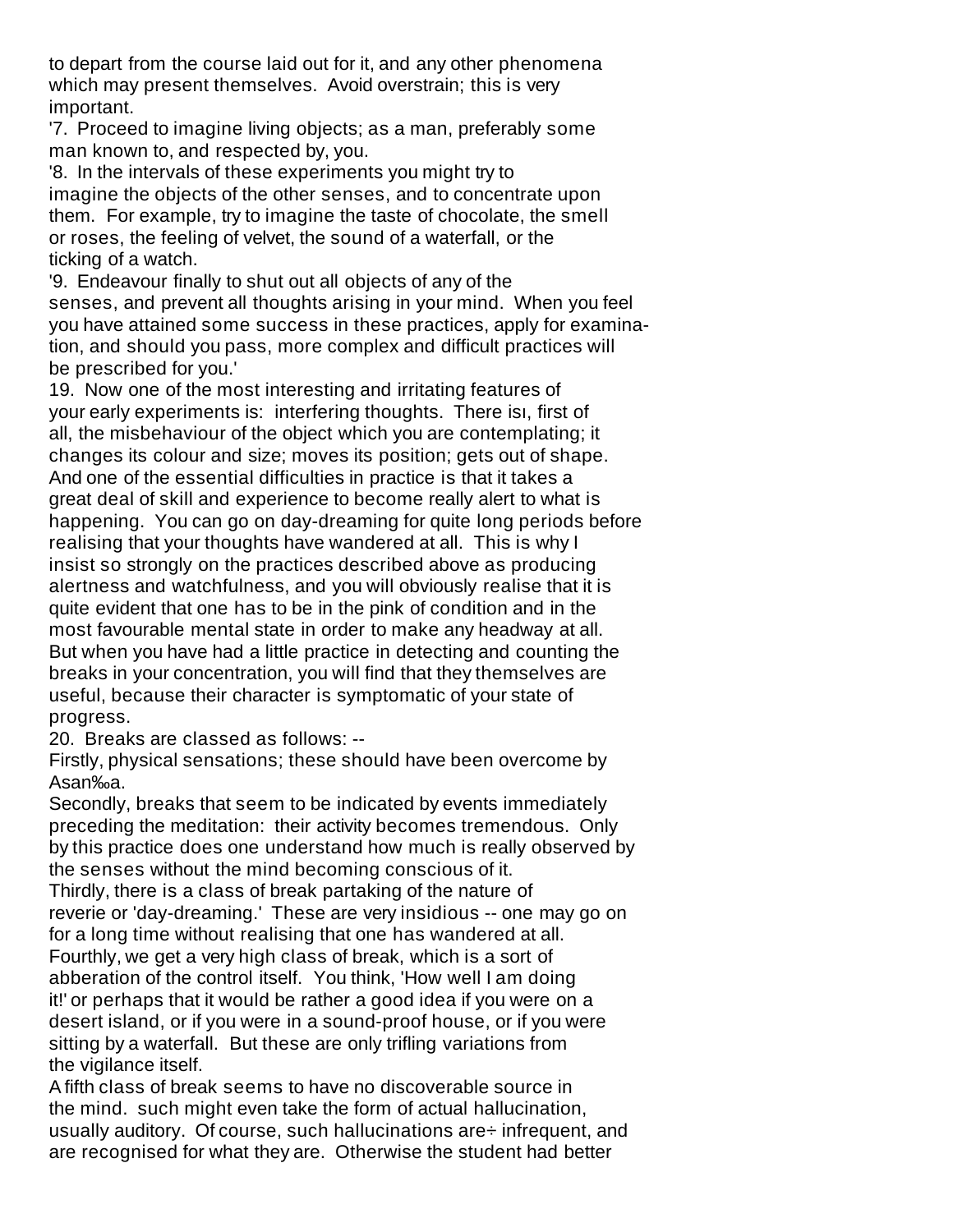see a doctor. The usual kind consists of odd sentences, or fragments of sentences, which are quite distinctly heard in a recognisable human voice, not the student's own voice, or that of anyone he knows. Asimilar phenomenon is observed by wireless operators, who call such messages 'atmospherics.'

\*There is a further kind of break, which is the desired result itself.\*

21. I have already indicated how tedious these practices become; how great the bewilderment; how constant the disappointment. Long before the occurrence of Dhyana, there are quite a number of minor results which indicate the breaking up of intellectual limitation. You must not be disturbed if these results make you feel that the very foundations of your mind are being knocked from under you. The real lesson is that, just as you learn in Asana, the normal body is in itself nothing but a vehicle of pain, so is the Ïnormal itself insane; by its own standards it \*is\* insane. You have only got to read a quite simple and elementary work like Professor Joad's 'Guide to Philosophy' to find that any argument carried far enough leads to a contradiction in terms. There are dozens of ways of showing that if you begin 'A is A,' you end 'A is not A.' The mind reacts against this conclusion; it anaesthetises itself against the self-inflicted wound, and it regulates philosophy to the category of paradoxial tricks. But that is a cowardly and disgraceful attitude. The Yogi has got to face the fact that we are all raving lunatics; that sanity exists -- if it exists at all -- in a mental state free from dame's school rules of intellect.

With an earnest personal appeal, therefore, to come up frankly to the mourners' bench and gibber, I will take my leave of you for this evening.

Love is the law, love under will.

(Part 6 of 8)

\*\*\*\*\*\*\*\*\*\*\*\*\*\*\*\*\*\*\*\*\*\*\*\*\*\*\*\*\*\*\*\*\*\*\*\*\*\*\*\*\*\*\*\*\*\*\*\*\*\*\*\*\*\*\*\*\*\*\*\*

YOGA FOR YELLOWBELLIESÓ.

SECOND LECTURE. \*\*\*\*\*\*\*\*\*\*\*\*\*\*\*\*\*\*\*\*\*\*\*\*\*\*\*\*\*\*\*\*\*\*\*\*\*\*\*\*\*\*\*\*\*\*\*\*\*\*\*\*\*\*\*\*\*\*\*\*

Mr. Chairman, Your Royal Highness, Your Grace, my lords, ladies and gentlemen.

Do what thou wilt shall be the whole of the Law.

In my last lecture I led you into the quag of delusion; I smothered you in the mire of delusion; I brought you to thirst in the desert of delusion; I left you wandering in the jungle of delusion, a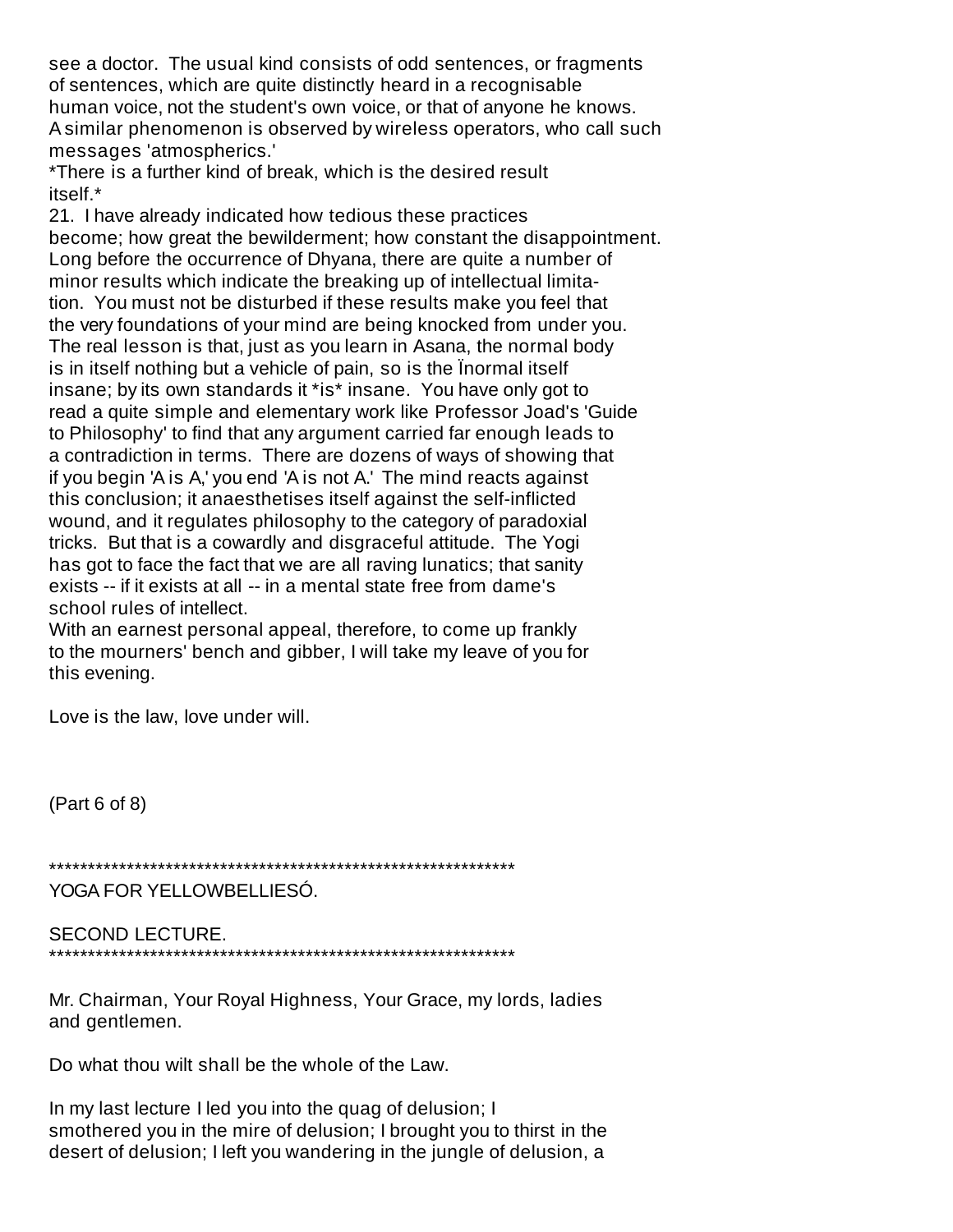prey to all the monsters which are thoughts. It came into my mind that it was up to me to do something about it.

We have constantly been discussing mysterious entities as if we knew something about them, and this (on examination) always turned out not to be the case.

2. Knowledge itself is impossible, because if we take the simplest proposition of knowledge, S is P, we must attach some meaning to S and P, if our statement is to be intelligible. (I say nothing as to whether it is true!) And this involves definition. Now the original proposition of identity,  $A = A$ , tells us nothing at alÊl, unless the second Agives us further information about the first A. We shall therefore say that Ais BC. Instead of one unknown we have two unknowns; we have to define B as DE, C as FG. Now we have four unknowns, and very soon we have used up the alphabet. When we come to define Z, we have to go back and use one of the other letters, so that all our arguments are arguments in a circle.

3. Any statement which we make is demonstrably meaningless. And yet we do mean something when we say that a cat has four legs. And we all know what we mean when we say so. We give our assent to, or withhold it from, the proposition on the grounds of our experience. But that experience is not intellectual, as above demonstrated. It is a matter of immediate intuition. We cannot have any warrant for that intuition, but at the same time any intellectual argument which upsets it does not in the faintest degree shake our conviction.

4. The conclusion to be drawn from this is that the insÎtrument of mind is not intellectual, not rational. Logic is merely destructive, a self-destructive toy. The toy, however, is in some ways also instructive, even though the results of its use will not bear examination. So we make a by-law that the particular sorites which annihilate logic are out of bounds, and we go on reasoning within arbitrarily appointed limits. It is subject to these conditions that we may proceed to examine the nature of our fundamental ideas; and this is necessary, because since we began to consider the nature of the results of meditation, our conceptions of the backgrounds of thought are decided in quite a different manner; not by intellectual analysis, which, as we have seen, carries no conviction, but by illumination, which does carry conviction. Let us, therefore, proceed to examine the elements of our normal thinking.

5. I need hardly recapitulate the mathematical theorem which you all doubtless laid to heart when you were criticising Einstein's theorÏy of relatively. I only want to recall to your minds the simplest element of that theorem; the fact that in order to describe anything at all, you must have four measurements. It must be so far east or west, so far north or south, so far up or down, from a standard point, and it must be after or before a standard moment. There are three dimensions of space and one of time.

6. Now what do we mean by space? Henri Poincare, one of the greatest mathematicians of the last generation, thought that the idea of space was invented by a lunatic, in a fantastic (and evidently senseless and aimless) endeavour to explain to himself his experience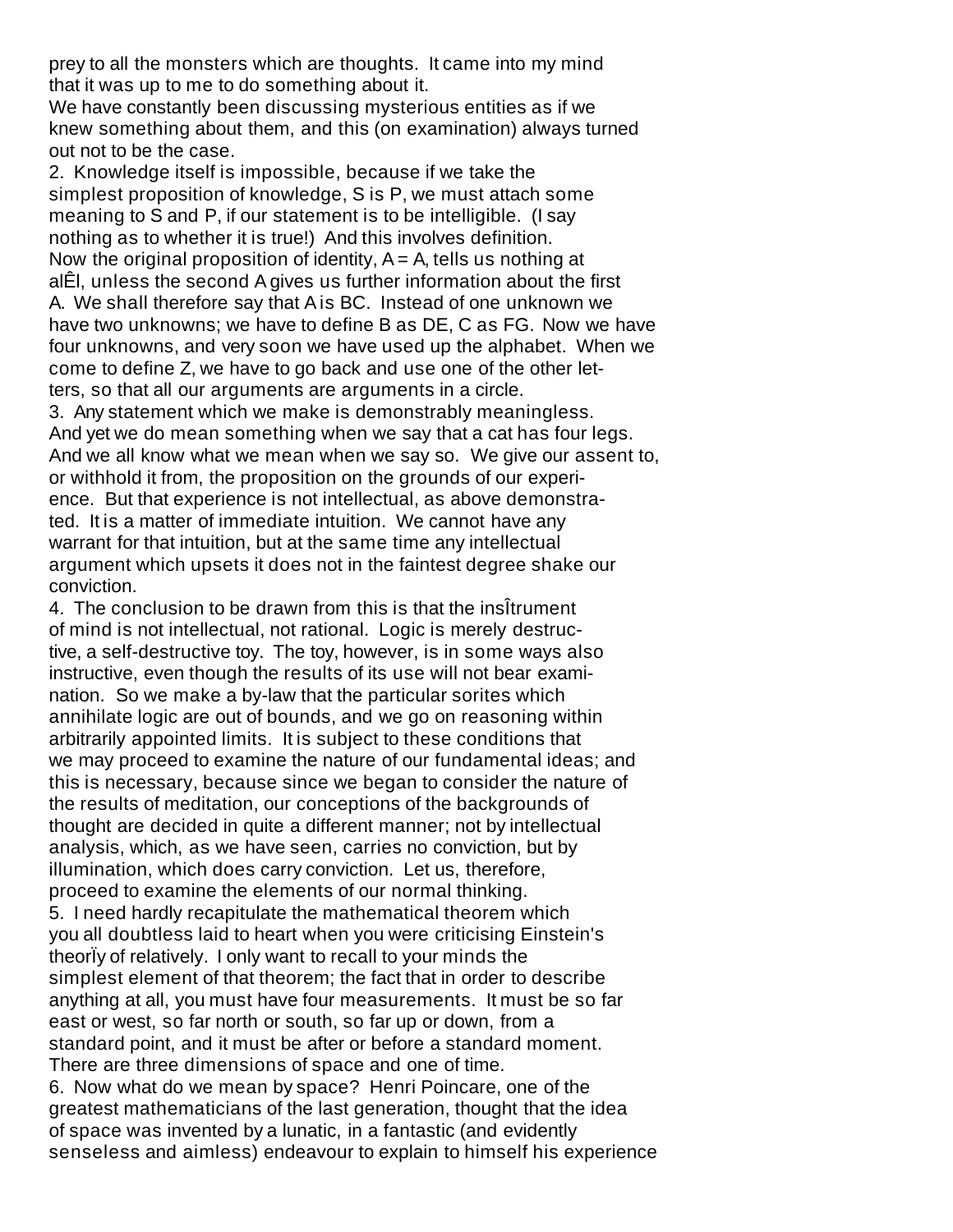of his muscular movements. Long before that, Kant had told us that space was subjective, a necessary condition of thinking; and while every one must agree with this, it is obvious that it does not tell us much about it.

7. Now let us look into our minds and see what idea, if any, we can form about space. Space is evidently a continuum. There cannot beÔ any difference between any parts of it because it is wholly \*where\*. It is pure background, the area of possibilities, a condition of quality and so of all consciousness. It is therefore in itself completely void. Is that right, sir?

8. Now suppose we want to fulfil one of these possibilities. The simplest thing we can take is a point, and we are told that a point has neither parts nor magnitude, but only position. But, as long as there is only one point, position means nothing. No possibility has yet been created of any positive statement. We will therefore take two points, and from these we get the idea of a line. Our Euclid tells us that a line has length but no breadth. But, as long as there are only two points, length itself means nothing; or, at the most, it means separateness. All we can say about two points is that there are two of them.

9. Now we take a third point, and at last we come to a more positive idea. In the first place, we have a plane surface, though that˜ in itself still means nothing, in the same way as length means nothing when there are only two points there. But the introduction of the third point has given a meaning to our idea of length. We can say that the line AB is longer than the line BC, and we can also introduce the idea of an angle.

10. Afourth point, provided that it is not in the original plane, gives us the idea of a solid body. But, as before, it tells us nothing about the solid body as such, because there is no other solid body with which to compare it. We find also that it is not really a solid body at all as it stands, because it is merely an instantaneous kind of illusion. We cannot observe, or even imagine, anything, unless we have time for the purpose.

11. What, then is time? It is a phantasm, exactly as tenuous as space, but the possibilities of differentiation between one thing and another can only occur in one way instead of in three different ways. We compare two phenomena in time by the idea of sequence. 12. Now<sup>-</sup> it will be perfectly clear to all of you that this is all nonsense. In order to conceive the simplest possible object, we have to keep on inventing ideas, which even in the proud moment of invention are seen to be unreal. How are we to get away from the world of phantasmagoria to the common universe of sense? We shall require quite a lot more acts of imagination. We have got to endow our mathematical conceptions with three ideas which Hindu philosophers call Sat, Chit and Ananda, which are usually translated Being, Knowledge and Bliss. This really means: Sat, the tendency to conceive of an object as real; Chit, the tendency to pretend that it is an object of knowledge; and Ananda, the tendency to imagine that we are affected by it.

13. It is only after we have endowed the object with these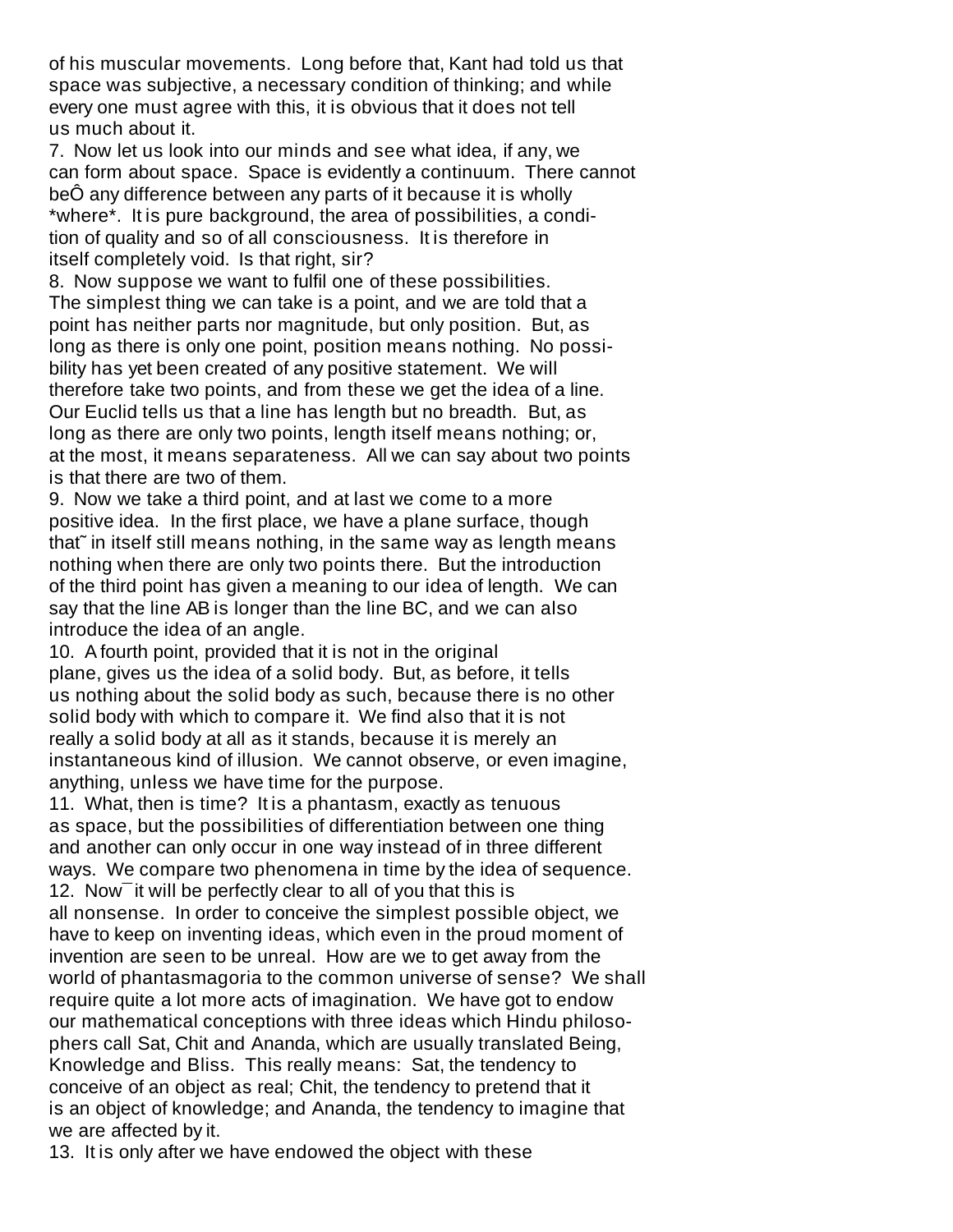dozen imaginary properties, each of which, besides being a complete illusion, is an absurd, irrational, and self-contradictory notion, that we arrive at even the simplest object of experience. And this ob˘ject must, of course, be constantly multiplied. Otherwise our experience would be confined to a single object incapable of description.

14. We have also got to attribute to ourselves a sort of divine power over our nightmare creation, so that we can compare the different objects of our experience in all sorts of different manners. Incidentally, this last operation of multiplying the objects stands evidently invalid, because (after all) what we began with was absolutely Nothingness. Out of this we have somehow managed to obtain, not merely one, but many; but, for all that, our process has followed the necessary operation of our intellectual machine. Since that machine is the only machine that we possess, our arguments must be valid in some sense or other conformable with the nature of this machine. What machine? That is a perfectly real object. It contains innumerable parts, powers and faculties. And they are as much a nightmare as the external universe which it has created. Gad, sir, Pa tanjali is right!

15. Now how do we get over this difficulty of something coming from Nothing? Only by enquiring what we mean by Nothing. We shall find that this idea is totally inconceivable to the normal mind. For if Nothing is to be Nothing, it must be Nothing in every possible way. (Of course, each of these ways is itself an imaginary something, and there are Aleph-Zero -- a transfinite number -- of them.) If, for example, we say that Nothing is a square triangle, we have had to invent a square triangle in order to say it. But take a more homely instance. We know what we mean by saying 'There are cats in the room.' We know what we mean when we say 'No cats are in the room.' But if we say '\*No\* cats are \*not\* in the room,' we evidently mean that \*some\* cats \*are\* in the room. This remark is not intended to be a reflection upon this distinguished audience.

16. So then, if Nothing is to be really the absolute Nothing, we mean that Nothing does not enter into the category of exisËtence. To say that absolute Nothing exists is equivalent to saying that everything exists which exists, and the great Hebrew sages of old time noted this fact by giving it the title of the supreme idea of reality (behind their tribal God, Jehovah, who, as we have previously shown, is merely the Yoga of the 4 Elements, even at his highest, - the Demiourgos) Eheieh-Asher-Eheieh, -- I am that I am. 17. If there is any sense in any of this at all, we may expect to find an almost identical system of thought all over the world. There is nothing exclusively Hebrew about this theogony. We find, for example, in the teachings of Zoroaster and the neo-Platonists very similar ideas. We have a Pleroma, the void, a background of all possibilities, and this is filled by a supreme Light-God, from whom drive in turn the seven Archons, who correspond closely to the seven planetary deities, Aratron, Bethor, Phaleg and the rest. These in their turn constitute a Demiurge in order to crate matter; an·d this Demiurge is Jehovah. Not far different are the ideas both of the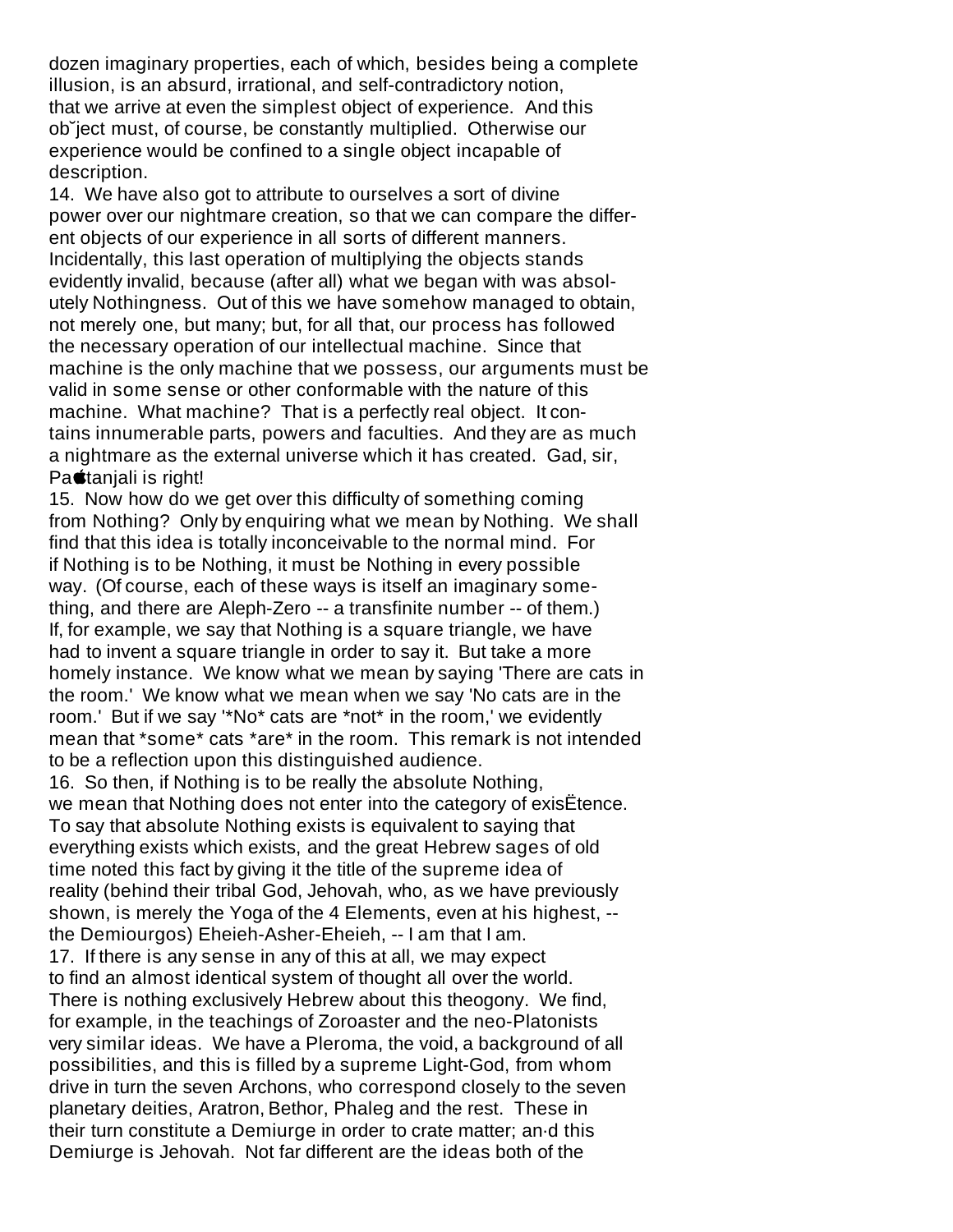classical Greeks and the neo-Platonists. The differences in the terminology, when examined, appear as not much more than the differences of local convenience in thinking. But all these go back to the still older cosmogony of the ancient Egyptians, where we have Nuit, Space, Hadit, the point of view; these experience congress, and so produce Heru-Ra-Ha, who combines the ideas of Ra-Hoor-Khuit and Hoorpaar-Kraat. These are the same twin Vau and He' final which we know. Here is evidently the origin of the system of the Tree of Life. 18. We have arrived at this system by purely intellectual examination, and it is open to criticism; but the point I wish to bring to your notice tonight is that it corresponds closely to one of the great states of mind which reflect the experience of Samadhi. There is a vision of peculiar character which has been of cardinal importance in my interior life, and to which conflstant reference is made in my Magical Diaries. So far as I know, there is no extant description of this vision anywhere, and I was surprised on looking through my records to find that I had given no clear account of it myself. The reason apparently is that it is so necessary a part of myself that I unconsciously assume it to be a matter of common knowledge, just as one assumes that everyone knows that one possesses a pair of lungs, and therefore abstains from mentioning the fact directly, although perhaps alluding to the matter often enough. It appears very essential to describe this vision as well as possible, considering the difficulty of langauge, and the fact that the phenomena involved logical contradictions, the conditions of consciousness being other than those obtaining normally. The vision developed gradually. It was repeated on so many occasions that I am unable to say at what period it may be called complete. The beginning, however, is clear enough in my memory. 19. I was on a Great Magical Retirement in a cottage overlooking Lake Pasquaney in New Hampshire. I lost consciousness of everything but an universal space in which were innumerable bright points, and I realised that this was a physical representation of the universe, in what I may call its essential structure. I exclaimed: 'Nothingness, with twinkles!' I concentrated upon this vision, with the result that the void space which had been the principal element of it diminished in importance. Space appeared to be ablaze, yet the radiant points were not confused, and I thereupon completed my sentence with the exclamation: 'But \*what\* Twinkles!' 20. The next stage of this vision led to an identification of the blazing points with the stars of the firmament, with ideas, souls, etc. I perceived also that each star was connected by a ray of light with each other star. In the world of ideas, each thought possessed a necessary relation with each other thought; each such relation is of course a thought, in itself; each such ray is itself a star. It is here that logical difficulty first presents itself. The seer has a direct perception of infinite series. Logically, therefore, it would appear as if the entire space must be filled up with a homogeneous blaze of light. This is not, however, the case. The space is completely full, yet the monads which fill it are perfectly distinct. The ordinary reader might well exclaim that such state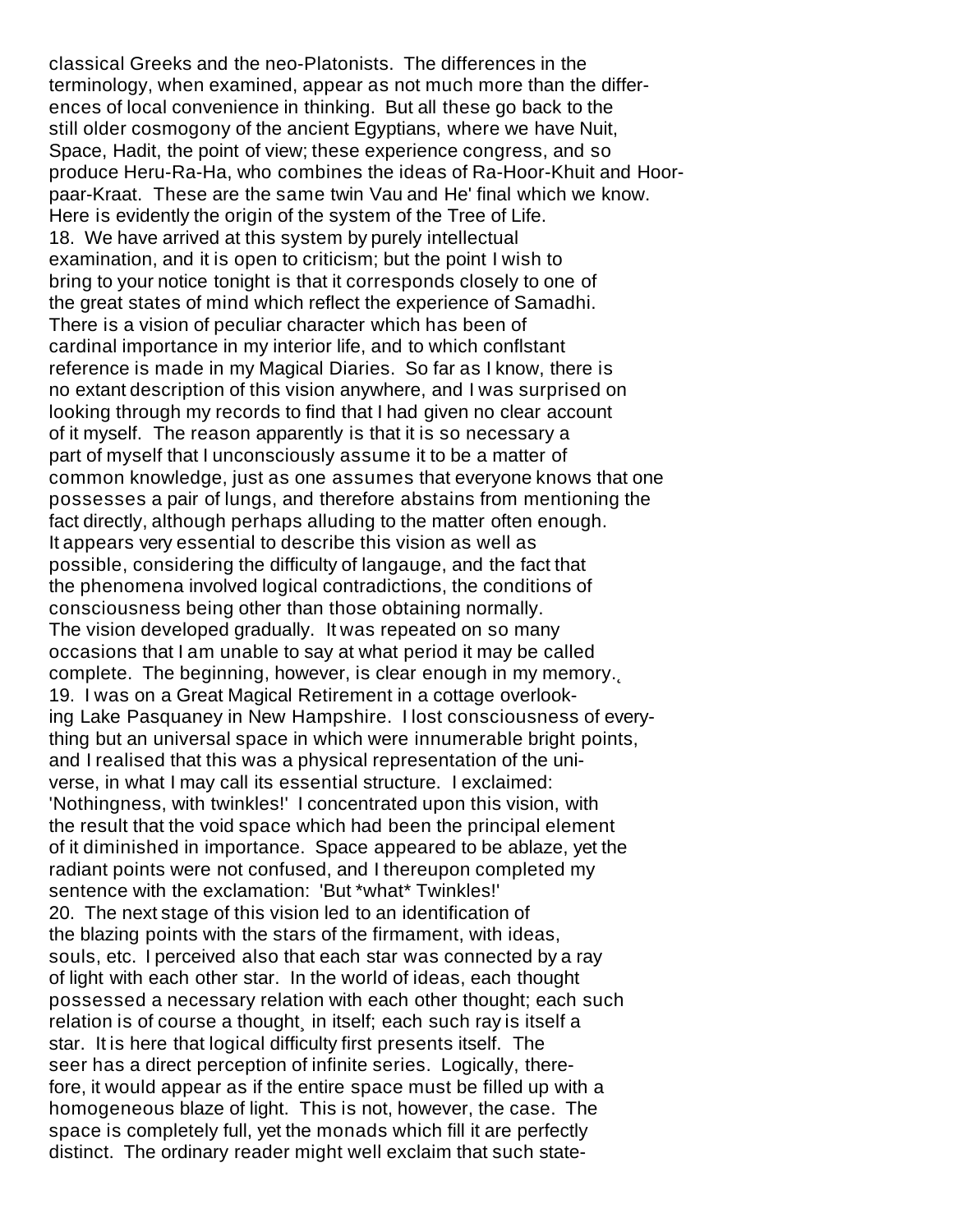ments exhibit symptoms of mental confusion. The subject demands more than cursory examination. I can do no more than refer the critic to Bertrand Russell's 'Introduction to Mathematical Philosophy', where the above position is thoroughly justified, as also certain positions which follow.

I want you to note in particular the astonishing final identification of this cosmic experience with the nervous system as described by the anatomist.

21. At this point we may well be led to consider once more what we call the objective universe, and what we call our subjective" experience. What is Nature? Immanuel Kant, who founded an epochmaking system of subjective idealism, is perhaps the first philosopher to demonstrate clearly that space, time, causality (in short, all conditions of existence) are really no more than conditions of thought. I have tried to put it more simply by defining all possible predicates as so many dimensions. To describe an object properly it is not sufficient to determine its position in the space-time continuum of four dimensions, but we must enquire how it stands in all the categories and scales, its values in all 'kinds' of possibility. What do we know about it in respect of its greenness, its hardness, its mobility, and so on? And then we find out that what we imagine to be the description of the object is in reality nothing of the sort.

22. All that we recorded is the behaviour of our instruments. What did our telescopes, spectroscopes, and balances tell us? And these again are dependent upon the behaviour of our senses; for˚ the reality of our instruments, of our organs of sense, is just as much in need of description and demonstration as are the most remote phenomena. And we find ourselves forced to the conclusion that anything we perceive is only perceived by us as such 'because of our tendency so to perceive it.' And we shall find that in the fourth stage of the great Buddhist practice, Mahasatipatthana, we become directly and immediately aware of this fact instead of digging it out of the holts of these interminable sorites which badger us! Kant himself put it, after his fashion: 'The laws of nature are the laws of our own minds.' Why? It is not the contents of the mind itself that we can cognise, but only its structure. But Kant has not gone to this length. He would have been extremely shocked if it had ever struck him that the final term in his sorites was 'Reason itself is the only reality.' On further examination, even this ultimate truth turns out to be meaningless. It is like the well known circular defiËnition of an obscene book, which is: one that arouses certain ideas in the mind of the kind of person in whom such ideas are excited by that kind of book.

23. I notice that my excellent chairman is endeavouring to stifle a yawn and to convert it into a smile, and he will forgive me for saying that I find the effect somewhat sinister. But he has every right to be supercilious about it. These are indeed 'old, fond paradoxes to amuse wives in ale-houses.' Since philosophy began, it has always been a favourite game to prove your axioms absurd. You will all naturally be very annoyed with me for indulging in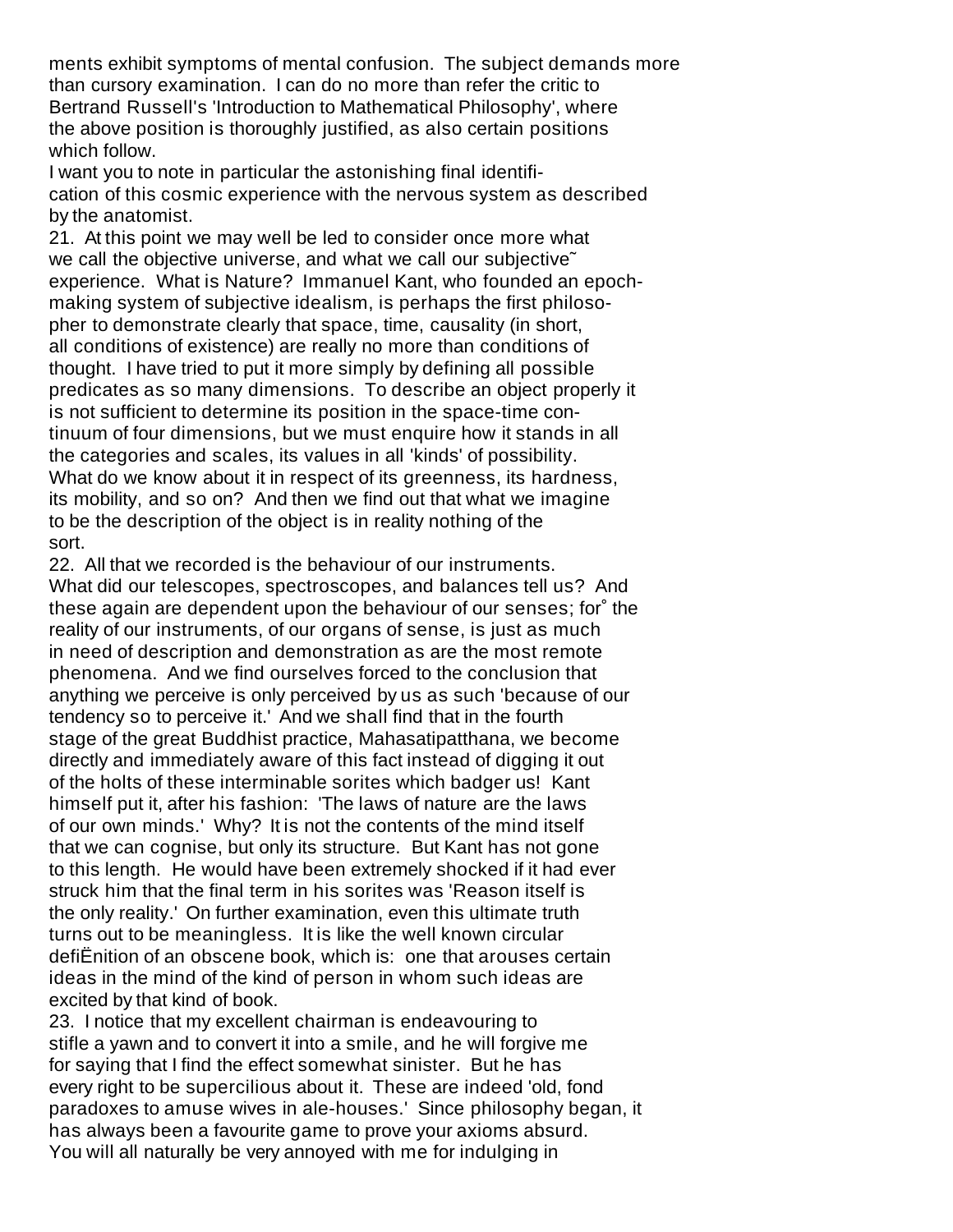these fatuous pastimes, especially as I started out with a pledge that I would deal with these subjcts from the hard-headed scientific point of view. Forgive me if I have toyed with these shining gossamers of the thought-web! I have only been trying to break it to you gently. I proceed to brush away with a sweep of my lily-white hand all this tenuous, filmy stuff, 'such stuff a s dreams are made of.' We will get down to modern science.

24. For general reading there is no better introduction than 'The Bases of Modern Science', by my old and valued friend the late J. W. N. Sullivan. I do not want to detain you too long with quotations from this admirable book. I would much rather you got it and read it yourself; you could hardly make better use of your time. But let us spend a few moments on his remarks about the question of geometry.

Our conceptions of space as a subjective entity has been completely upset by the discovery that the equations of Newton based on Euclidean Geometry are inadequate to explain the phenomena of gravitation. It is instinctive to us to think of a straight line; it is somehow axiomatic. But we learn that this does not exist in the objective universe. We have to use another geometry, Riemann's Geometry, which is one of the curved geometries. (There are, of course, as many systems of geometry as there are absurd axioms to build them on. ThÁree lines make one ellipse: any nonsense you like: you can proceed to construct a geometry which is correct so long as it is coherent. And there is nothing right or wrong about the result: the only question is: which is the most convenient system for the purpose of describing phenomena? We found the idea of Gravitation awkward: we went to Riemann.)

This means that the phenomena are not taking place against a background of a flat surface; the surface itself is curved. What we have thought of as a straight line does not exist at all. And this is almost impossible to conceive; at least it is quite impossible for myself to visualise. The nearest one gets to it is by trying to imagine that you are a reflection on a polished door-knob.

25. I feel almost ashamed of the world that I have to tell you that in the year 1900, four years before the appearance of Einstein's world-shaking paper, I described space as 'finite yet boundless,' which is exactly the description in general terms  $\bullet$  that he gave in more mathematical detail.(\*) You will see at once that these three words do describe a curved geometry; a sphere, for instance, is a finite object, yet you can go over the surface in any direction without ever coming to an end.

I said above that Riemann's Geometry was not quite sufficient to explain the phenomena of nature. We have to postulate different kinds of curvature in different parts of the continuum. And even then we are not happy!

26. Now for a spot of Sullivan! 'The geometry is so general that it admits of different degrees of curvature in different parts of space-time. It is to this curvature that gravitational effects are due. The curvature of space-time is most prominent, therefore, around large masses, for here the gravitational effects are most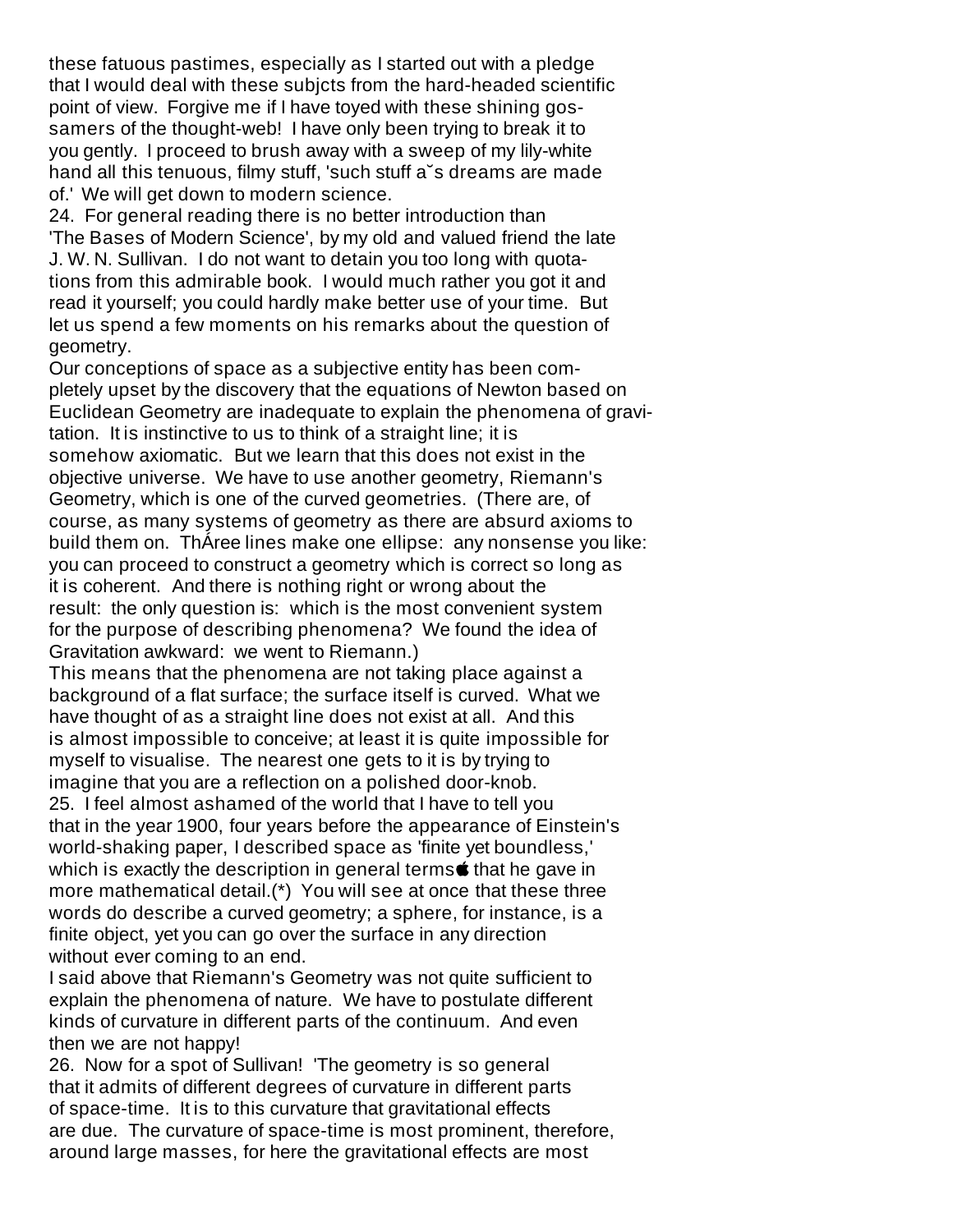marked. If we take matter as fundamental, we may say that it is the presence of matter that causes the curvature of space-time. But there is a different school of thought that regards matter as due to the curvatÊure of space-time. That is, we assume as fundamental a space-time continuum manifest to our senses as what we call matter. Both points of view have strong arguments to recommend them. But, whether or not matter may be derived from the geometrical peculiarities of the space-time continuum, we may take it as an established scientific fact that gravitation has been so derived. This is obviously a very great achievement, but it leaves quite untouched another great class of phenomena, namely, electro-magnetic phenomena. In this space-time continuum of Einstein's the electro-magnetic forces appear as entirely alien. Gravitation has been absorbed, as it were, into Riemannian geometry, and the notion of force, so far as gravitational phenomena are concerned, has been abolished. But the electro-magnetic forces still flourish undisturbed. There is no hint that they are manifestations of the geometrical peculiarities of the space-time continuum. And it can be shown to be impossible tÁo relate them to anything in Riemann's Geometry. Gravitation can be shown to correspond to certain geometrical peculiarities of a Riemannian space-time. But the electro-magnetic forces lie completely outside this scheme.'

27. Here is the great quag into which mathematical physics has led its addicts. Here we have two classes of phenomena, all part of a unity of physics. Yet the equations which describe and explain the one class are incompatible with those of the other class! This is not a question of philosophy at all, but a question of fact. It does not do to consider that the universe is composed of particles. Such a hypothesis underlies one class of phenomena, but it is nonsense when applied to the electro-magnetic equations, which insist upon our abandoning the idea of particles for that of waves. Here is another Welsh rabbit for supper!

'Einstein's finite universe is such that its radius is dependent upon the amount of matter in it. Were more matter to be created, the voÙlume of the universe would increase. Were matter to be annihilated, the volume of space would decrease. Without matter, space would not exist. Thus the mere existence of space, besides its metrical properties, depends upon the existence of matter. With this conception it becomes possible to regard all motion, including rotation, as purely relative.'

Where do we go from here, boys?

28. 'The present tendency of physics is towards describing the universe in terms of mathematical relations between unimaginable entities.'

We have got a long way from Lord Kelvin's too-often and toounfairly quoted statement that he could not imagine anything of which he could not construct a mechanical model. The Victorians were really a little inclined to echo Dr. Johnson's gross imbecile stamp on the ground when the ideas of Bishop Berkeley penetrated to the superficial strata of the drink-sodden grey cells of that beef-witted brute.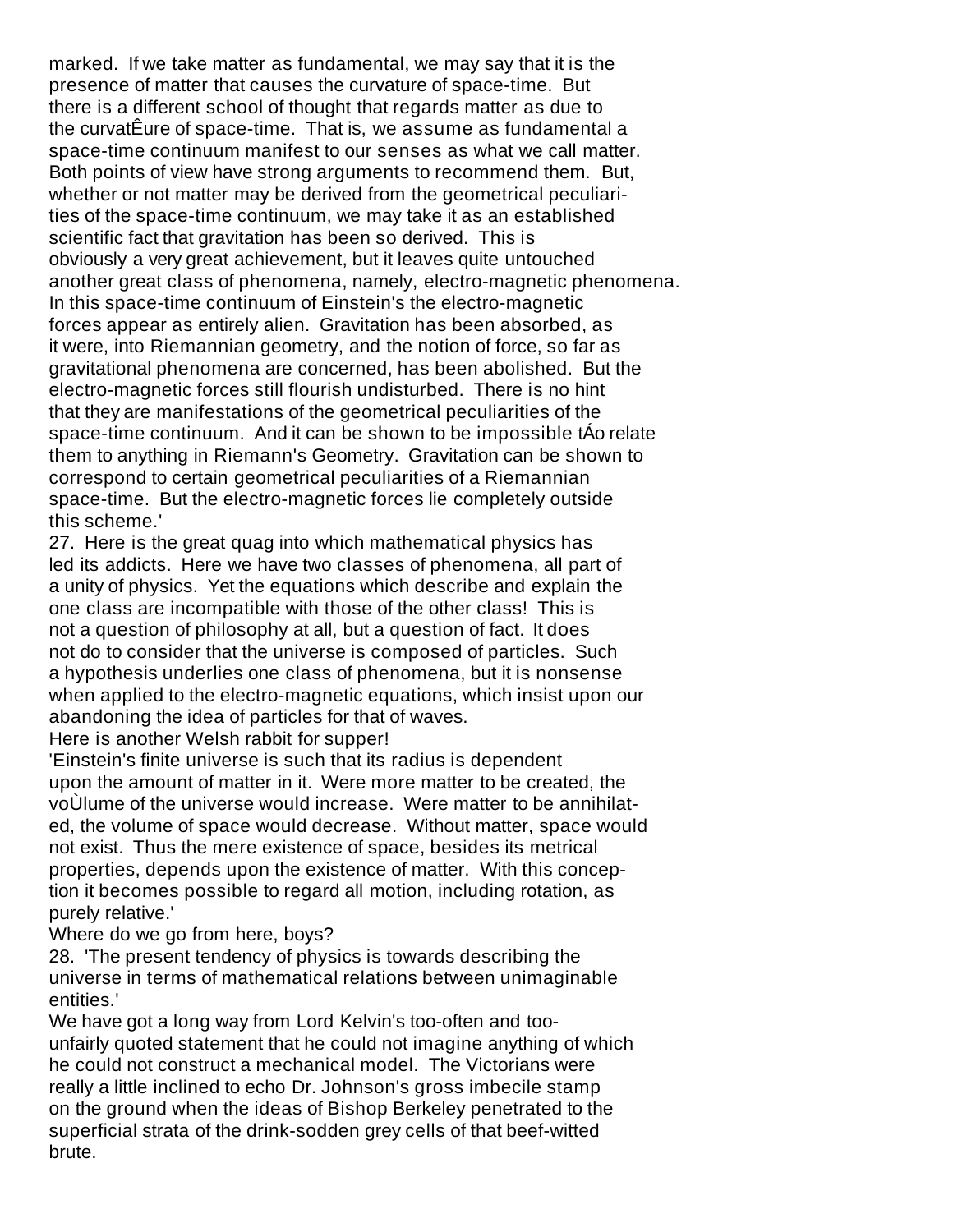29. Now, look you, I ask you to reflect upon the trouble we have taken toÈ calculate the distance of the fixed stars, and hear Professor G. N. Lewis, who 'suggests that two atoms connected by a light ray may be regarded as in actual physical contact. The \*interval\* between two ends of a light-ray is, on the theory of relativity, zero, and Professor Lewis suggests that this fact should be taken seriously. On this theory, light is not propagated at all. This idea is in conformity with the principle that none but observable factors should be used in constructing a scientific theory, for we can certainly never observe the passage of light in empty space. We are only aware of light when it encouters matter. Light which never encounters matter is purely hypothetical. If we do not make that hypothesis, then there is no empty space. On Professor Lewis's theory, when we observe a distant star, our eye as truly makes physical contact with that star as our finger makes contact with a table when we press it.'

30. And did not all of you think that my arguments wÎere arguments in a circle? I certainly hope you did, for I was at the greatest pains to tell you so. But it is not a question of argument in Mr. Sullivan's book; it is a question of facts. He was talking about human values. He was asking whether science could possibly be cognizant of them. Here he comes, the great commander! Cheer, my comrades, cheer!

'But although consistent materialists were probably always rare, the humanistically important fact remained that science did not find it necessary to include values in its description of the universe. For it appeared that science, in spite of this omission, formed a closed system. If values form an integral part of reality, it seems strange that science should be able to give a consistent description of phenomena which ignores them.

'At the present time, this difficulty is being met in two ways. On the one hand, it is pointed out that science remains within its own domain by the device of cyclic definition, that is to say, the absÌtractions with which it begins are all it ever talks about. It makes no fresh contacts with reality, and therefore never encounters any possibly disturbing factors. This point of view is derived from the theory of relativity, particularly from the form of presentation adopted by Eddington. This theory forms a closed circle. The primary terms of the theory,\*point-events\*, \*potentials\*, \*matter\* (etc. -- there are ten of them), lie at various points on the circumference of the circle. We may start at any point and go round the circle, that is, from any one of these terms we can deduce the others. The primary entities of the theory are defined in terms of one another. In the course of this exercise we derive the laws of Nature studied in physics. At a certain point in the cahin of deductions, at \*matter\*, for example, we judge that we are talking about something which is an objective concrete embodiment of our abstractions. But matter, as it occurs in physics, is no more than a parıticular set of abstractions, and our subsequent reasoning is concerned only with these abstractions. Such other characteristics as the objective reality may possess never enter our scheme. But the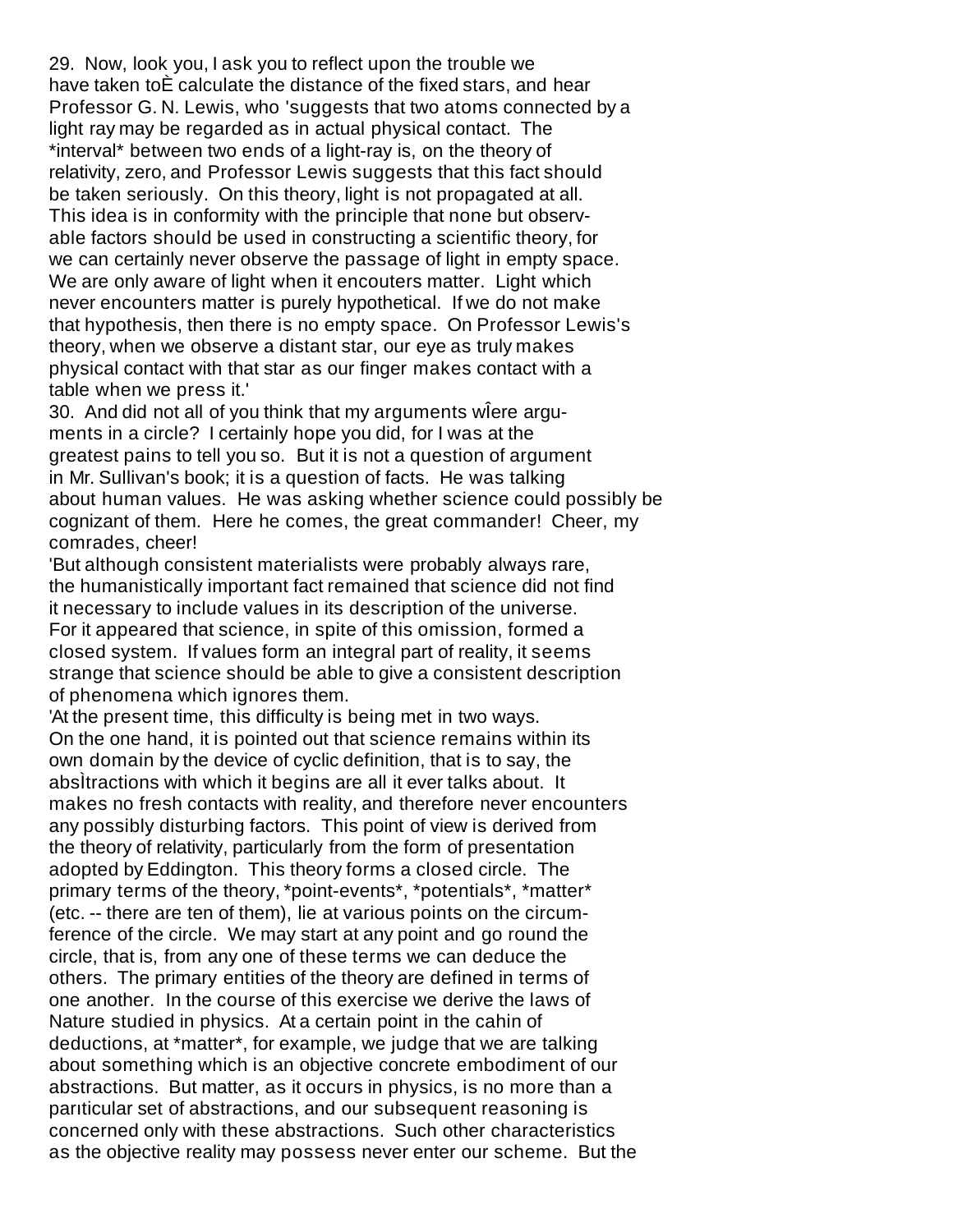set of abstractions called matter in relativity theory do not seem to be adequate to the whole of our scientific knowledge of matter. There remain quantum phenomena.'

Ah!

'So we leave her, so we leave her,

Far from where her swarthy kindred roam -- kindred roam

In the Scarlet Fever, Scarlet Fever,

Scarlet Fever Convalescent Home.'

31. So now, no less than that chivalrous gentleman, His Grace, the Most Reverend the Archbishop of Canterbury, who in a recent broadcast confounded for ever all those infidels who had presumed to doubt the possibility of devils entering into swine, we have met the dragon science and conquered. We have seen that, however we attack the problem of mind, whether from the customary spiritual standpoint, or from the opposite corner of materialism, the result is just the same.

Oneˇ last quotation from Mr. Sullivan. 'The universe may ultimately prove to be irrational. The scientific adventure may have to be given up.'

But that is all \*he\* knows about science, bless his little heart! We do not give up. 'You lied, d'Ormea, I do not repent!' The results of experiment are still valid for experience, and the fact that the universe turns out on enquiry to be unintelligible only serves to fortify our ingrained conviction that experience itself is reality.

32. We may then ask ourselves whether it is not possible to obtain experience of a higher order, to discover and develop the faculty of mind which can transcend analysis, stable against all thought by virtue of its own self-evident assurance. In the language of the Great White Brotherhood (whom I am here to represent) you cross the abyss. 'Leave the poor old stranded wreck' -- Ruach -- 'and pull for the shore' of Neschamah. For above the abyss, it is said, as you will see if you study the Supplement of the fifth number of the FirsÊt Volume of 'The Equinox', an idea is only true in so far as it contains its contradictory in itself.

33. It is such states of mind as this which constitute the really important results of Samyama, and these results are not to be destroyed by philosophical speculation, because they are not susceptible of analysis, because they have no component parts, because they exist by virtue of their very Unreason -- 'certum est quia ineptum!' They cannot be expressed, for they are above knowledge. To some extent we can convey our experience to others familiar with that experience to a less degree by the aesthetic method. And this explains why all the good work on Yoga -- alchemy, magick and the rest -- not doctrinal but symbolic -- the word of God to man, is given in Poetry and Art.

In my next lecture I shall endeavour to go a little deeper into the technique of obtaining these results, and also give a more detailed account of the sort of thing that is likely to occur in the course of the˙ preliminary practices.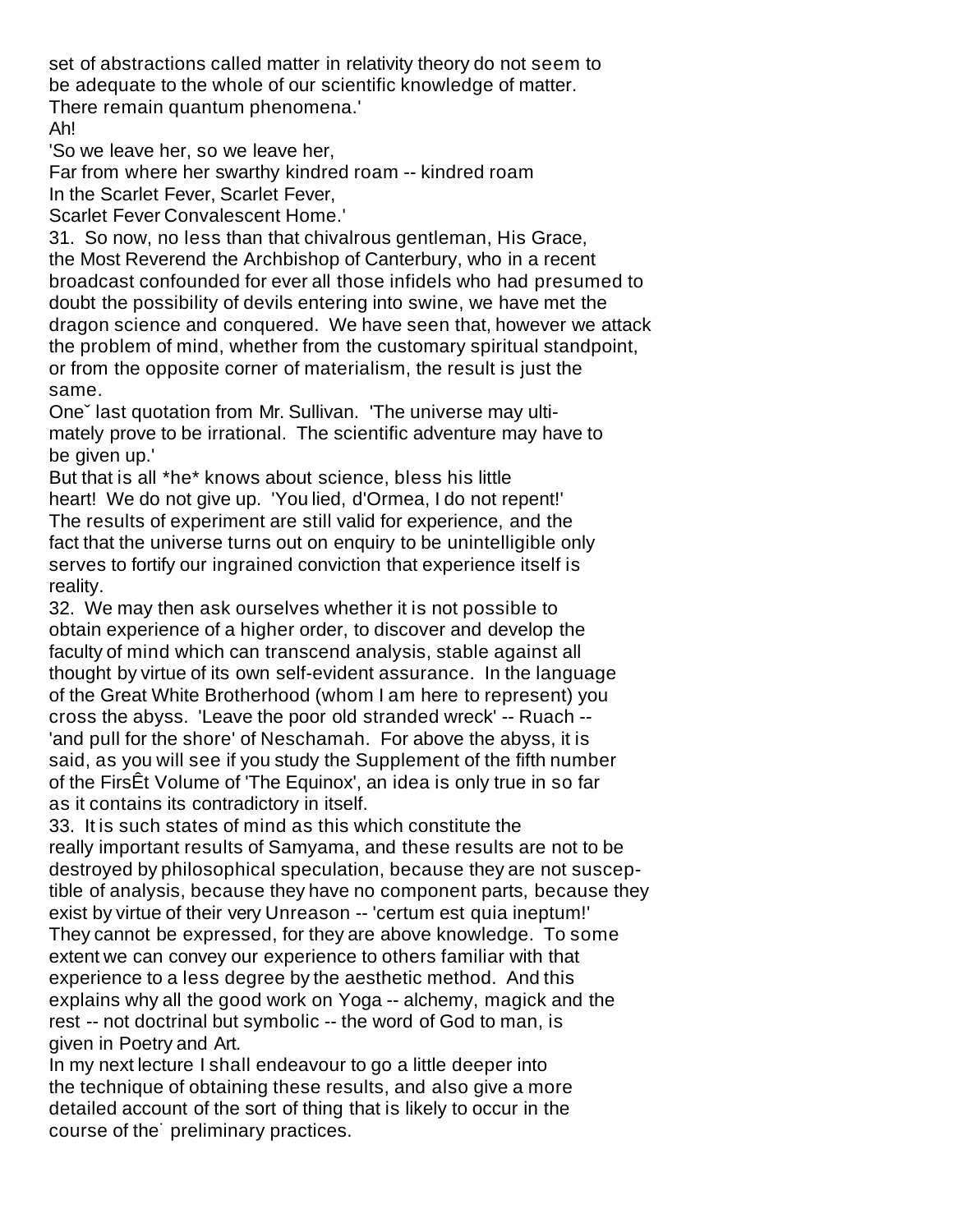Love is the law, love under will.

\*TANNHAUSER, written in Mexico, O.F., August, 1900. See also my BERASHITH, written in Delhi, April, 1901.

(Part 7 of 8)

\*\*\*\*\*\*\*\*\*\*\*\*\*\*\*\*\*\*\*\*\*\*\*\*\*\*\*\*\*\*\*\*\*\*\*\*\*\*\*\*\*\*\*\*\*\*\*\*\*\*\*\*\*\*\*\*\*\*\*\*

YOGA FOR YELLOWBELLIES.

THIRD LECTURE. \*\*\*\*\*\*\*\*\*\*\*\*\*\*\*\*\*\*\*\*\*\*\*\*\*\*\*\*\*\*\*\*\*\*\*\*\*\*\*\*\*\*\*\*\*\*\*\*\*\*\*\*\*\*\*\*\*\*\*\*

Dear Children,

Do what thou wilt shall be the whole of the Law.

1. You will remember that last week our study of Yoga had led us to the Fathers of the Church. We saw that their philosophy and science, in following an independent route, had brought us to the famous exclamation of Tertullian: 'certum est quia ineptum!' How right the Church has been to deny the authority of Reason! 2. We are almost tempted to enquire for a moment what the Church means by 'faith.' St. Paul tells us that faith is 'the substance of things hoped for; the evidence of things unseen.' I do not think, then, that we are to imagine this word faith to mean what that lecherous gross-·bellied boor, Martin Luther, maintained. The faith of which he speaks is anything but a substance, and as for evidence, it is nothing but the power, as the schoolboy said, of believing that which we know to be untrue. To have any sensible meaning at all, faith must mean experience, and that view is in exact accord with the conclusion to which we were led in my last lecture. Nothing is any use to us unless it be a certainty unshakeable by criticism of any kind, and there is only one thing in the universe which complies with these conditions: the direct experience of spiritual truth. Here, and here only, do we find a position in which the great religious minds of all times and all climes coincide. It is necessarily above dogma, because dogma consists of a collection of intellectual statements, each of which, and also its contradictory, can easily be disputed and overthrown.

3. You are probably aware that in the Society of Jesus the postulants are trained to debate on all th˜ese highly controversial subjects. They put up a young man to prove any startling blasphemy that happens to occur to them. And the more shocked the young man is, the better the training for his mind, and the better service will he give to the Society in the end; but only if his mind has been completely disabused of its confidence in its own rightness, or even in the possibility of being right.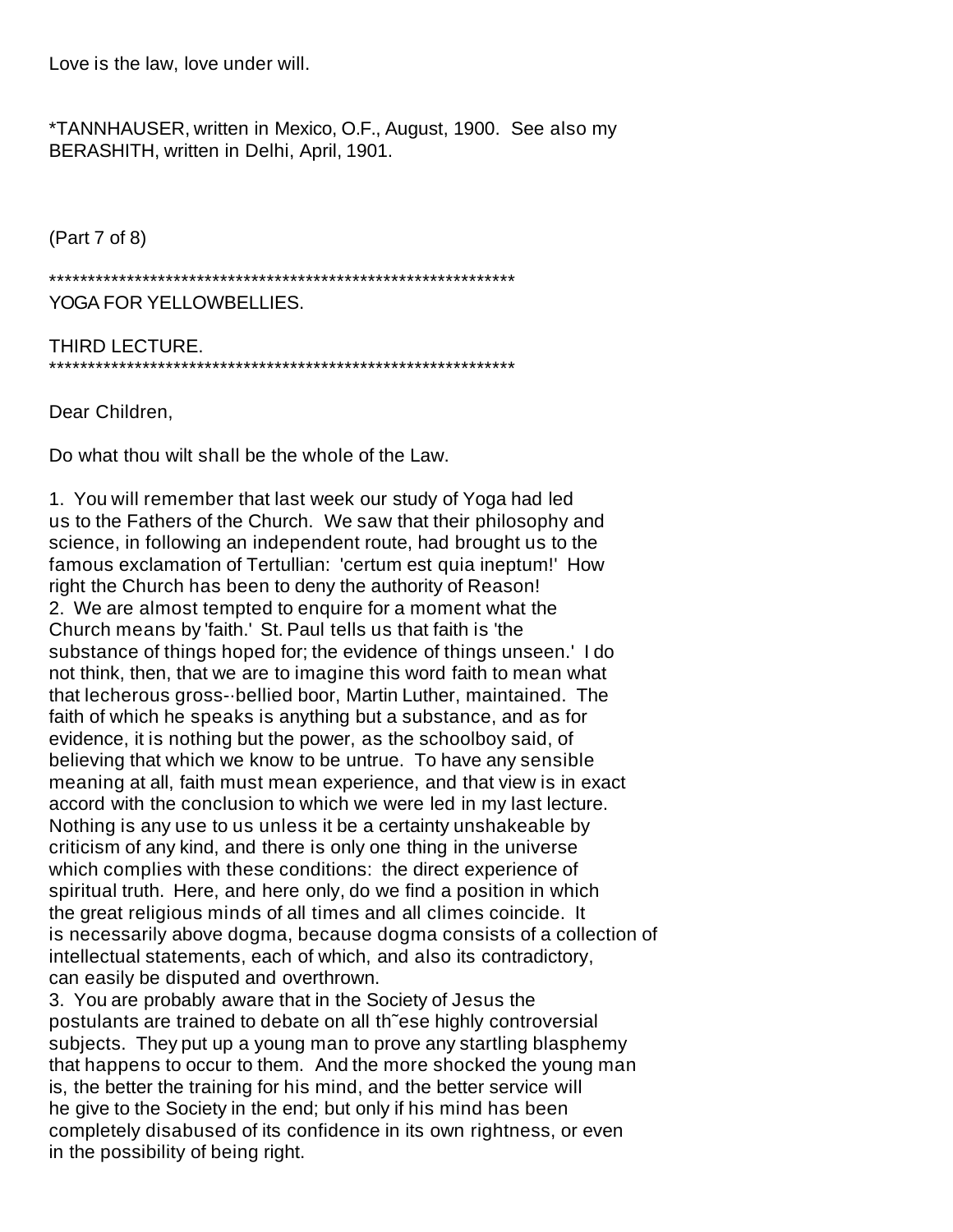4. The rationalist, in his shallow fashion, always contends that this training is the abnegation of mental freedom. On the contrary, it is the only way to obtain that freedom. In the same Society the training in obedience is based on a similar principle. The priest has to do what his Superior orders him -- 'perinde ac cadaver.' Protestants always represent that this is the most outrageous and indefensible tyranny. "The poor devil,' they say, 'is bludgeoned into having no will of his own.' That is pure nonsense. By abnegating his will through the practice of holy obedience his will has become enormouÁsly strong, so strong that none of his natural instincts, desires, or habits can intrude. He has freed his will of all these inhibitions. He is a perfect function of the machinery of the Order. In the General of the Society is concentrated the power of all those separate wills, just as in the human body every cell should be completely devoted in its particular quality to the concentrated will of the organism.

5. In other words, the Society of Jesus has created a perfect imitation of the skeleton of the original creation, living man. It has complied with the divinely instituted order of things, and that is why we see that the body, which was never numerically important, has yet been one of the greatest influences in the development of Europe. It has not always worked perfectly, but that has not been the fault of the system; and, even as it is, its record has been extraordinary. And one of the most remarkable things about it is that its greatest and most important achievements haÓve been in the domain of science and philosophy. It has done nothing in religion; or, rather, where it has meddled with religion it has only done harm. What a mistake! And why? For the simple reason that it was in a position to take no notice of religion; all these matters were decided for it by the Pope, or by the Councils of the Church, and the Society was therefore able to free itself from the perplexities of religion, in exactly the same way as the novice obtains complete freedom from his moral responsibilities by sinking his personal phantasies in the will of the Superior.

6. I should like to mention here that the Spiritual Exercises of St. Ignatius are in their essence really admirable Yoga practices. They have, it is true, a tinge of magical technique, and they have been devised to serve a dogmatic end. That was, however, necessary, and it was good magic too, at that, because the original will of the Founder was to produce a war engine as a counterblast to the Reformation. HÏe was very wise to devise a plan, irrespective of its abstract merits as philosophy, which would most efficiently serve that single purpose. The only trouble has been that this purpose was not sufficiently cosmic in scope to resist internal forces. Having attained the higher planes by practice of these exercises, they found that the original purpose of the Society was not really adequate to their powers; they were, so to speak, over-engined. They stupidly invaded the spiritual sphere of the other authorities whom they were founded to support, and thus we see them actually quarrelling with the Pope, while failing signally to obtain possession of the Papacy. Being thus thwarted in their endeavours, and confused in their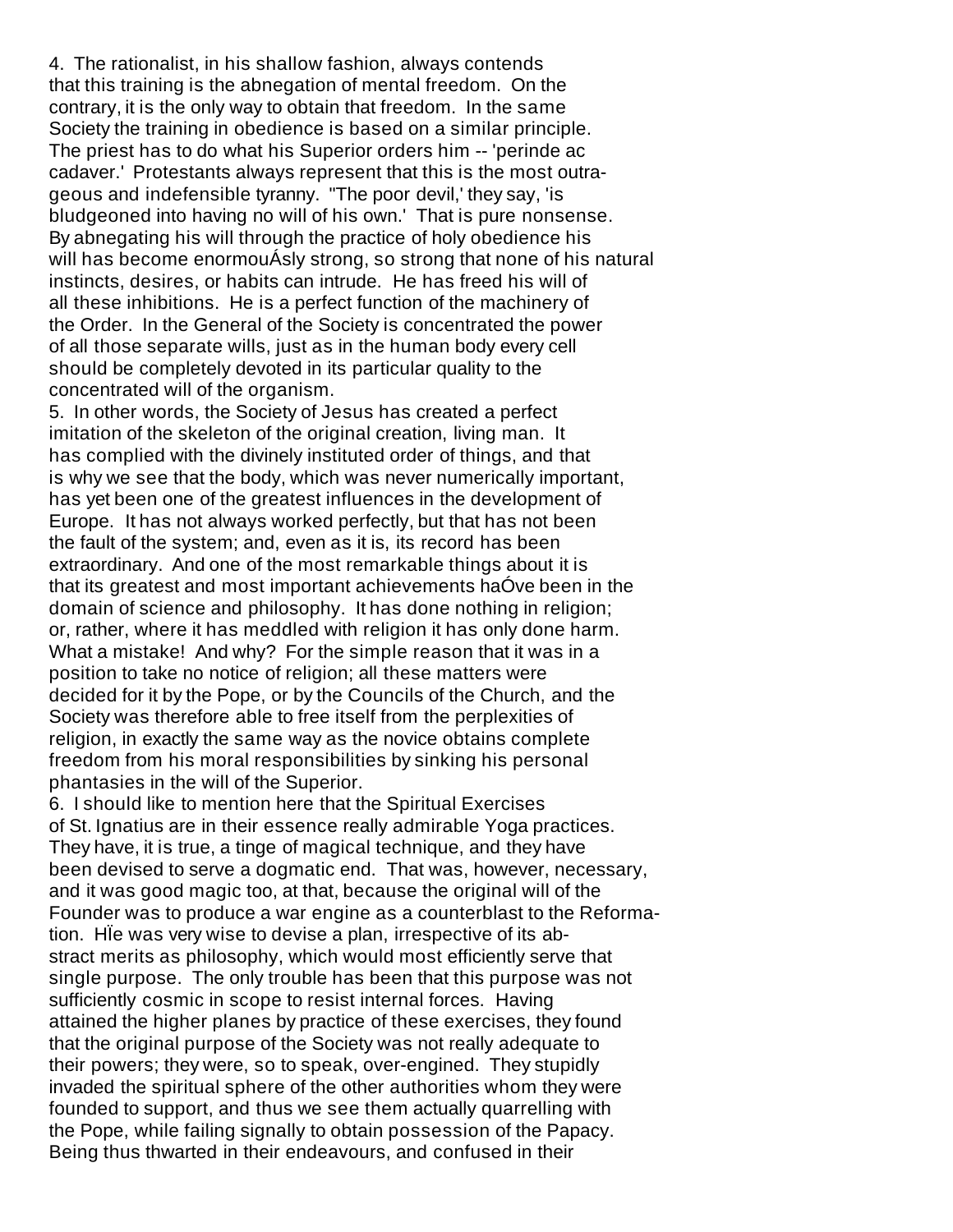purpose, they redoubled the ardour of their exercises; and it is one of the characteristics of all spiritual exercises, if honestly and efficiently performed, that they constantly lead you on to higher planes, where all dogmatic considerations, all intellectual conceptsÒ, are invalid. Hence, we found that it is not altogether surprising that the General of the Order and his immediate circle have been supposed to be atheists. If that were true, it would only show that they have been corrupted by their preoccupation with the practical politics of the world, which it is impossible to conduct on any but an atheistic basis; it is brainless hypocrisy to pretend otherwise, and should be restricted to the exclusive use of the Foreign Office. It would, perhaps, be more sensible to suppose that the heads of the Order have really attained the greatest heights of spiritual knowledge and freedom, and it is quite possible that the best term to describe their attitude would be either Pantheistic or Gnostic. 7. These considerations should be of the greatest use to us now that we come to discuss in more detail the results of the Yoga practices. There is, it is true, a general similarity between the ecstatic outbursts of the great mystics all over the world. Comparisons Ôhave often been drawn by students of the subject. I will only detain you with one example: 'Do what thou wilt shall be the whole of the Law.' What is this injunction? It is a generalisation of St. Augustine's 'Love, and do what thou wilt.' But in 'The Book of the Law', lest the hearer should be deluded into a spasm of antinomianism, there is a further explanation: 'Love is the law, love under will.'

8. However, the point is that it is no use discussing the results of Yoga, whether that Yoga be the type recommended by Lao-Tze, or Patanjali, or St. Ignatius Loyola, because for our first postulate we have: that these subjects are incapable of discussion. To argue about them only causes us to fall into the pit of Because, and there to perish with the dogs of Reason. The only use, therefore, of describing our experiences is to enable students to get some sort of idea of the sort of thing that is going to happen to them when they attain success in the practices of Yoga. We have Davi d saying in the Psalms: 'I hate thoughts, but Thy law do I love.' We have St. Paul saying: 'The carnal mind is enmity against God.' One might almost say that the essence of St. Paul's Epistles is a struggle against mind: 'We war not against flesh and blood' -- you know the rest -- I can't be bothered to quote it all -- Eph. vi. 12. 9. It is St. Paul, I think, who describes Satan, which is his name for the enemy, owing to his ignorance of the history of the world, as the Prince of the Power of the Air; that is, of the Ruach, of the intellect; and we must never forget that what operated the conversion of St. Paul was the Vision on the road to Damascus. It is particularly significant that he disappeared into the Desert of Arabia for three years before coming forward as the Apostle to the Gentiles. St. Paul was a learned Rabbi; he was the favourite pupil of the best expositor of the Hebrew Law, and in the single moment of his Vision all his arguments were shattered at a single stroke! 10. We are not fltold that St. Paul said anything at the time,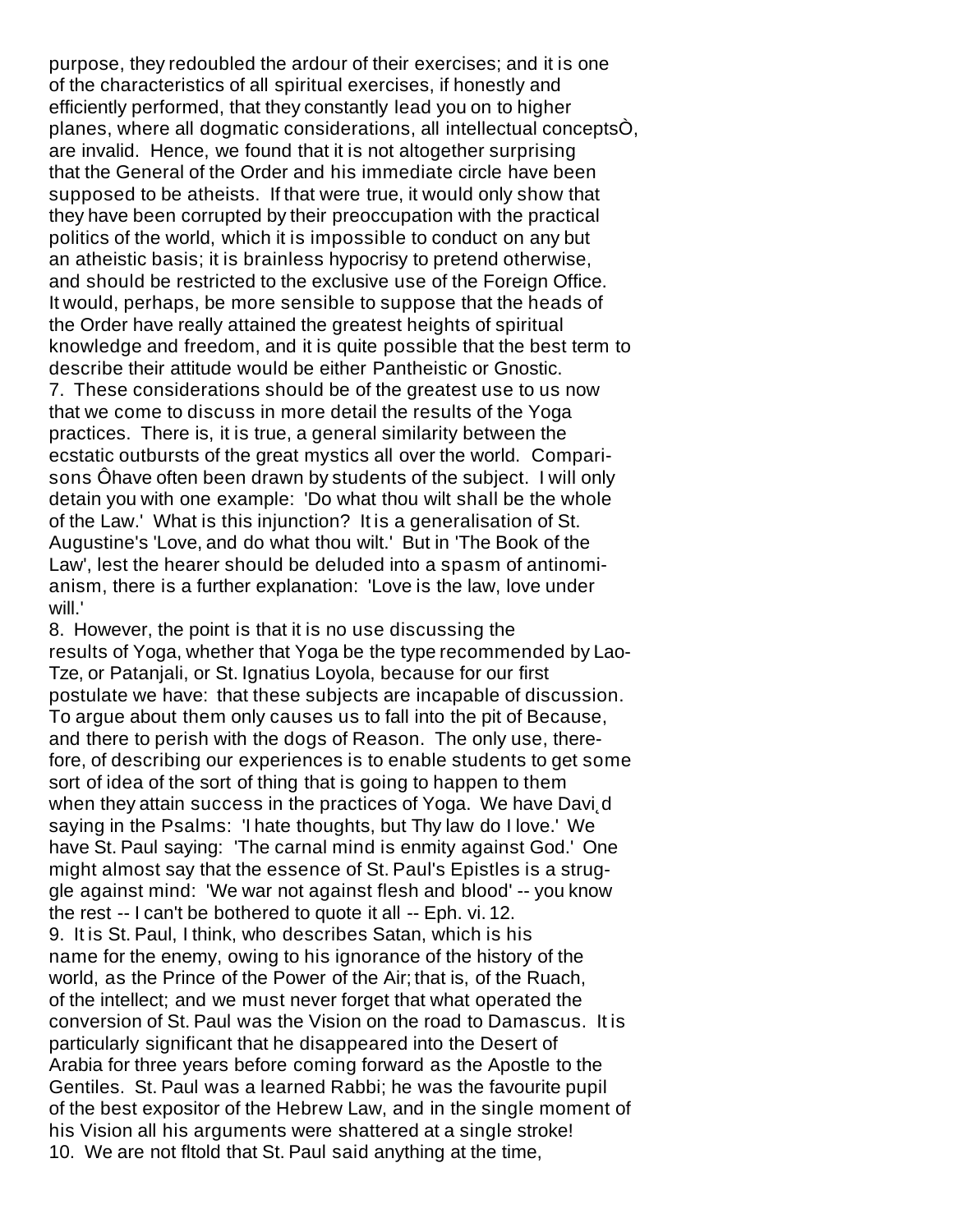but went quietly on his journey. That is the great lesson: not to discuss the results. Those of you who possess a copy of 'The Equinox of the Gods' may have been very much surprised at the extraordinary injunction in the Comment: the prohibition of all discussion of the Book. I myself did not fully understand that injunction; I do so now.

11. Let us now deal with a few of the phenomena which occur during the practices of Pratyahara.

Very early during my retirement in Kandy, I had been trying to concentrate by slanting my eyes towards the tip of my nose. This, by the way, is not a good practice; one is liable to strain the eyes. But what happened was that I woke up in the night; my hand touched a nose; I immediately concluded that some one was in the room. Not at all; I only thought so because my nose had passed away from the region of my observation by the practice of concentrating upon it. 12. The same sort of thing occu˜rs with adequate concentration on any object. It is connected, curiously enough, with the phenomena of invisibility. When your mind has gone so deeply into itself that it is unconscious of itself and its surroundings, one of the most ordinary results is that the body becomes invisible to other people. I do not think that it would make any difference for a photograph, though I have no evidence for saying this; but it has happened to me on innumerable occasions. It was an almost daily occurrence when I was in Sicily.

13. Aparty of us used to go down to a very beautiful bay of sand, whence jutted fantastically-shaped islets of rock; it is rimmed by cliffs encrusted with jewels of marine life. The way was over a bare hillside; except for a few hundred yards of vineyard there was no cover -- nay, not for a rabbit. But it often happened that one of the party would turn to speak to me, and fail to see me. I have often known this to happen when I was dictating; my chair was apparently empty.

IncidenÊtally, this faculty, which I think is exercised, as a rule, unconsciously, may become an actual magical power.

14. It happened to me on one occasion that a very large number of excited people were looking for me with no friendly intentions; but I had a feeling of lightness, of ghostliness, as if I were a shadow moving soundlessly about the street; and in actual fact none of the people who were looking for me gave the slightest indication that they were aware of my presence.

There is a curious parallel to this incident in one of the Gospels where we read that 'they picked up stones to stone him, but he, passing through the midst of them, went his way.'

15. There is another side to this business of Pratyahara, one that may be described as completely contradictory against what we have been talking about.

If you concentrate your attention upon one portion of the body with the idea of investigating it, that is, I suppose, allowing the mind to move within very small limits, the whole of Ïyour consciousness becomes concentrated in that small part. I used to practise this a good deal in my retirement by Lake Pasquaney. I would usually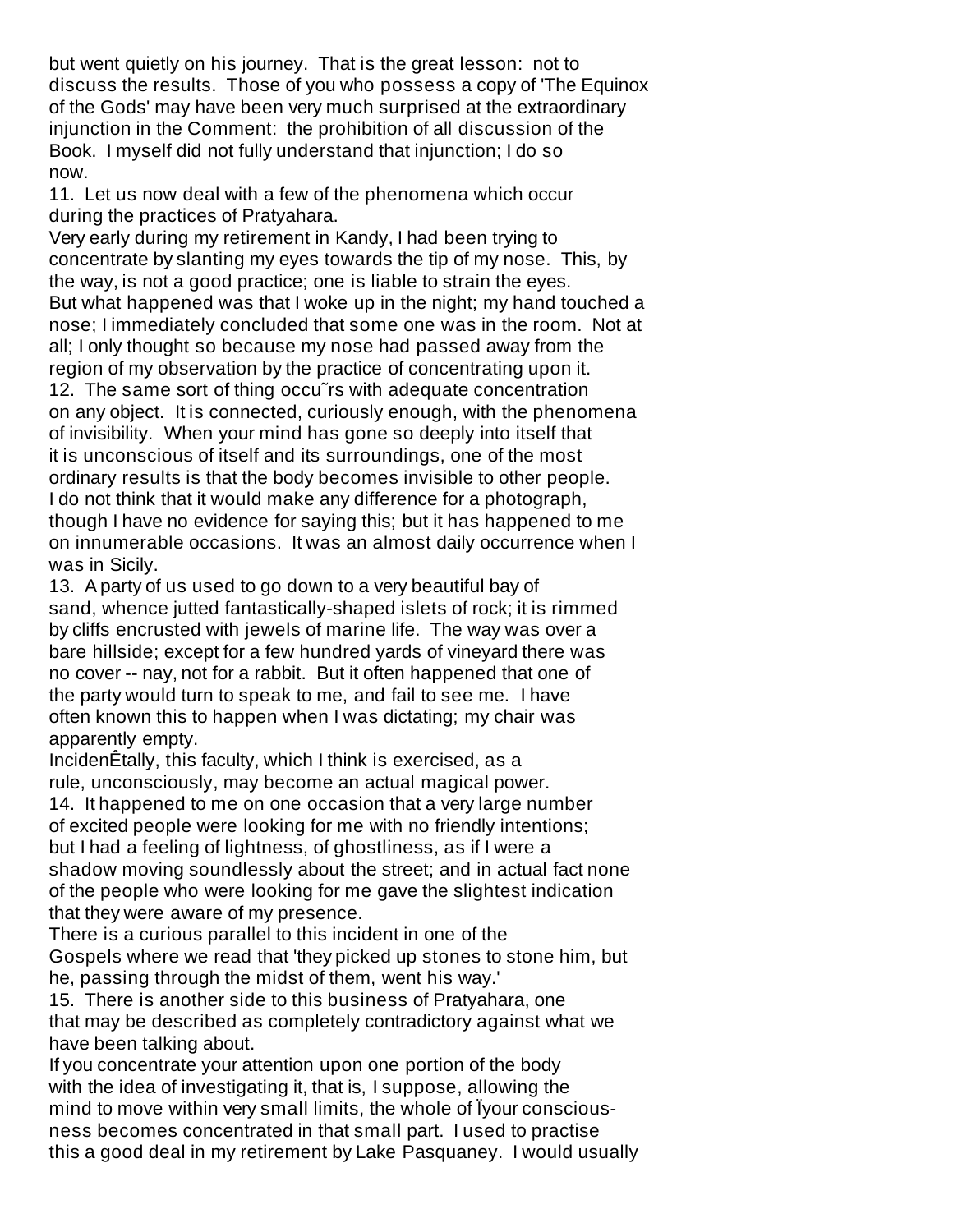take a finger or a toe, and identify my whole consciousness with the small movements which I allowed it to make. It would be futile to go into much detail about this experience. I can only say that until you acquire the power you have no idea of the sheer wonder and delight of that endlessly quivering orgasm.

16. If I remember rightly, this practice and its result were one of the principal factors which enabled me afterwards to attain what is called the Trance of Wonder, which pertains to the Grade of a Master of the Temple, and is a sort of complete understanding of the organism of the universe, and an ecstatic adoration of its marvel. This Trance is very much higher than the Beatific Vision, for always in the latter it is the heart -- the Phren -- which is involved; in the former it is the Nous, the divine intelligence of man, whereaıs the heart is only the centre of the intellectual and moral faculties.

17. But, so long as you are occupying yourself with the physical, your results will only be on that plane; and the principal effect of these concentrations on small parts of the body is the understanding, or rather the appreciation, of sensuous pleasure. This, however, is infinitely refined, exquisitely intense. It is often possible to acquire a technique by which the skilled artist can produce this pleasure in another person. Map out, say, three square inches of skin anywhere, and it is possible by extreme gentle touches to excite in the patient all the possible sensations of pleasure of which that person is capable. I know that this is a very extraordinary claim, but it is a very easy one to substantiate. The only thing I am afraid of is that experts may be carried away by the rewards, instead of getting the real value of the lesson, which is that the gross pleasures of the senses are absolutely worthless. This prac˙tice, so far as it is useful to all, should be regarded as the first step towards emancipation from the thrall of the bodily desires, of the sensations self-destructive, of the thirst for pleasure.

18. I think this is a good opportunity to make a little digression in favour of Mahasatipatthana. This practice was recommended by the Buddha in very special terms, and it is the only one of which he speaks so highly. He told his disciples that if they only stuck to it, sooner or later they would reach full attainment. The practice consists of an analysis of the universe in terms of consciousness. You begin by taking some very simple and regular bodily exercise, such as the movement of the body in walking, or the movements of the lungs in breathing. You keep on noting what happens: 'I am breathing out; I am breathing in; I am holding my breath,' as the case may be. Quite without warning, one is appalled by the shock of the discovery that what you have been thinking is not true. You have no right Èto say: 'I am breathing in.' All that you really know is that there is a breathing in.

19. You therefore change your note, and you say: 'There is a breathing in; there is a breathing out,' and so on. And very soon, if you practise assiduously, you get another shock. You have no right to say that there is a breathing. All you know is that there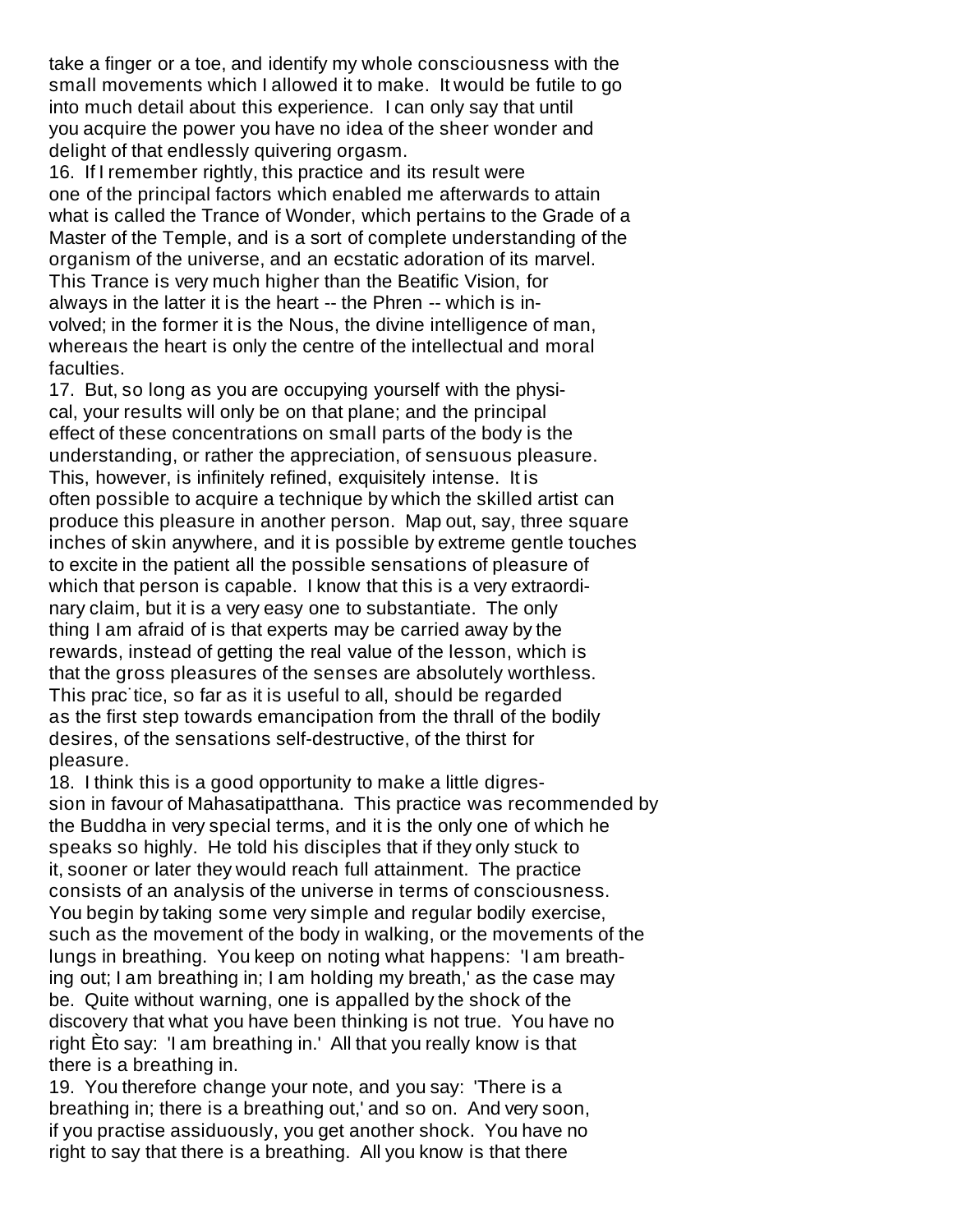is a sensation of that kind. Again you change your conception of your observation, and one day make the discovery that the sensation has disappeared. All you know is that there is perception of a sensation of breathing in or breathing out. Continue, and that is once more discovered to be an illusion. What you find is that there is a tendency to perceive a sensation of the natural phenomena. 20. The former stages are easy to assimilate intellectually; one assents to them immediately that one discovers them, but with regard to the 'tendency,' this is not the case, at least it was not so for my own part. It took me a long while before I understood what was meant by 'tendency.' To help you to realise this I should like to find a good illustration. For instance, a clock does nothing at all but offer indications of the time. It is so constructed that this is all we can know about it. We can argue about whether the time is correct, and that means nothing at all, unless, for example, we know whether the clock is controlled electrically from an astronomical station where the astronomer happens to be sane, and in what part of the world the clock is, and so on.

21. I remember once when I was in Teng-Yueh, just inside the Chinese frontier in Yunnan. The hour of noon was always telegraphed to the Consulate from Pekin. This was a splendid idea, because electricity is practically instantaneous. The unfortunate thing was, if it \*was\* unfortunate, which I doubt, that the messages had to be relayed at a place called Yung Chang. The operators there had the good sense to smoke opium most of the time, so occasionally a batch of telegrams woÓuld arrive, a dozen or so in a bunch, stating that it was noon at Pekin on various dates! So all the gross phenomena, all these sensations and perceptions, are illusion. All that one could really say was that there was a tendency on the part of some lunatic in Pekin to tell the people at Teng-Yueh what o'clock it was. 22. But even this Fourth Skandha is not final. With practice, it also appears as an illusion, and one remains with nothing but the bare consciousness of the existence of such a tendency. I cannot tell you very much about this, because I have not worked it out very thoroughly myself, but I very much doubt whether 'consciousness' has any meaning at all, as a translation of the word Vinnanam. I think that a better translation would be 'experience,' used in the sense in which we have been using it hitherto, as the direct reality behind and beyond all remark.

23. I hope you will appreciate how difficult it is to give a reasoned description, however tentative, of these phenomen‡a, still less to classify them properly. They have a curious trick of running one into the other. This, I believe, is one of the reasons why it has been impossible to find any really satisfactory literature about Yoga at all. The more advanced one's progress, the less one knows, and the more one understands. The effect is simply additional evidence of what I have been saying all this time: that it is very little use discussing things; what is needed is continuous devotion to the practice.

Love is the law, love under will.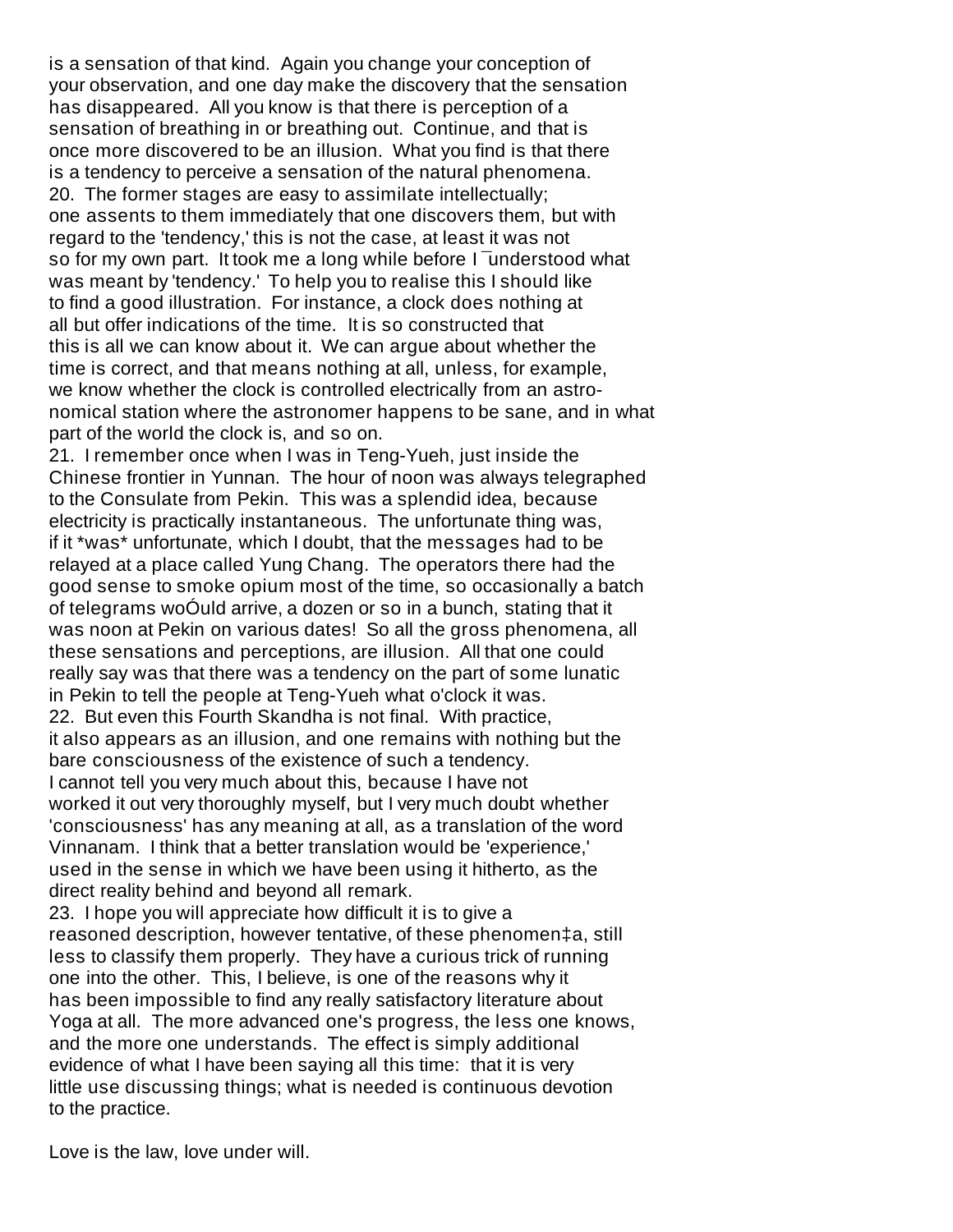(Part 8 of 8)

\*\*\*\*\*\*\*\*\*\*\*\*\*\*\*\*\*\*\*\*\*\*\*\*\*\*\*\*\*\*\*\*\*\*\*\*\*\*\*\*\*\*\*\*\*\*\*\*\*\*\*\*\*\*\*\*\*\*\*\*

YOGA FOR YELLOWBELLIES.

FOURTH LECTURE.

\*\*\*\*\*\*\*\*\*\*\*\*\*\*\*\*\*\*\*\*\*\*\*\*\*\*\*\*\*\*\*\*\*\*\*\*\*\*\*\*\*\*\*\*\*\*\*\*\*\*\*\*\*\*\*\*\*\*\*\*

Salutation to the Sons of the Morning!

Do what thou wilt shall be the whole of the Law.

1. I should like to begin this evening by recapitulating very briefly what has been said in the previous three lectures, and this would be easier if I had not completely forgotten everytÊhing I said. But there is a sort of faint glimmering to the effect that the general subject of the series was the mental exercises of the Yogi; and the really remarkable feature was that I found it impossible to discuss them at all thoroughly without touching upon, first of all, ontology; secondly, ordinary science; and thirdly, the high Magick of the true initiates of the light.

2. We found that both Ontology and Science, approaching the question of reality from entirely different standpoints, and pursuing their researches by entirely different methods, had yet arrived at an identical 'impasse.' And the general conclusion was that there could be no reality in any intellectual concept of any kind, that the only reality must lie in direct experience of such a kind that it is beyond the scope of the critical apparatus of our minds. It cannot be subject to the laws of Reason; it cannot be found in the fetters of elementary mathematics; only transfinite and irrational conceptions iÎn that subject can possibly shadow forth the truth in some such paradox as the identity of contradictories. We found further that those states of mind which result from the practice of Yoga are properly called trances, because they actually transcend the conditions of normal thought.

3. At this point we begin to see an almost insensible drawing together of the path of Yoga which is straight (and in a sense arid) with that of Magick, which may be compared with the Bacchic dance or the orgies of Pan. It suggests that Yoga is ultimately a sublimation of philosophy, even as Magick is a sublimation of science. The way is open for a reconciliation between these lower elements of thought by virtue of their tendency to flower into these higher states beyond thought, in which the two have become one. And that, of course, is Magick; and that, of course, is Yoga.

4. We may now consider whether, in view of the final identification of these two elements in their highest, there may not be sometÔhing more practical than sympathy in their lower elements -- I mean mutual assistance.

I am glad to think that the Path of the Wise has become much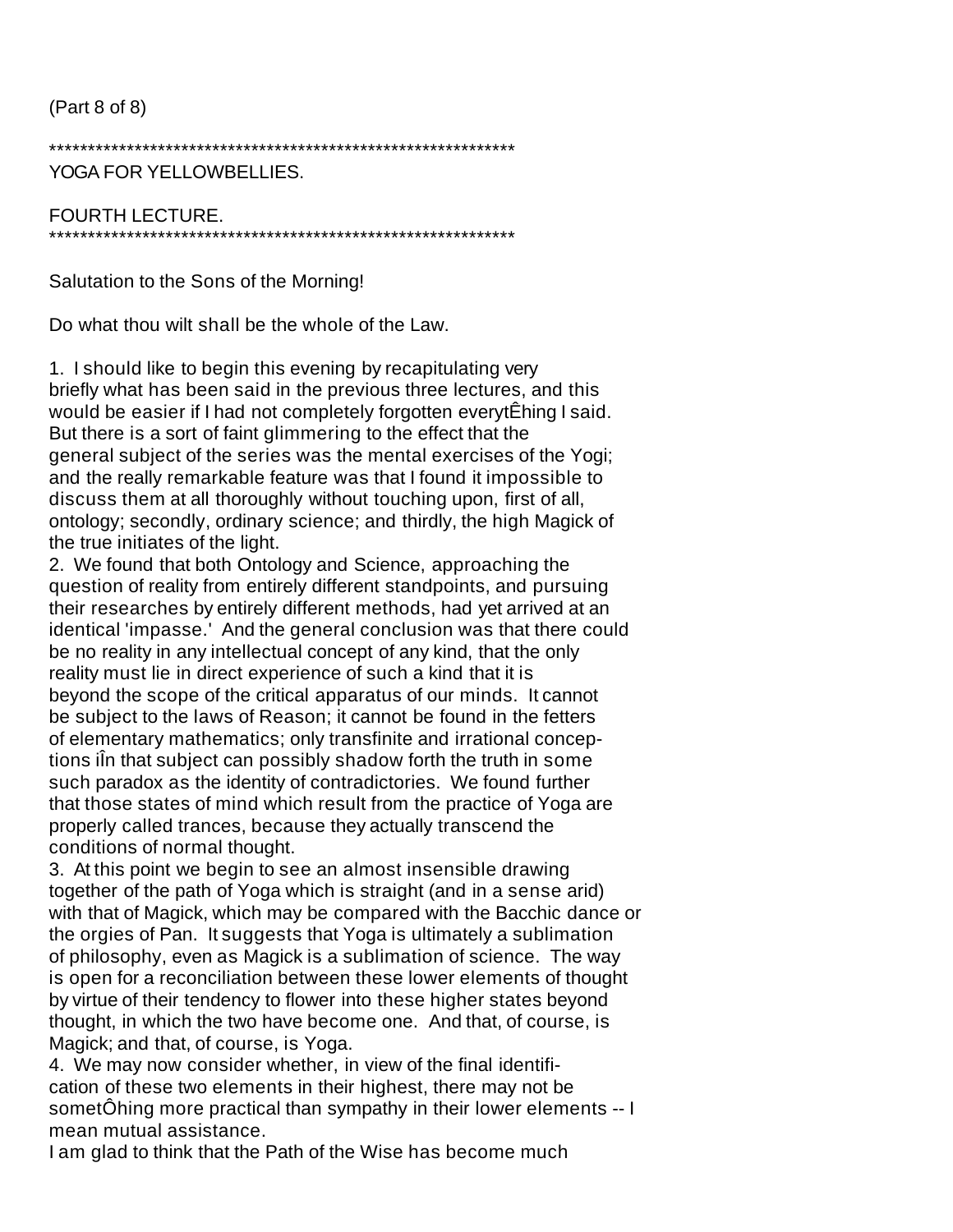smoother and shorter than it was when I first trod it; for this very reason that the old antinomies of Magick and Yoga have been completely resolved.

You all know what Yoga is. Yoga means union. And you all know how to do it by shutting off the din of the intellectual boiler factory, and allowing the silence of starlight to reach the ear. It is the emancipation of the exalted from the thrall of the commonplace expression of Nature.

5. Now what is Magick? Magick is the science and art of causing change to occur in conformity with the Will. How do we achieve this? By exalting the will to the point where it is master of circumstance. And how do we do this? By so ordering every thought, word and act, in such a way that the attention is constantly recalled to the chosen object.

6. Suppose I want to evoke the 'Intelligence' of Jupiter. I base, my work upon the correspondences of Jupiter. I base my mathematics on the number 4 and its subservient numbers 16, 34, 136. I employ the square or rhombus. For my sacred animal I choose the eagle, or some other sacred to Jupiter. For my perfume, saffron - for my libation some preparation of opium or a generous yet sweet and powerful wine such as port. For my magical weapon I take the sceptre; in fact, I continue choosing instruments for every act in such a way that I am constantly reminded of my will to evoke Jupiter. I even constrain \*every\* object. I extract the Jupiterian elements from all the complex phenomena which surround me. If I look at my carpet, the blues and purples are the colours which stand out as Light against an obsolescent and indeterminate background. And thus I carry on my daily life, using every moment of time in constant self-admonition to attend to Jupiter. The mind quickly responds to this training; it very soon automatically rejects as unreal anything which is not JuÎpiter. Everything else escapes notice. And when the time comes for the ceremony of invocation which I have been consistently preparing with all devotion and assiduity, I am quickly inflamed. I am attuned to Jupiter, I am pervaded by Jupiter, I am absorbed by Jupiter, I am caught up into the heaven of Jupiter and wield his thunderbolts. Hebe and Ganymedes bring me wine; the Queen of the Gods is throned at my side, and for my playmates are the fairest maidens of the earth.

7. Now what is all this but to do in a partial (and if I may say so, romantic) way what the Yogi does in his more scientifically complete yet more austerely difficult methods? And here the advantage of Magick is that the process of initiation is spontaneous and, so to speak, automatic. You may begin in the most modest way with the evocation of some simple elemental spirit; but in the course of the operation you are compelled, in order to attain success, to deal with higher entities. Your ambition grows, like eıvery other organism, by what it feeds on. You are very soon led to the Great Work itself; you are led to aspire to the Knowledge and Conversation of the Holy Guardian Angel, and this ambition in turn arouses automatically further difficulties the conquest of which confers new powers. In the Book of the Thirty Aethyrs, commonly called 'The Vision and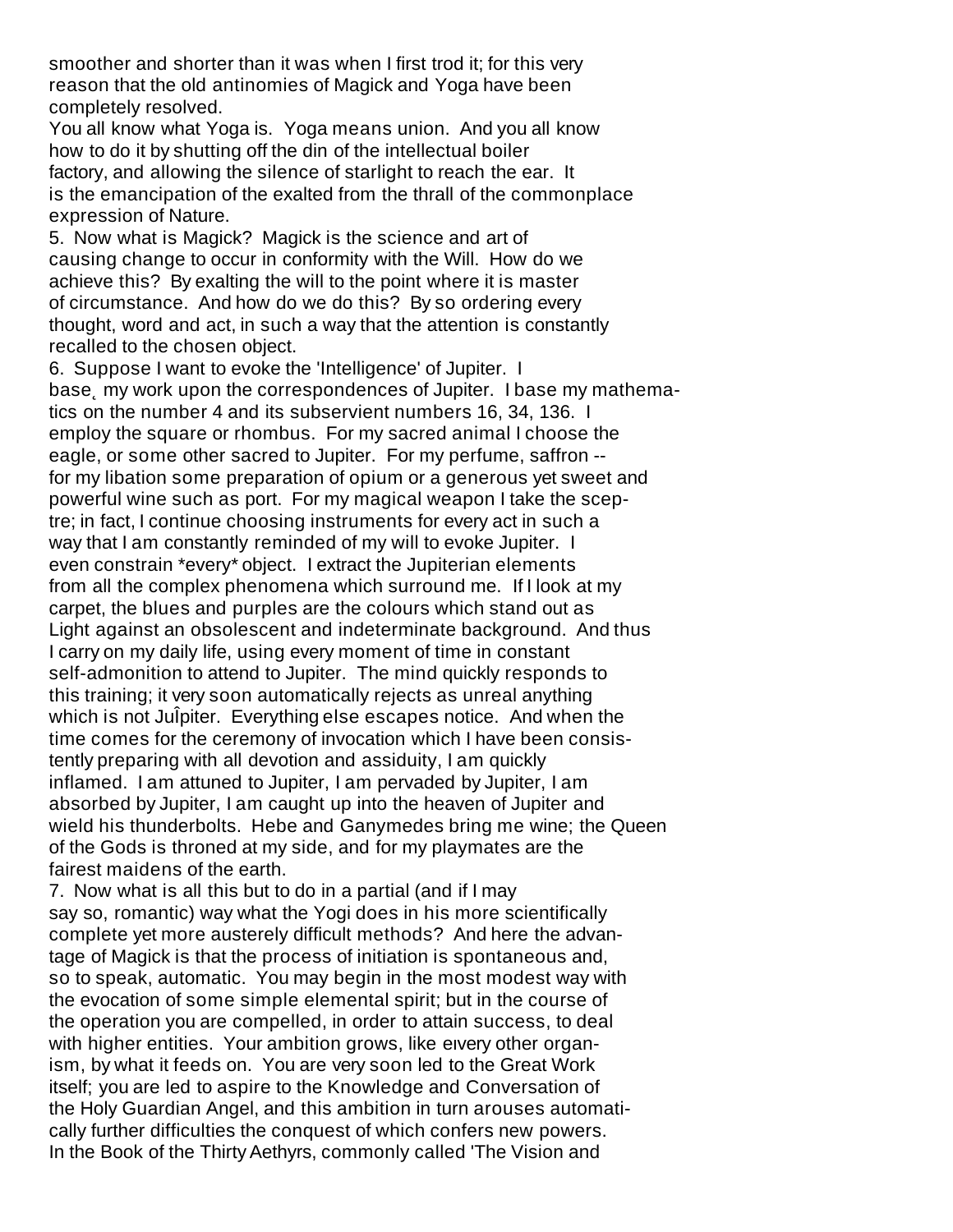the Voice', it becomes progressively difficult to penetrate each Aethyr. In fact, the penetration was only attained by the initiations which were conferred by the Angel of each Aethyr in its turn. There was this further identification with Yoga practices recorded in this book. At times the concentration necessary to dwell in the Aethyr became so intense that definitely Samadhic results were obtained. We see then that the exaltation of the mind by means of magical practices leads (as one may say, in spite of itself) to the same results as occur in straightforward Yoga.

I think I ought to tell you a little more about these visions. The methodÁ of obtaining them was to take a large topaz beautifully engraved with the Rose and Cross of forty-nine petals, and this topaz was set in a wooden cross of oak painted red. I called this the shew-stone in memory of Dr. Dee's famous shew-stone. I took this in my hand and proceeded to recite in the Enochian or Angelic language the Call of the Thirty Aethyrs, using in each case the special name appropriate to the Aethyr. Now all this went very well until about the 17th, I think it was, and then the Angel, foreseeing difficulty in the higher or remoter Aethyrs, gave me this instruction. I was to recite a chapter from the Q'uran: what the Mohammedans call the 'Chapter of the Unity.' 'Qol: Hua Allahu achad; Allahu assamad: lam yalid walam yulad; walam yakun lahu kufwan achad.' I was to say this, bowing myself to the earth after each chapter, a thousand and one times a day, as I walked behind my camel in the Great Eastern Erg of the Sahara. I do not think that anyone will dispute tÍhat this was pretty good exercise; but my point is that it was certainly very good Yoga.

From what I have said in previous lectures you will all recognise that this practice fulfils all the conditions of the earlier stages of Yoga, and it is therefore not surprising that it put my mind in such a state that I was able to use the Call of the Thirty Aethyrs with much greater efficacy than before.

8. Am I then supposed to be saying that Yoga is merely the hand-maiden of Magick, or that Magick has no higher function than to supplement Yoga? By no means. it is the co-operation of lovers; which is here a symbol of the fact. The practices of Yoga are almost essential to success in Magick -- at least I may say from my own experience that it made all the difference in the world to my magical success, when I had been thoroughly grounded in the hard drill of Yoga. But -- I feel absolutely certain that I should never have obtained success in Yoga in so short a time as I did had I not spent theÛ previous three years in the daily practice of magical methods. 9. I may go so far as to say that just before I began Yoga seriously, I had almost invented a Yogic method of practising Magick in the stress of circumstances. I had been accustomed to work with full magical apparatus in an admirably devised temple of my own. Now I found myself on shipboard, or in some obscure bedroom of Mexico City, or camped beside my horse among the sugar canes in lonely tropical valleys, or couched with my rucksack for all pillow on bare volcanic heights. I had to replace my magical apparatus. I would take the table by my bed, or stones roughly piled, for my altar. My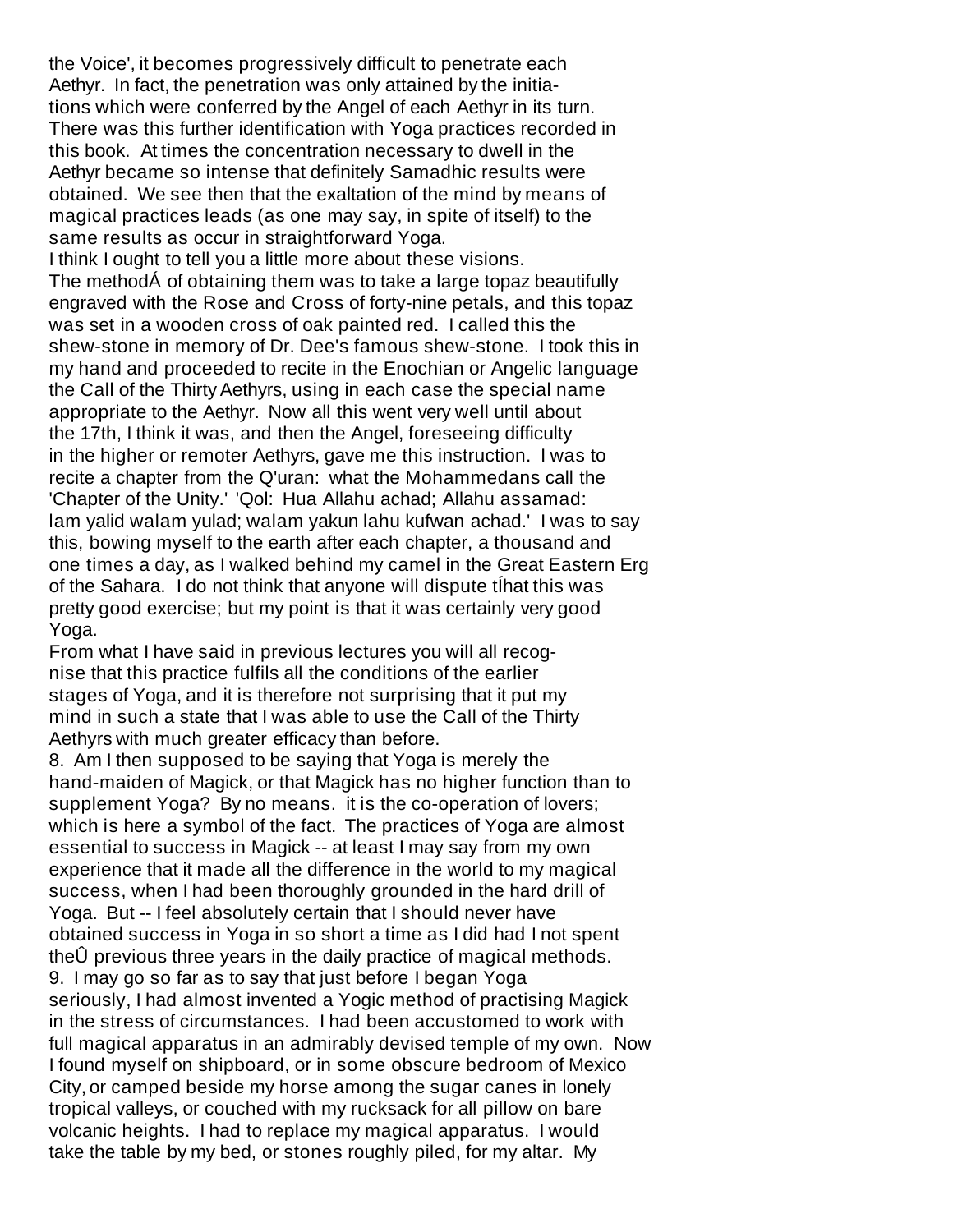candle or my Alpine Lantern was my light. My ice-axe for the wand, my drinking flask for the chalice, my machete for the sword, and a chapati or a sachet of salt for the pantacle of art! Habit soon familiarised these rough and ready succedanea. But I suspect that it may have been the isolation and the physical hardship itself that helped, tËhat more and more my magical operation became implicit in my own body and mind, when a few months later I found myself performing \*in full\* operations involving the Formula of the Neophyte (for which see my treatise 'Magick') without any external apparatus at all. 10. Apox on all these formalistic Aryan sages! Unless one wants to be very pedantic, it is rather absurd to contend that this form of ritual forced upon me, first by external and next by internal circumstances, was anything else but a new form of Asana, Pranayama, Mantra-Yoga, and Pratyahara in something very near perfection; and it is therefore not surprising that the Magical exaltation resulting from such ceremonies was in all essential respects the equivalent of Samyama.

On the other hand, the Yoga training was an admirable aid to that final concentration of the Will which operates the magical ecstasy.

11. This then is reality: direct experience. How does it differ from the commonplace every-day experience of sensor‡y impressions which are so readily shaken by the first breath of the wind of intellectual analysis?

Well, to answer first of all in a common-sense way, the difference is simply that the impression is deeper, is less to be shaken. Men of sense and education are always ready to admit that they may have been mistaken in the quality of their observation of any phenomenon, and men a little more advanced are almost certain to attain to a placid kind of speculation as to whether the objects of sense are not mere shadows on a screen.

I take off my glasses. Now I cannot read my manuscript. I had two sets of lenses, one natural, one artificial. If I had been looking through a telescope of the old pattern I should have had three sets of lenses, two artificial. If I go and put on somebody else's glasses I shall get another kind of blur. As the lenses of my eyes change in the course of my life, what my sight tells me is different. The point is that we are quite unable to judge ıwhat is the truth of the vision. Why then do I put on my glasses to read? Only because the particular type of illusion produced by wearing them is one which enables me to interpret a pre-arranged system of hieroglyphics in a particular sense which I happen to imagine I want. It tells me nothing whatever about the object of my vision -- what I call the paper and the ink. Which is the dream? The clear legible type or the indecipherable blur?

12. But in any case any man who is sane at all does make a distinction between the experience of daily life and the experience of dream. It is true that sometimes dreams are so vivid, and their character so persistently uniform that men are actully deceived into believing that places they have seen in dreams repeatedly are places that they have known in a waking life. But they are quite capable of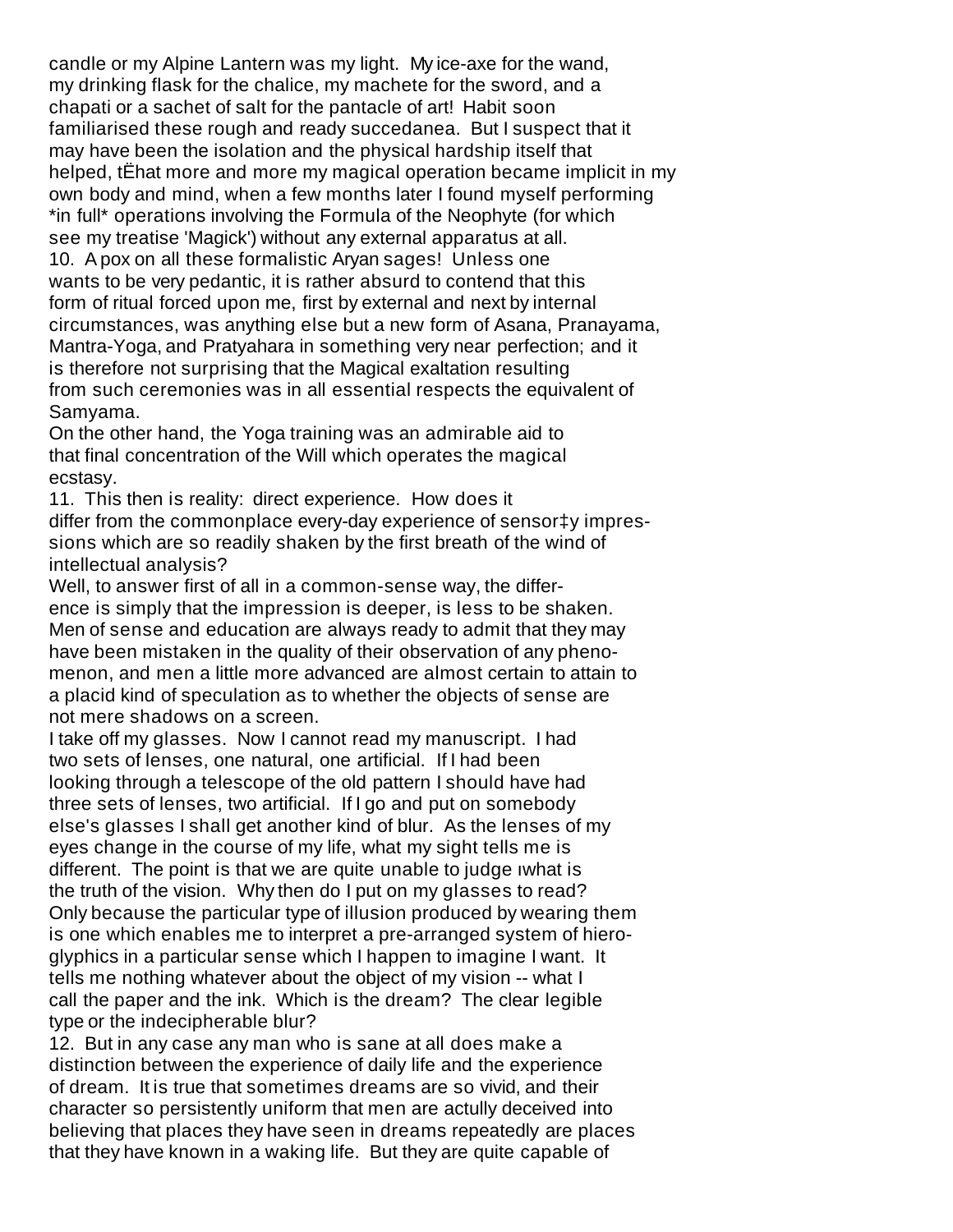criticising this illusion by memory, and they admit the deception. Well, in the same way the phenomena of high Magick and Samadhi have an authenticity, and cˆonfer an interior certainty, which is to the experience of waking life as that is to a dream.

But, apart from all this, experience is experience; and the real guarantee that we have of the attainment of reality is its rank in the hierarchy of the mind.

13. Let us ask ourselves for a moment what is the characteristic of dream impressions as judged by the waking mind. Some dreams are so powerful tht they convince us, even when awake, of their reality. Why then do we criticise and dismiss them? Because their contents are incoherent, because the order of nature to which they belong does not properly conform with the kind of experience which does hang together -- after a fashion. Why do we criticise the reality of waking experience? On precisely similar grounds. Because in certain respects it fails to conform with our deep instinctive consciousness of the structure of the mind. \*Tendency!\* We \*happen\* to be that kind of animal.

14. The result is that we accept waking experience for what it isÍ within certain limits. At least we do so to this extent, that we base our action upon the belief that, even if it is not philosophically real, it is real enough to base a course of action upon it. What is the ultimate prctical test of conviction? Just this, that it is our standard of conduct. I put on these glasses in order to read. I am quite certain that the blurred surface will become clear when I do so. Of course, I may be wrong. I may have picked up some other body's glasses by mistake. I might go blind before I could get them into position. Even such confidence has limits; but it is a real confidence, and this is the explanation of why we go ahead with the business of life. When we think it over, we know that there are all sorts of snags, that it is impossible to formulate any proposition which is philosophically unassailable, or even one which is so from a practical standpoint. We admit to ourselves that there are all sorts of snags; but we take our chance of that, an˙d go ahead in the general principles inculcated by our experience of nature. It is, of course, quite easy to prove that experience is impossible. To begin with, our consciousness of any phenomenon is never the thing itself, but only a hieroglyphic symbol of it.

Our position is rather that of a man with a temperamental motorcar; he has a vague theory that it ought to go, on general principles; but he is not quite sure how it will perform in any given circumstances. Now the experience of Magick and Yoga is quite above all this. The possibility of criticising the other types of experience is based upon the possibility of expressing our impressions in adequate terms; and this is not at all the case with the results of Magick and Yoga. As we have already seen, every attempt at expression in ordinary language is futile. Where the hero of the adventure is tied up with a religious theory, we get the vapid and unctuous bilgewater of people like St. John of the Cross. All Christian Mystics are tarrfled with the same brush. Their abominable religion compels them to every kind of sentimentality; and the theory of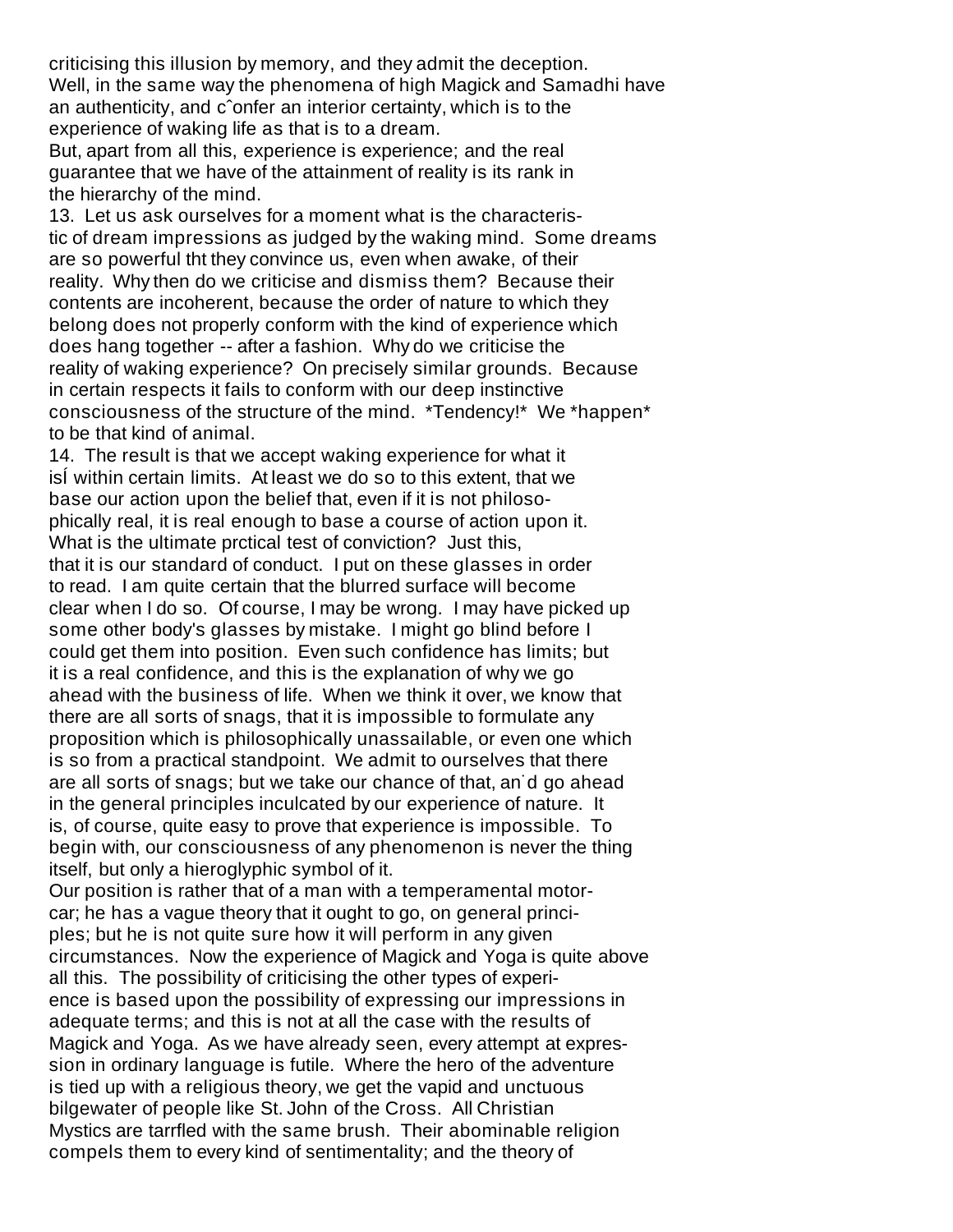original sin vitiates their whole position, because instead of the noble and inspiring Trance of Sorrow they have nothing but the miserable, cowardly, and selfish sense of guilt to urge them to undertake the Work.

15. I think we may dismiss altogether from our minds every claim to experience made by any Christian of whatever breed of spiritual virus as a mere morbid reflection, the apish imitation of the true ecstasies and trances. All expressions of the real thing must partake of the character of that thing, and therefore only that language is permissible which is itself released from the canon of ordinary speech, exactly as the trance is unfettered by the laws of ordinary consciousness. In other words, the only proper translation is in poetry, art and music.

16. If you examine the highest poetry in the light of common sense, you can only say that it is rubbiısh; and in actual fact you cannot so examine it at all, because there is something in poetry which is not in the words themselves, which is not in the images suggested by the words 'O windy star blown sideways up the sky!' True poetry is itself a magic spell which is a key to the ineffable. With music this thesis is so obvious as hardly to need stating. Music has no expressed intellectual content whatever, and the sole test of music is its power to exalt the soul. It is then evident that the composer is himself attempting to express in sensible form some such sublimities as are attained by those who practise Magick and Yoga as they should.

17. The same is true of plastic art, but evidently in much less degree; and all those who really know and love art are well aware that classical painting and sculpture are rarely capable of producing these transcendent orgasms of ecstasy, as in the case of the higher arts. One is bound to the impressions of the eye; one is drawn back to the contemplation ofÁ a static object. And this fact has been so well understood in modern times by painters that they have endeavoured to create an art within an art; and this is the true explanation of such movements as 'surrealisme.' I want to impress upon you that the artist is in truth a very much superior being to the Yogi or the Magician. He can reply as St. Paul replied to the centurion who boasted of his Roman citizenship 'With a great sum obtained I this freedom'; and Paul, fingering the Old School Tie, sneered: "But I was free born.'

18. It is not for us here to enquire as to how it should happen that certain human beings possess from birth this right of intimacy with the highest reality, but Blavatsky was of this same opinion that the natural gift marks the acquisition of the rank in the spiritual hierarchy to which the student of Magick and Yoga aspires. He is, so to speak, an artist in the making; and it is perhaps not likely that his gifts will have become sufficiently automatic iÈn his present incarntion to produce the fruits of his attainment. Yet, undoubtedly, there have been such cases, and that within my own experience. 19. I could quote you the case of a man -- a very inferior and wishy-washy poet -- who undertook for a time very strenuously the prescribed magical practices. He was very fortunate, and attained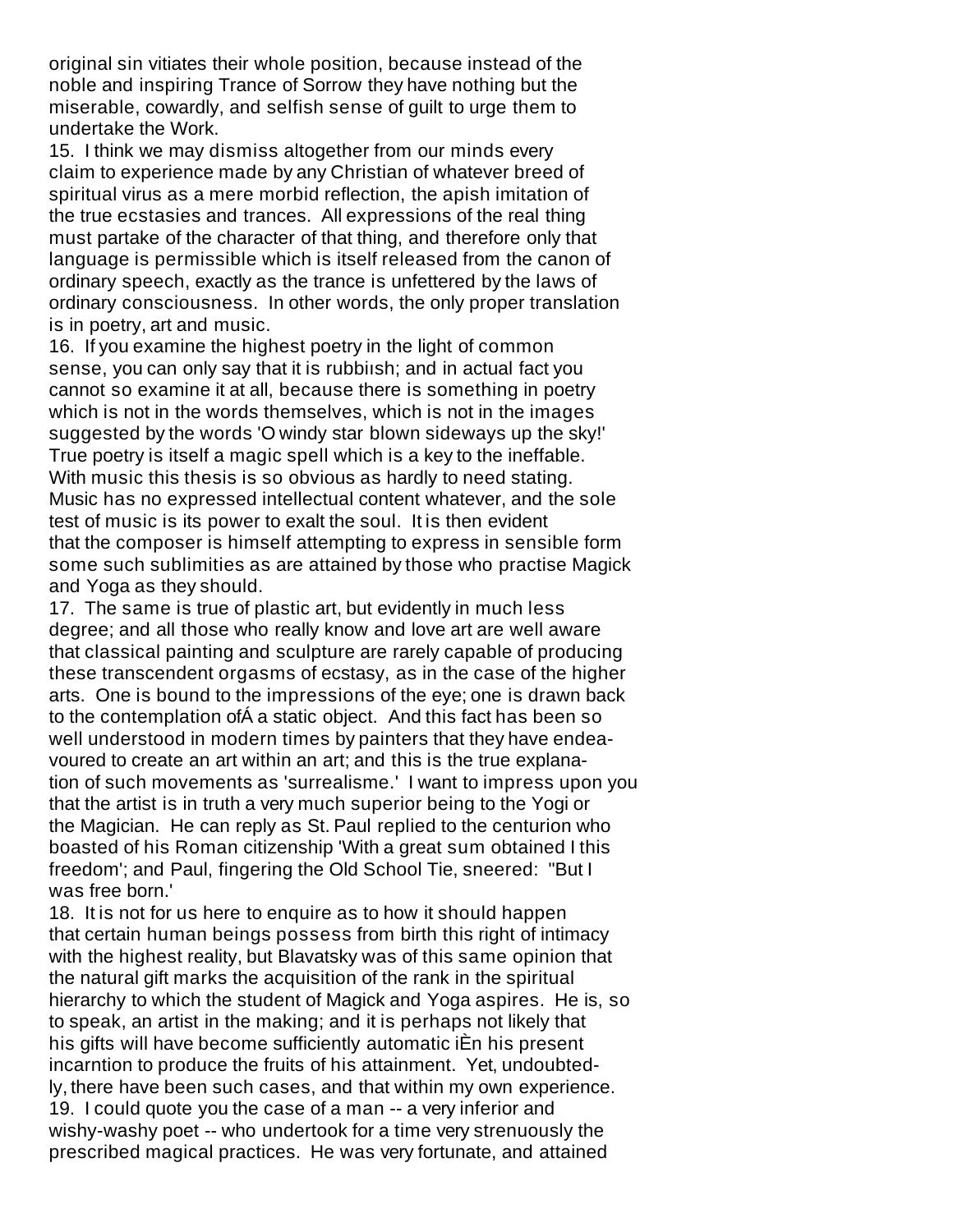admirable results. No sooner had he done so that his poetry itself became flooded with supernal light and energy. He produced masterpieces. And then he gave up his Magick because the task of further progress appalled him. The result was that his poetry fell completely away to the standard of wet blotting paper. 20. Let me tell you also of one man almost illiterate, a Lancashire man who had worked in a mill from the age of nine years. He had studied for years with the Toshophists with no results. Then he corresponded with me for some time; he had still no results. He came to stay with me in Sicily. One day as we went down to bathe we st ood for a moment on the brink of the cliff which led down to the little rocky cove with its beach of marvellous smooth sand. I said something quite casually -- I have never been able to remember what it was -- nor could he ever remember -- but he suddenly dashed down the steep little path like a mountain goat, threw off his cloak and plunged into the sea. When he came back, his very body had become luminous. I saw that he needed to be alone for a week to complete his experience, so I fixed him up in an Alpine tent in a quiet dell under broad-spreading trees at the edge of a stream. From time to time he sent me his magical record, vision after vision of amazing depth and splendour. I was so gratified with his attainment that I showed these records to a distinguished literary critic who was staying with me at the time. Acouple of hours later, when I returned to the Abbey, he burst out upon me a flame of excitement. 'Do you know what this is?' he cried. I answered casually that it was a lot of very gooıd visions. 'Bother your visions,' he exclaimed, 'didn't you notice the style? It's pure John Bunyan!' It was. 21. But all this is neither here nor there. There is only one thing for anybody to do on a path, and that is to make sure of the next step. And the fact which we all have to comfort us is this: that all human beings have capacities for attainment, each according to his or her present position.

For instance, with regard to the power of vision on the astral plane, I have been privileged to train many hundreds of people in the course of my life, and only about a dozen of them were incapable of success. In one case this was because the man had already got beyond all such preliminary exercise; his mind immediately took on the formless condition which transcends all images, all thought. Other failures were stupid people who were incapable of making an experiment of any sort. They were a mass of intellectual pride and prejudice, and I sent them away with an injunction to go to Jane AÙusten. But the ordinary man and woman get on very well, and by this I do not mean only the educated. It is, in fact, notorious that, among many of the primitive races of mankind, strange powers of all kinds develop with amazing florescence.

22. The question for each one of us is then: first of all, to acertain our present positions; secondly, to determine our proper directions; and, thirdly, to govern ourselves accordingly.

The question for me is also to describe a method of procedure which will be sufficiently elastic to be useful to every human being. I have tried to do this by combining the two paths of Magick and